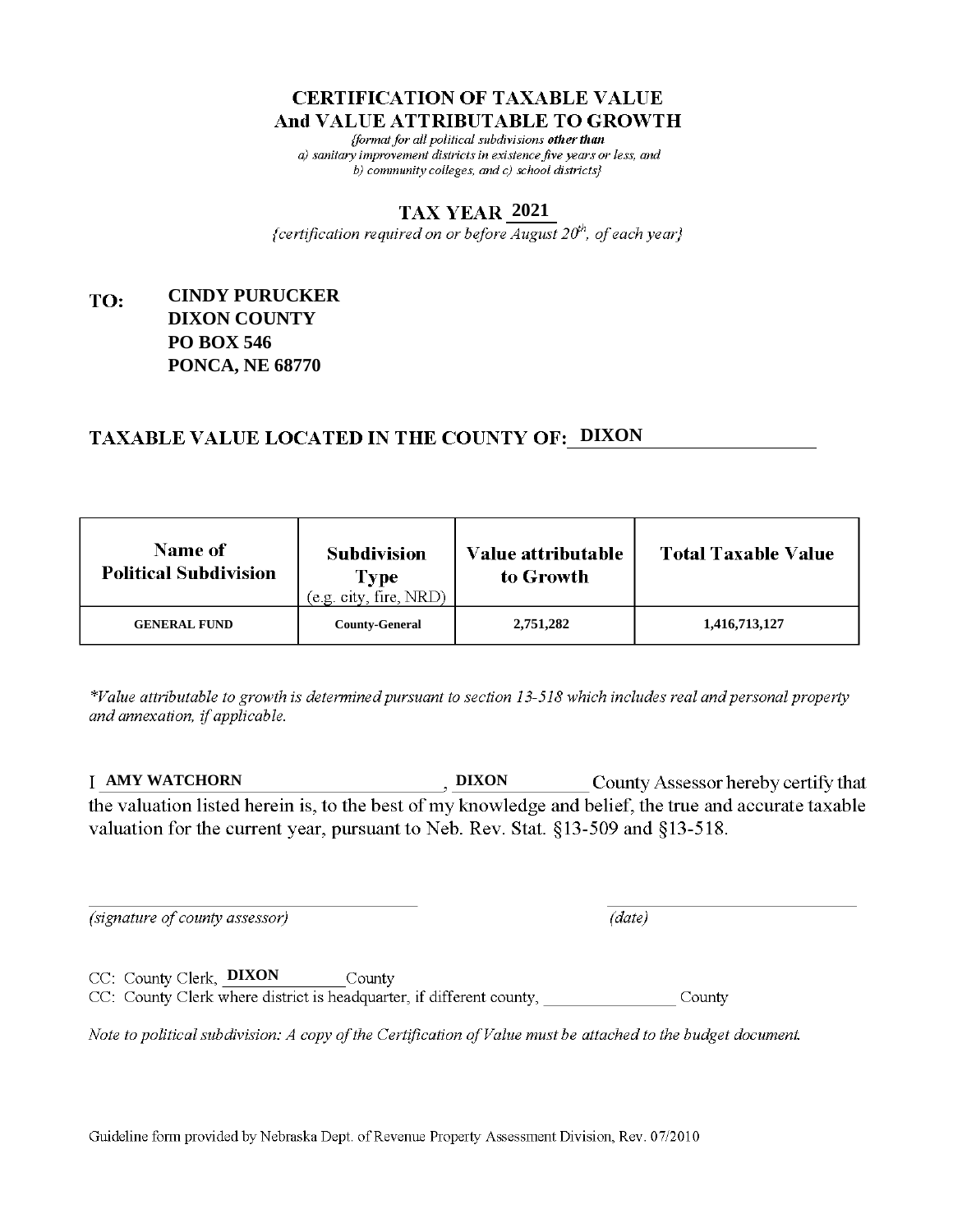{certification required on or before August  $20<sup>th</sup>$  of each year}

#### **PONCA PUBLIC SCHOOL** TO:

# **PO BOX 568 PONCA, NE 68770**

## TAXABLE VALUE LOCATED IN THE COUNTY OF DIXON

| <b>Name of School District</b> | <b>Class</b><br>of<br>School | <b>Base</b><br><b>School</b><br>Code | Unified/<br>Learning<br>Comm.<br>Code | <b>School District</b><br><b>Taxable Value</b> |
|--------------------------------|------------------------------|--------------------------------------|---------------------------------------|------------------------------------------------|
| <b>PONCA SD#1</b>              | 3                            | 26-0001                              |                                       | 238,020,728                                    |

**T** AMY WATCHORN **DIXON County Assessor hereby certify that** the valuation listed herein is, to the best of my knowledge and belief, the true and accurate taxable valuation for the current year, pursuant to Neb. Rev. Stat. §13-509.

(signature of county assessor)

 $\overline{(date)}$ 

CC: County Clerk, DIXON County CC: County Clerk where school district is headquartered, if different county, \_\_\_\_\_\_\_\_\_\_\_\_\_\_\_\_County

Note to School District: A copy of the Certification of Value must be attached to the budget document.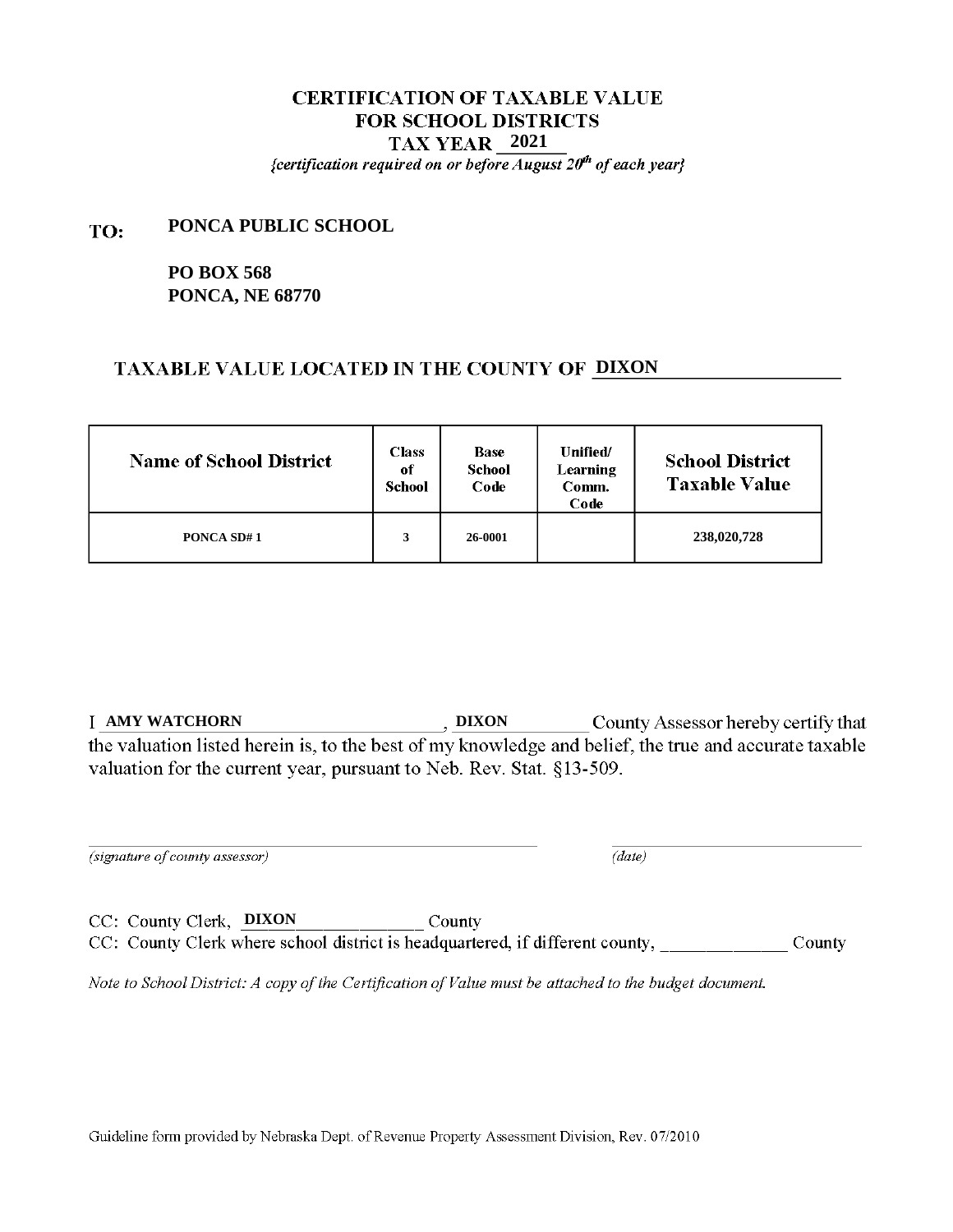{certification required on or before August  $20<sup>th</sup>$  of each year}

#### **HARTINGTON PUBLIC SCHOOL** TO:

# **PO BOX 75 HARTINGTON, NE 68739**

# TAXABLE VALUE LOCATED IN THE COUNTY OF DIXON

| <b>Name of School District</b> | <b>Class</b><br>of<br><b>School</b> | <b>Base</b><br>School<br>Code | <b>Unified</b><br>Learning<br>Comm.<br>Code | <b>School District</b><br><b>Taxable Value</b> |
|--------------------------------|-------------------------------------|-------------------------------|---------------------------------------------|------------------------------------------------|
| <b>HARTINGTON SD# 8C</b>       | 3                                   | 14-0008                       |                                             | 262, 166, 505                                  |

**T** AMY WATCHORN **DIXON County Assessor hereby certify that** the valuation listed herein is, to the best of my knowledge and belief, the true and accurate taxable valuation for the current year, pursuant to Neb. Rev. Stat. §13-509.

(signature of county assessor)

 $\overline{(date)}$ 

CC: County Clerk, DIXON County CC: County Clerk where school district is headquartered, if different county, \_\_\_\_\_\_\_\_\_\_\_\_\_\_\_\_County

Note to School District: A copy of the Certification of Value must be attached to the budget document.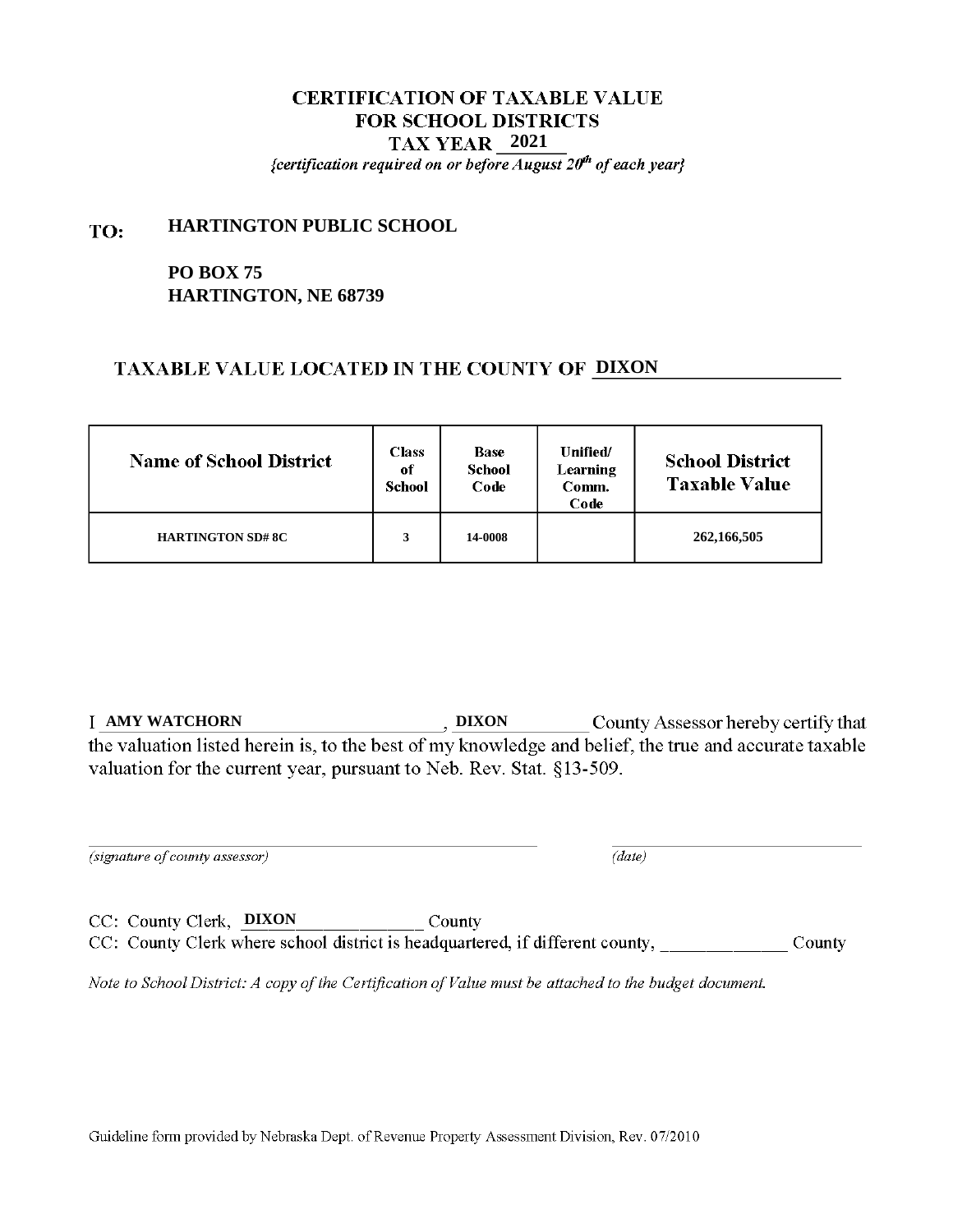{certification required on or before August  $20<sup>th</sup>$  of each year}

#### **WAYNE PUBLIC SCHOOL** TO:

# **611 W 7TH ST WAYNE, NE 68787**

## TAXABLE VALUE LOCATED IN THE COUNTY OF DIXON

| <b>Name of School District</b> | <b>Class</b><br>of<br>School | <b>Base</b><br><b>School</b><br>Code | Unified/<br>Learning<br>Comm.<br>Code | <b>School District</b><br><b>Taxable Value</b> |
|--------------------------------|------------------------------|--------------------------------------|---------------------------------------|------------------------------------------------|
| WAYNE SD#17W                   | 3                            | 90-0017                              |                                       | 37,913,979                                     |

**T** AMY WATCHORN **DIXON County Assessor hereby certify that** the valuation listed herein is, to the best of my knowledge and belief, the true and accurate taxable valuation for the current year, pursuant to Neb. Rev. Stat. §13-509.

(signature of county assessor)

 $\overline{(date)}$ 

CC: County Clerk, DIXON County CC: County Clerk where school district is headquartered, if different county, \_\_\_\_\_\_\_\_\_\_\_\_\_\_\_\_County

Note to School District: A copy of the Certification of Value must be attached to the budget document.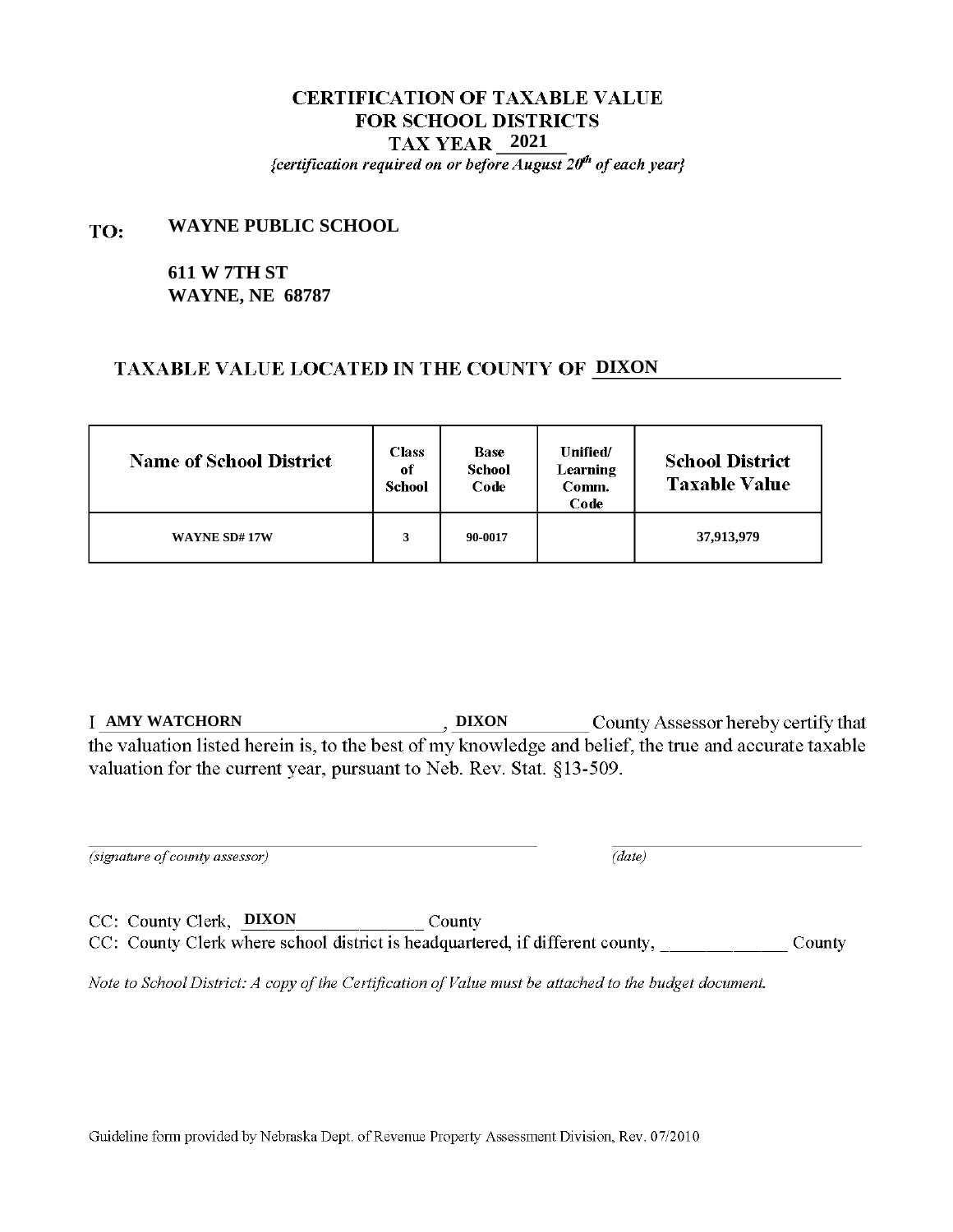{certification required on or before August  $20<sup>th</sup>$  of each year}

#### **LAUREL CONCORD PUBLIC SCHOOL** TO:

# **PO BOX 8 LAUREL, NE 68745**

# TAXABLE VALUE LOCATED IN THE COUNTY OF DIXON

| <b>Name of School District</b> | <b>Class</b><br>of<br>School | <b>Base</b><br>School<br>Code | <b>Unified/</b><br>Learning<br>Comm.<br>Code | <b>School District</b><br><b>Taxable Value</b> |
|--------------------------------|------------------------------|-------------------------------|----------------------------------------------|------------------------------------------------|
| <b>LAUREL-CONCORD SD # 54C</b> | 3                            | 14-0054                       |                                              | 180,857,648                                    |

**T** AMY WATCHORN **DIXON County Assessor hereby certify that** the valuation listed herein is, to the best of my knowledge and belief, the true and accurate taxable valuation for the current year, pursuant to Neb. Rev. Stat. §13-509.

(signature of county assessor)

 $\overline{(date)}$ 

CC: County Clerk, DIXON County CC: County Clerk where school district is headquartered, if different county, \_\_\_\_\_\_\_\_\_\_\_\_\_\_\_\_County

Note to School District: A copy of the Certification of Value must be attached to the budget document.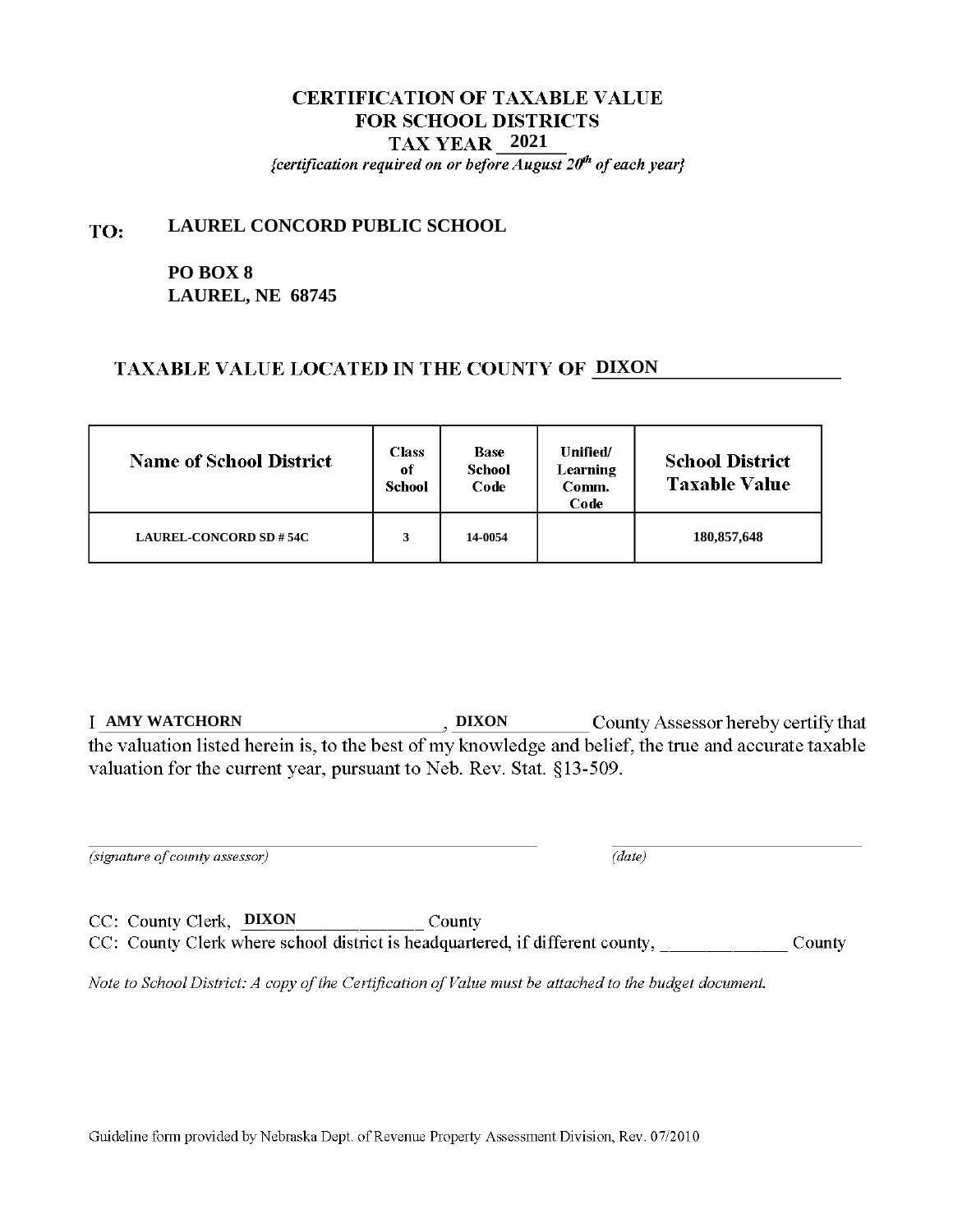{certification required on or before August  $20<sup>th</sup>$  of each year}

#### **WAKEFIELD PUBLIC SCHOOL** TO:

# **PO BOX 330 WAKEFIELD, NE 68784**

## TAXABLE VALUE LOCATED IN THE COUNTY OF DIXON

| <b>Name of School District</b> | <b>Class</b><br>of<br>School | <b>Base</b><br><b>School</b><br>Code | <b>Unified</b><br>Learning<br>Comm.<br>Code | <b>School District</b><br><b>Taxable Value</b> |
|--------------------------------|------------------------------|--------------------------------------|---------------------------------------------|------------------------------------------------|
| <b>WAKEFIELD SD# 60R</b>       | 3                            | 90-0560                              |                                             | 268, 171, 544                                  |

**T** AMY WATCHORN **DIXON County Assessor hereby certify that** the valuation listed herein is, to the best of my knowledge and belief, the true and accurate taxable valuation for the current year, pursuant to Neb. Rev. Stat. §13-509.

(signature of county assessor)

 $\overline{(date)}$ 

CC: County Clerk, DIXON County CC: County Clerk where school district is headquartered, if different county, \_\_\_\_\_\_\_\_\_\_\_\_\_\_\_\_County

Note to School District: A copy of the Certification of Value must be attached to the budget document.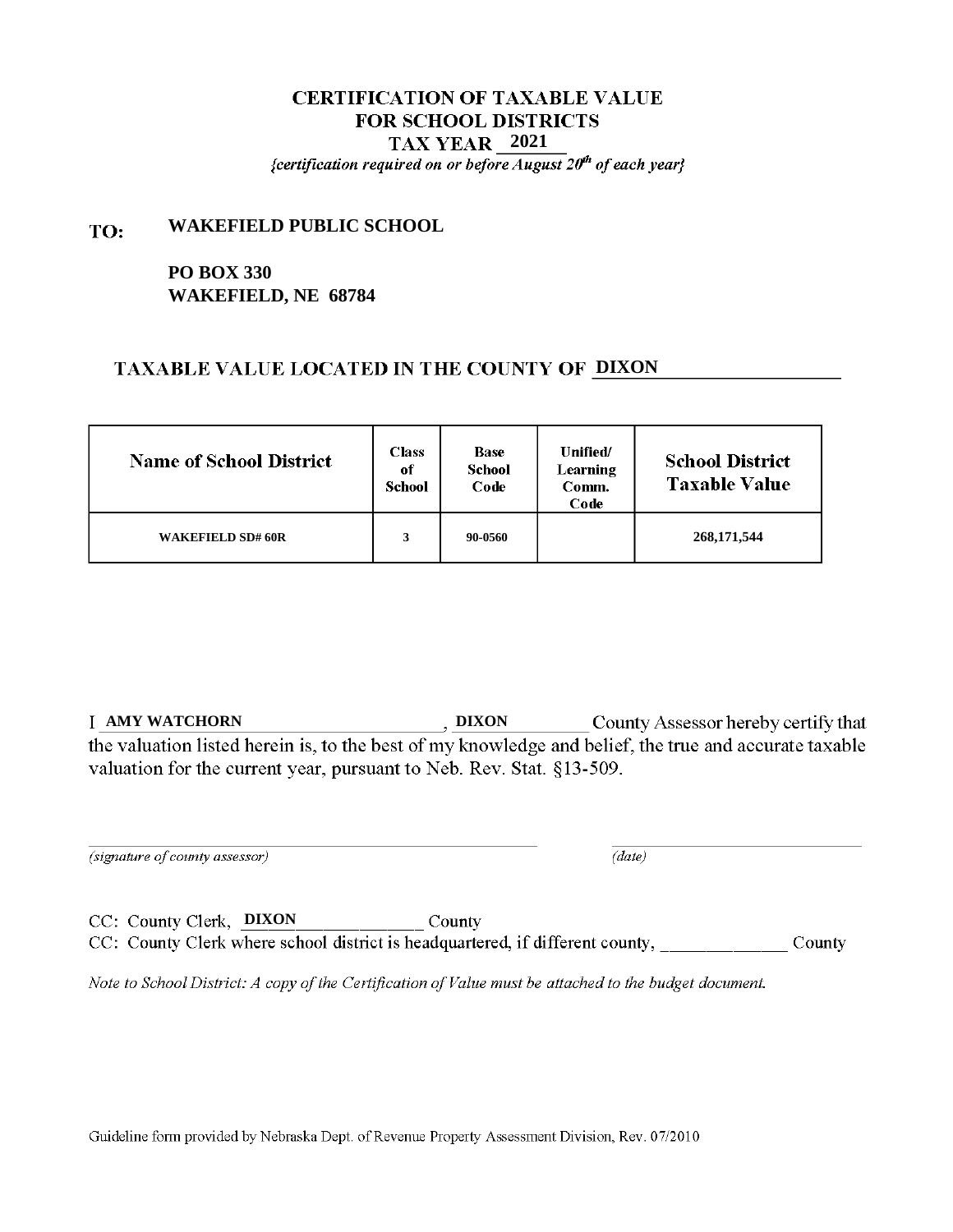{certification required on or before August  $20<sup>th</sup>$  of each year}

#### **EMERSON-HUBBARD PUBLIC SCHOOL** TO:

# **PO BOX 9 EMERSON, NE 68733**

# TAXABLE VALUE LOCATED IN THE COUNTY OF DIXON

| <b>Name of School District</b> | <b>Class</b><br>of<br>School | <b>Base</b><br>School<br>Code | Unified/<br>Learning<br>Comm.<br>Code | <b>School District</b><br><b>Taxable Value</b> |
|--------------------------------|------------------------------|-------------------------------|---------------------------------------|------------------------------------------------|
| <b>EMERSON-HUBBARD SD# 561</b> | 3                            | 26-0561                       |                                       | 107,999,045                                    |

**T** AMY WATCHORN **DIXON County Assessor hereby certify that** the valuation listed herein is, to the best of my knowledge and belief, the true and accurate taxable valuation for the current year, pursuant to Neb. Rev. Stat. §13-509.

(signature of county assessor)

 $\overline{(date)}$ 

CC: County Clerk, DIXON County CC: County Clerk where school district is headquartered, if different county, \_\_\_\_\_\_\_\_\_\_\_\_\_\_\_\_County

Note to School District: A copy of the Certification of Value must be attached to the budget document.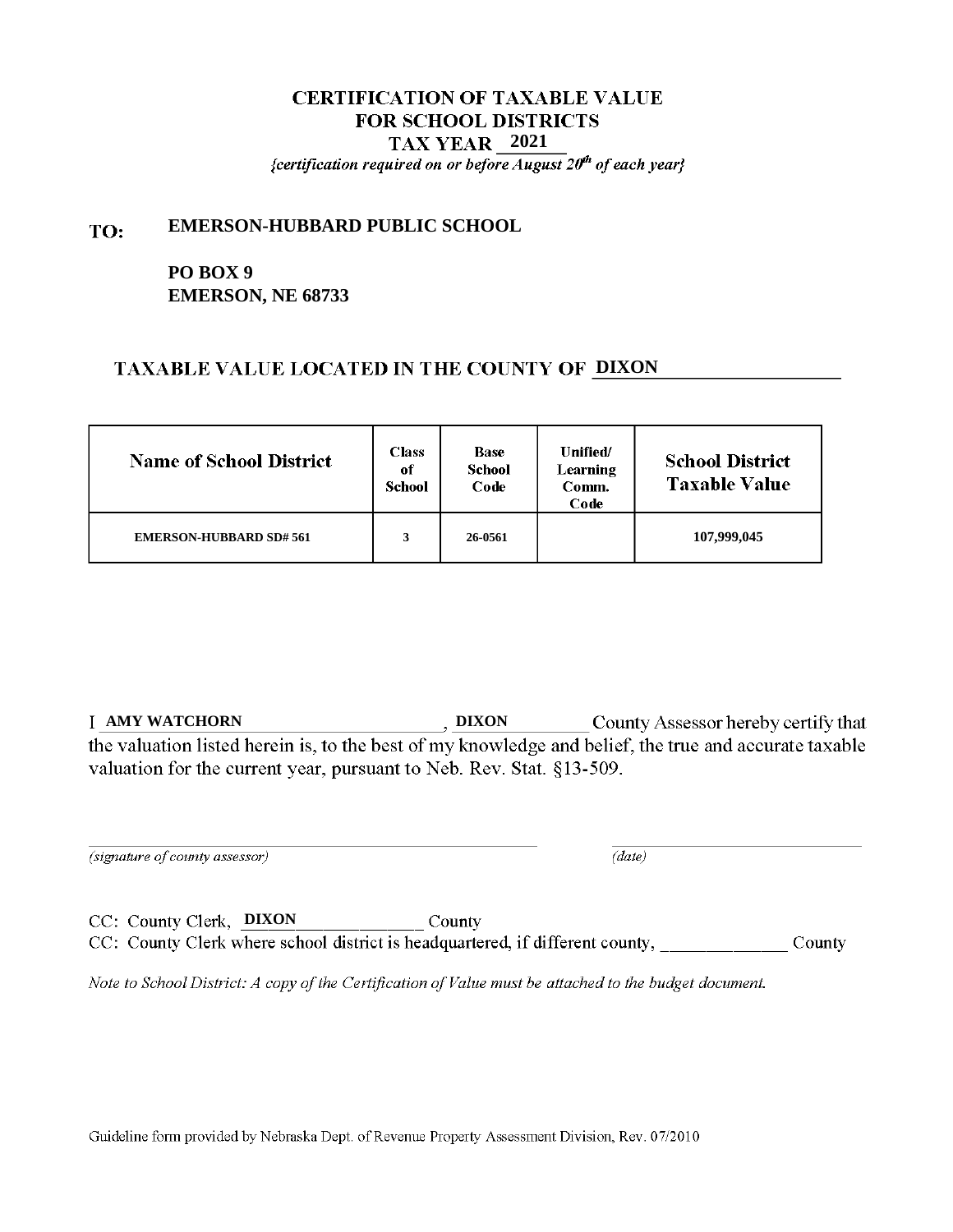{certification required on or before August  $20<sup>th</sup>$  of each year}

#### **ALLEN PUBLIC SCHOOL** TO:

# **PO BOX 190 ALLEN, NE 68710**

## TAXABLE VALUE LOCATED IN THE COUNTY OF DIXON

| <b>Name of School District</b> | <b>Class</b><br>of<br>School | <b>Base</b><br><b>School</b><br>Code | Unified/<br>Learning<br>Comm.<br>Code | <b>School District</b><br><b>Taxable Value</b> |
|--------------------------------|------------------------------|--------------------------------------|---------------------------------------|------------------------------------------------|
| <b>ALLEN SD#70</b>             | 3                            | 26-0070                              |                                       | 319,385,503                                    |

**T** AMY WATCHORN **DIXON County Assessor hereby certify that** the valuation listed herein is, to the best of my knowledge and belief, the true and accurate taxable valuation for the current year, pursuant to Neb. Rev. Stat. §13-509.

(signature of county assessor)

 $\overline{(date)}$ 

CC: County Clerk, DIXON County CC: County Clerk where school district is headquartered, if different county, \_\_\_\_\_\_\_\_\_\_\_\_\_\_\_\_County

Note to School District: A copy of the Certification of Value must be attached to the budget document.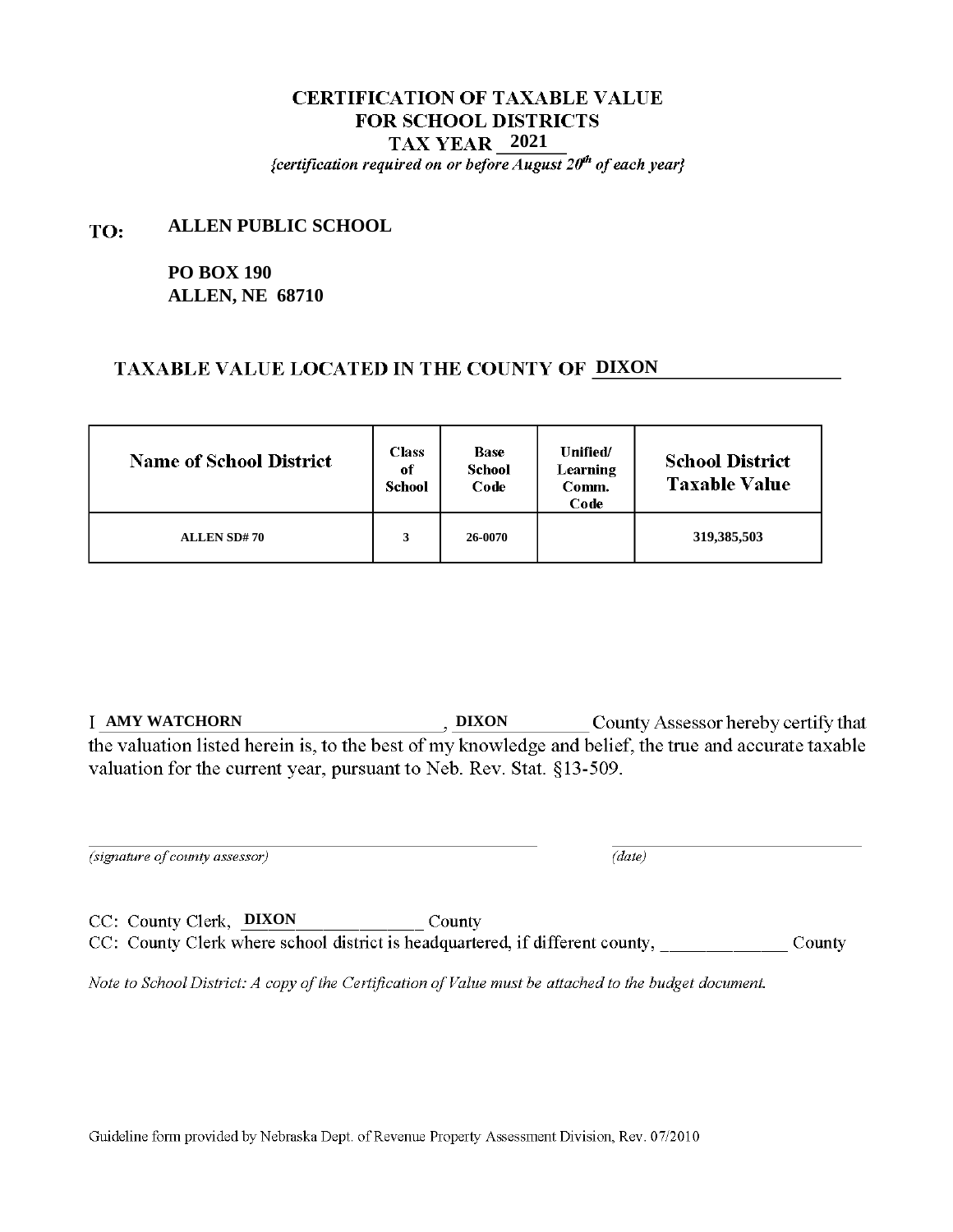{certification required on or before August  $20<sup>th</sup>$  of each year}

#### **WYNOT PUBLIC SCHOOL** TO:

**PO BOX 17 WYNOT, NE 68792**

#### **TAXABLE VALUE LOCATED IN THE COUNTY OF DIXON**

| <b>Name of School District</b> | <b>Class</b><br>of<br>School | <b>Base</b><br><b>School</b><br>Code | Unified/<br>Learning<br>Comm.<br>Code | <b>School District</b><br><b>Taxable Value</b> |
|--------------------------------|------------------------------|--------------------------------------|---------------------------------------|------------------------------------------------|
| WYNOT SD#101C                  | 3                            | 14-0101                              |                                       | 2,198,175                                      |

**T** AMY WATCHORN **DIXON County Assessor hereby certify that** the valuation listed herein is, to the best of my knowledge and belief, the true and accurate taxable valuation for the current year, pursuant to Neb. Rev. Stat. §13-509.

(signature of county assessor)

 $\overline{(date)}$ 

CC: County Clerk, DIXON County CC: County Clerk where school district is headquartered, if different county, \_\_\_\_\_\_\_\_\_\_\_\_\_\_\_\_County

Note to School District: A copy of the Certification of Value must be attached to the budget document.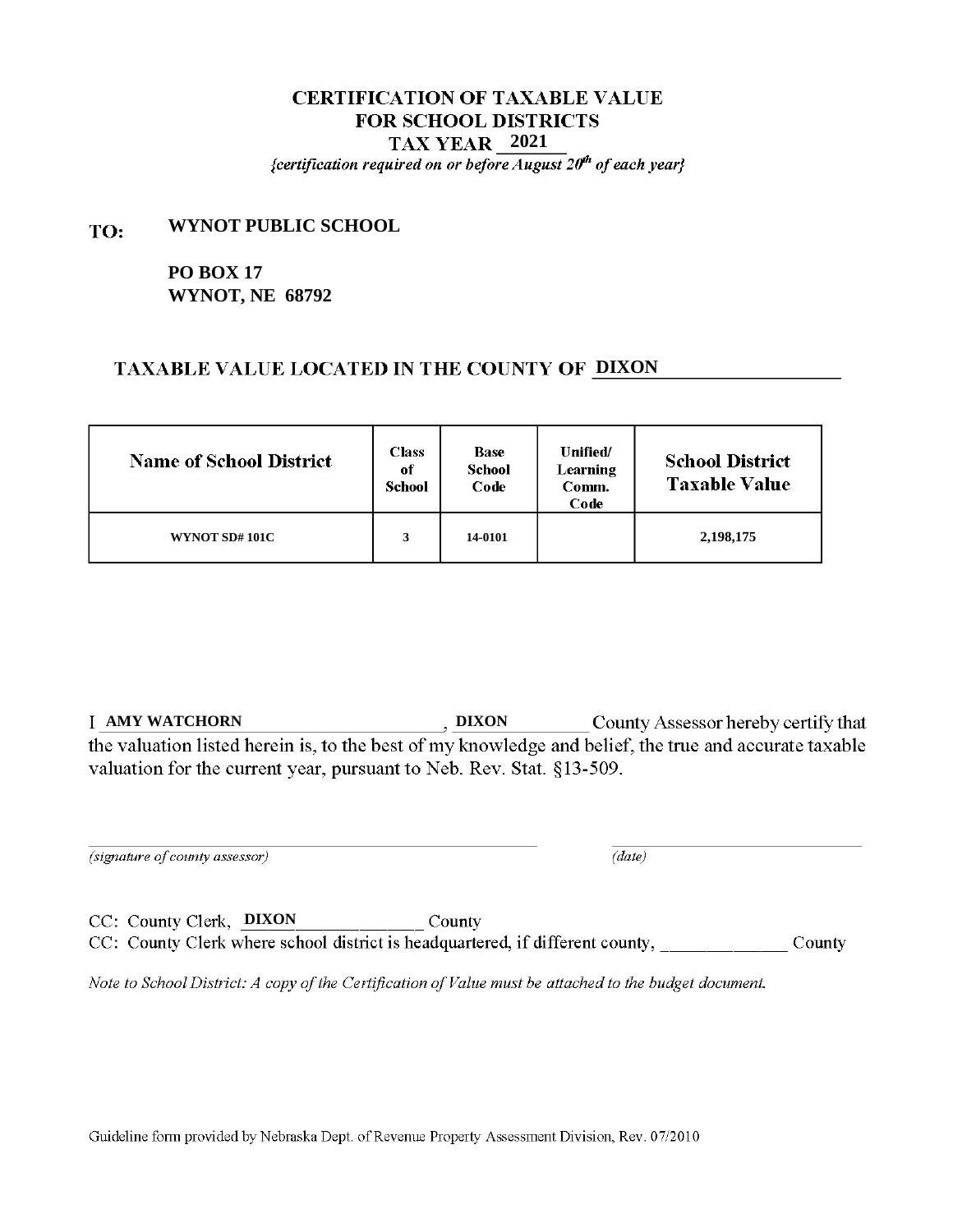{certification required on or before August  $20<sup>th</sup>$  of each year}

#### **PONCA PUBLIC SCHOOL** TO:

# **PO BOX 568 PONCA, NE 68770**

## **TAXABLE VALUE LOCATED IN THE COUNTY OF DIXON**

| <b>Name of Base School District</b><br><b>BOND(S)</b> | <b>Specify appropriate</b><br>description of grade<br>level applicable to the<br>bond, e.g. elementary,<br>high sch 9-12, or K-12 | <b>Base School</b><br>Code | <b>School BOND</b><br><b>Taxable Value</b> |
|-------------------------------------------------------|-----------------------------------------------------------------------------------------------------------------------------------|----------------------------|--------------------------------------------|
| PONCA SD#1 HIGH SCH BOND                              |                                                                                                                                   | 26-0001                    | 238,020,728                                |
|                                                       |                                                                                                                                   |                            |                                            |
|                                                       |                                                                                                                                   |                            |                                            |

**T** AMY WATCHORN **COUNTER SEXUAL SEXUAL SEXUAL SEXUAL SEXUAL SEXUAL SEXUAL SEXUAL SEXUAL SEXUAL SEXUAL SEXUAL SEXUAL SEXUAL SEXUAL SEXUAL SEXUAL SEXUAL SEXUAL SEXUAL SEXUAL SEXUAL SEXUAL SEXUAL SEXUAL SEXUAL SEXUAL SEXUAL** the valuation listed herein is, to the best of my knowledge and belief, the true and accurate taxable valuation for the current year, pursuant to Neb. Rev. Stat. §13-509.

(signature of county assessor)

 $(data)$ 

CC: County Clerk, **DIXON** County CC: County Clerk where school district is headquartered, if different county,,

Note to School District: A copy of the Certification of Value must be attached to the budget document.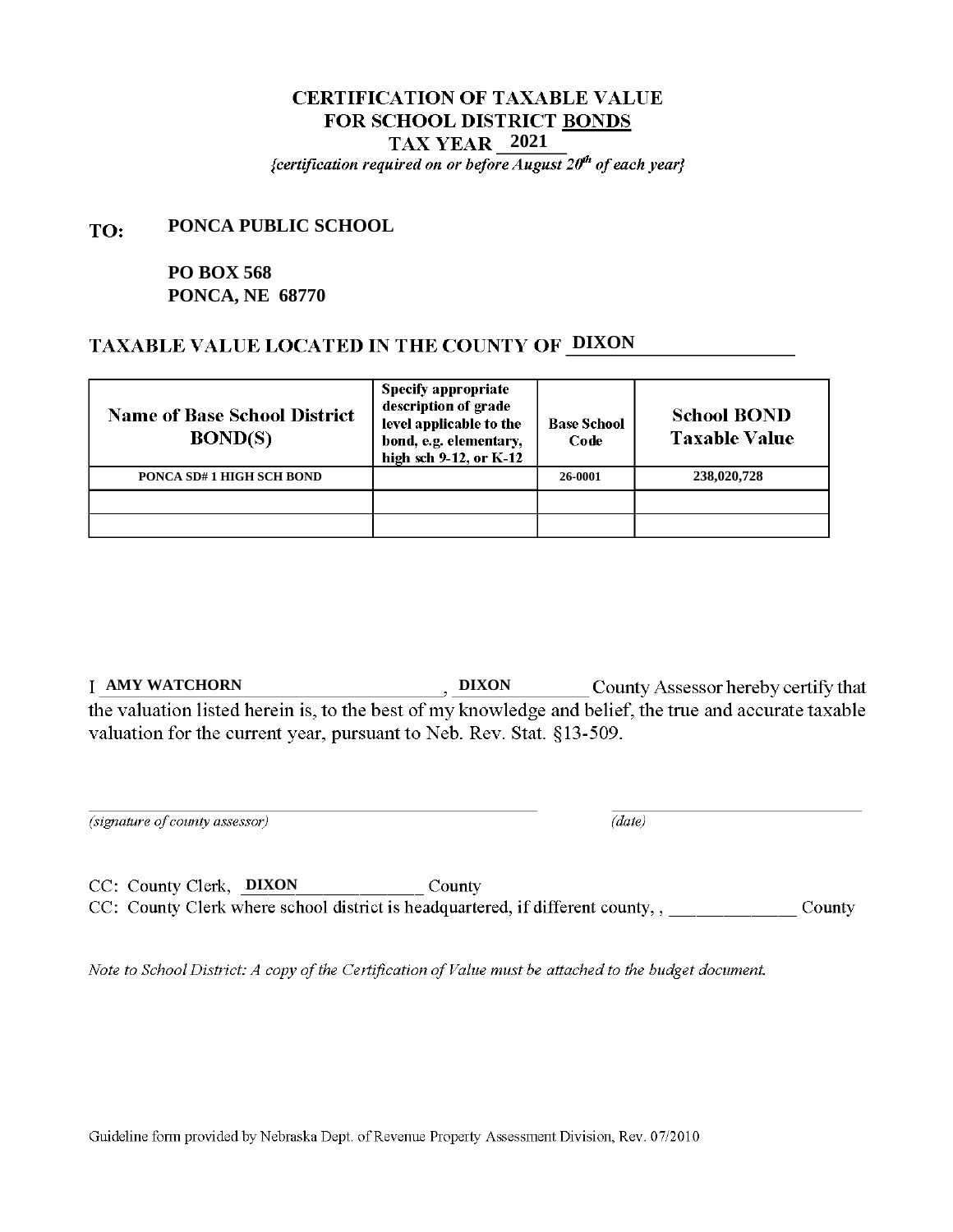{certification required on or before August  $20<sup>th</sup>$  of each year}

#### **WAYNE PUBLIC SCHOOL** TO:

## **611 W 7TH ST WAYNE, NE 68787**

## **TAXABLE VALUE LOCATED IN THE COUNTY OF DIXON**

| <b>Name of Base School District</b><br><b>BOND(S)</b> | Specify appropriate<br>description of grade<br>level applicable to the<br>bond, e.g. elementary,<br>high sch 9-12, or K-12 | <b>Base School</b><br>Code | <b>School BOND</b><br><b>Taxable Value</b> |
|-------------------------------------------------------|----------------------------------------------------------------------------------------------------------------------------|----------------------------|--------------------------------------------|
| <b>WAYNE SD#17W BOND</b>                              |                                                                                                                            | 90-0017                    | 37,913,979                                 |
|                                                       |                                                                                                                            |                            |                                            |
|                                                       |                                                                                                                            |                            |                                            |

**T** AMY WATCHORN **COUNTER SEXUAL SEXUAL SEXUAL SEXUAL SEXUAL SEXUAL SEXUAL SEXUAL SEXUAL SEXUAL SEXUAL SEXUAL SEXUAL SEXUAL SEXUAL SEXUAL SEXUAL SEXUAL SEXUAL SEXUAL SEXUAL SEXUAL SEXUAL SEXUAL SEXUAL SEXUAL SEXUAL SEXUAL** the valuation listed herein is, to the best of my knowledge and belief, the true and accurate taxable valuation for the current year, pursuant to Neb. Rev. Stat. §13-509.

(signature of county assessor)

 $(data)$ 

CC: County Clerk, **DIXON** County CC: County Clerk where school district is headquartered, if different county,,

Note to School District: A copy of the Certification of Value must be attached to the budget document.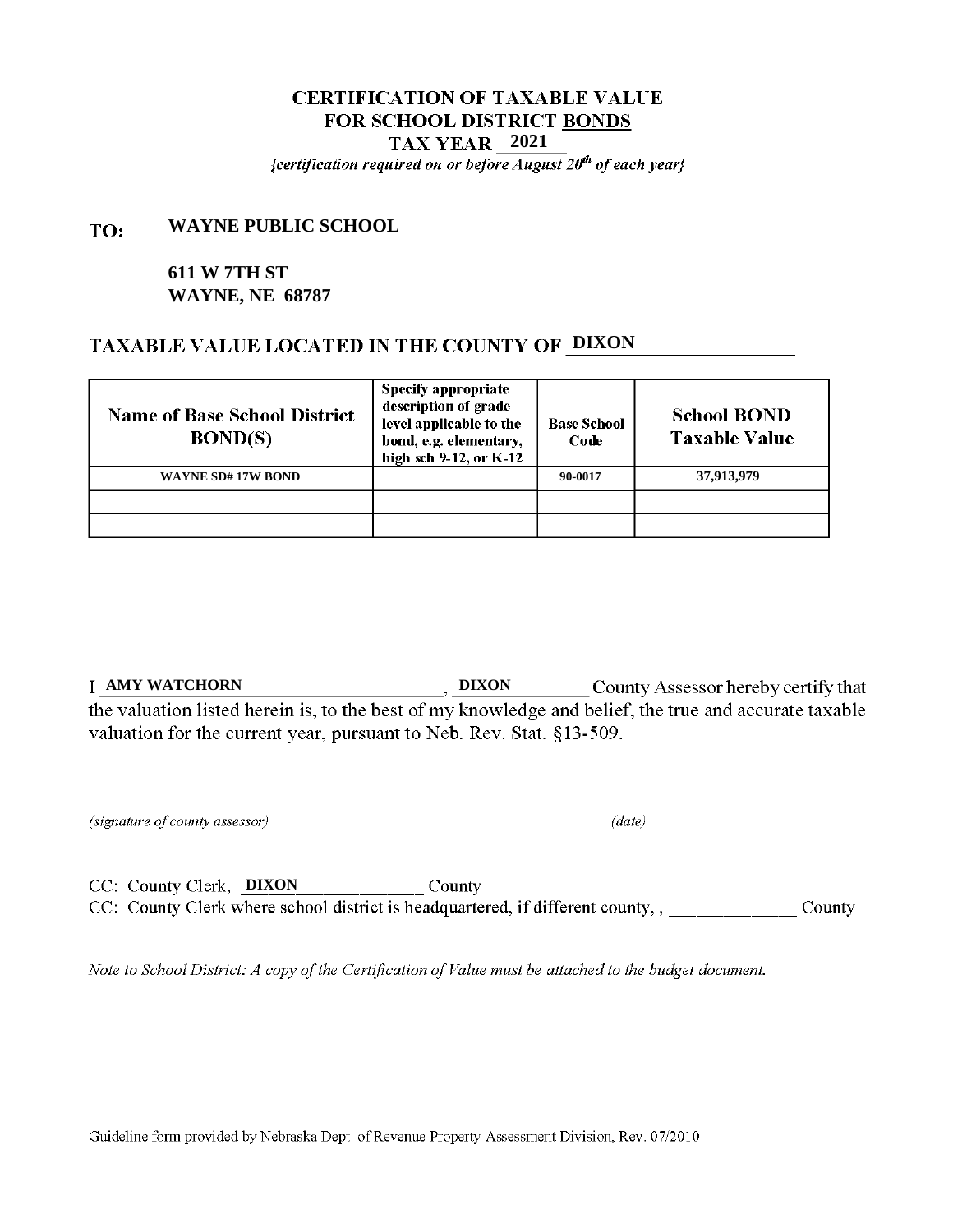## **CERTIFICATION OF TAXABLE VALUE** FOR SCHOOL DISTRICT BONDS **2021** {certification required on or before August  $20<sup>th</sup>$  of each year}

#### **LAUREL CONCORD PUBLIC SCHOOL** TO: **PO BOX 8**

#### **LAUREL, NE 68745**

# **TAXABLE VALUE LOCATED IN THE COUNTY OF DIXON**

| <b>Name of Base School District</b><br>BOND(S) | Specify appropriate<br>description of grade<br>level applicable to the<br>bond, e.g. elementary,<br>high sch 9-12, or K-12 | <b>Base School</b><br>Code | <b>School BOND</b><br><b>Taxable Value</b> |
|------------------------------------------------|----------------------------------------------------------------------------------------------------------------------------|----------------------------|--------------------------------------------|
| <b>LAUREL SD #54 HS BOND</b>                   |                                                                                                                            | 14-0054                    | 180,857,648                                |
|                                                |                                                                                                                            |                            |                                            |
|                                                |                                                                                                                            |                            |                                            |

**I AMY WATCHORN** , DIXON County Assessor hereby certify that the valuation listed herein is, to the best of my knowledge and belief, the true and accurate taxable valuation for the current year, pursuant to Neb. Rev. Stat. §13-509.

(signature of county assessor)

 $(data)$ 

CC: County Clerk, **DIXON** County CC: County Clerk where school district is headquartered, if different county,,

Note to School District: A copy of the Certification of Value must be attached to the budget document.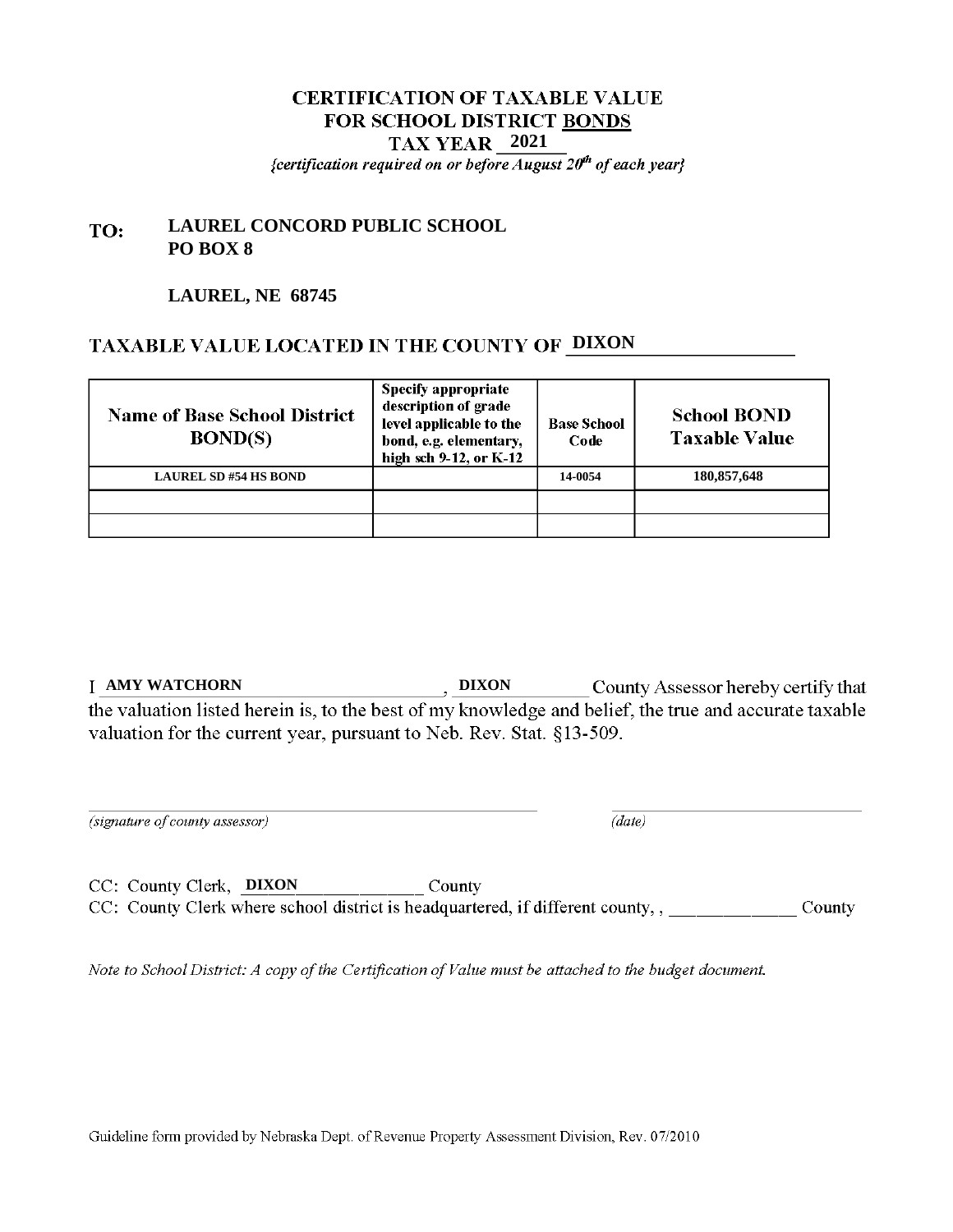{certification required on or before August  $20<sup>th</sup>$  of each year}

#### **WYNOT PUBLIC SCHOOL** TO:

# **PO BOX 17 WYNOT, NE 68792**

## **TAXABLE VALUE LOCATED IN THE COUNTY OF DIXON**

| <b>Name of Base School District</b><br><b>BOND(S)</b> | <b>Specify appropriate</b><br>description of grade<br>level applicable to the<br>bond, e.g. elementary,<br>high sch 9-12, or K-12 | <b>Base School</b><br>Code | <b>School BOND</b><br><b>Taxable Value</b> |
|-------------------------------------------------------|-----------------------------------------------------------------------------------------------------------------------------------|----------------------------|--------------------------------------------|
| WYNOT SD#101C BOND                                    |                                                                                                                                   | 14-0101                    | 2,198,175                                  |
|                                                       |                                                                                                                                   |                            |                                            |
|                                                       |                                                                                                                                   |                            |                                            |

**T** AMY WATCHORN **COUNTER SEXUAL SEXUAL SEXUAL SEXUAL SEXUAL SEXUAL SEXUAL SEXUAL SEXUAL SEXUAL SEXUAL SEXUAL SEXUAL SEXUAL SEXUAL SEXUAL SEXUAL SEXUAL SEXUAL SEXUAL SEXUAL SEXUAL SEXUAL SEXUAL SEXUAL SEXUAL SEXUAL SEXUAL** the valuation listed herein is, to the best of my knowledge and belief, the true and accurate taxable valuation for the current year, pursuant to Neb. Rev. Stat. §13-509.

(signature of county assessor)

 $(data)$ 

CC: County Clerk, **DIXON** County CC: County Clerk where school district is headquartered, if different county,,

Note to School District: A copy of the Certification of Value must be attached to the budget document.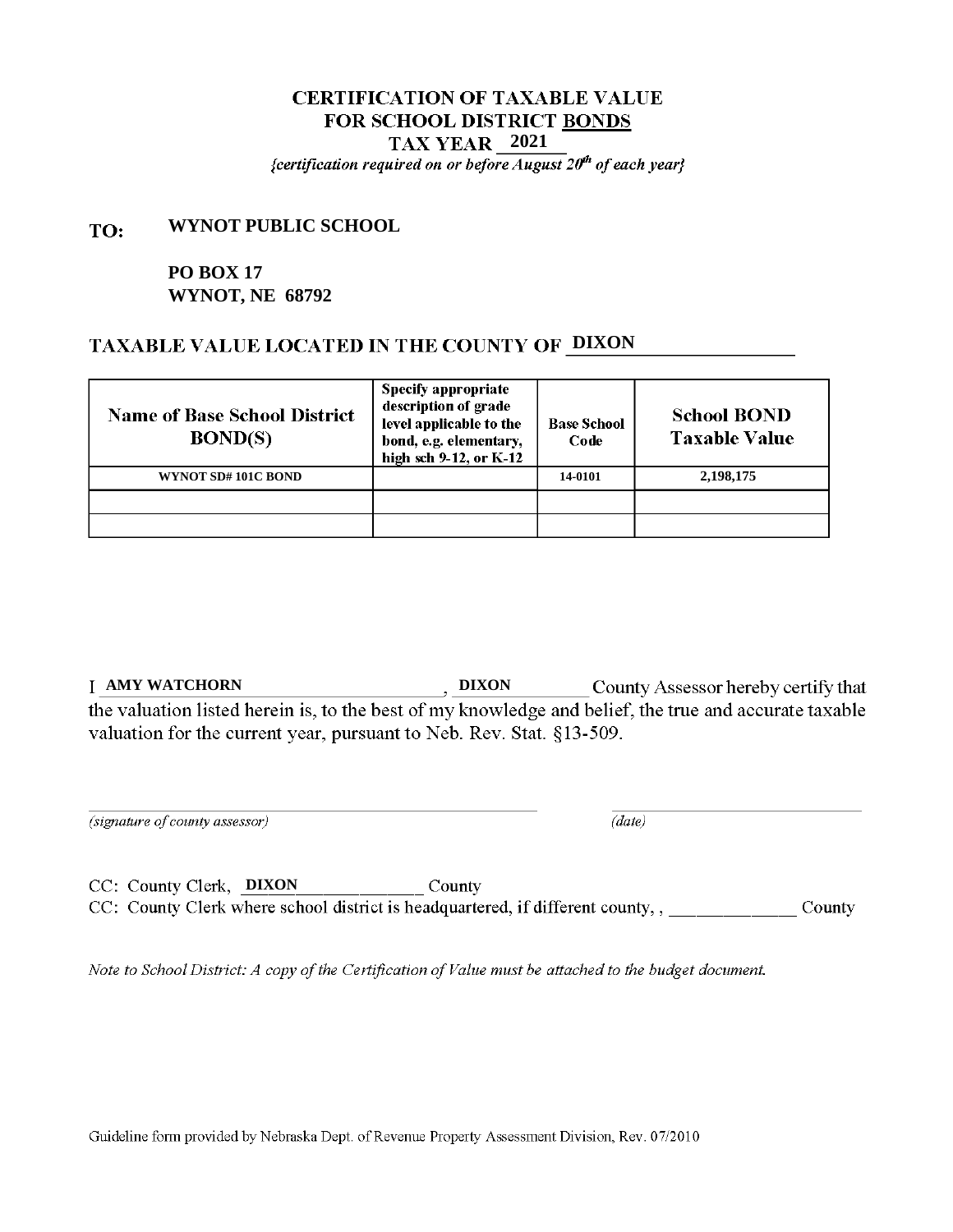fformat for all political subdivisions other than a) sanitary improvement districts in existence five years or less, and b) community colleges, and c) school districts}

#### **2021**

{certification required on or before  $\overline{August}$   $20<sup>th</sup>$ , of each year}

#### **EDUCATIONAL SERVICE UNIT** TO: **ESU #1 211 10TH ST WAKEFIELD, NE 68784**

# **TAXABLE VALUE LOCATED IN THE COUNTY OF: DIXON**

| <b>Name of</b><br><b>Political Subdivision</b> | <b>Subdivision</b><br>Type<br>(e.g. city, fire, NRD) | <b>Value attributable</b><br>to Growth | <b>Total Taxable Value</b> |
|------------------------------------------------|------------------------------------------------------|----------------------------------------|----------------------------|
| <b>ESU #1</b>                                  | E.S.U.                                               | 2,751,282                              | 1,416,713,127              |

\*Value attributable to growth is determined pursuant to section 13-518 which includes real and personal property and annexation, if applicable.

**AMY WATCHORN DIXON** County Assessor hereby certify that the valuation listed herein is, to the best of my knowledge and belief, the true and accurate taxable valuation for the current year, pursuant to Neb. Rev. Stat. §13-509 and §13-518.

 $(data)$ 

(signature of county assessor)

CC: County Clerk, DIXON County CC: County Clerk where district is headquarter, if different county, County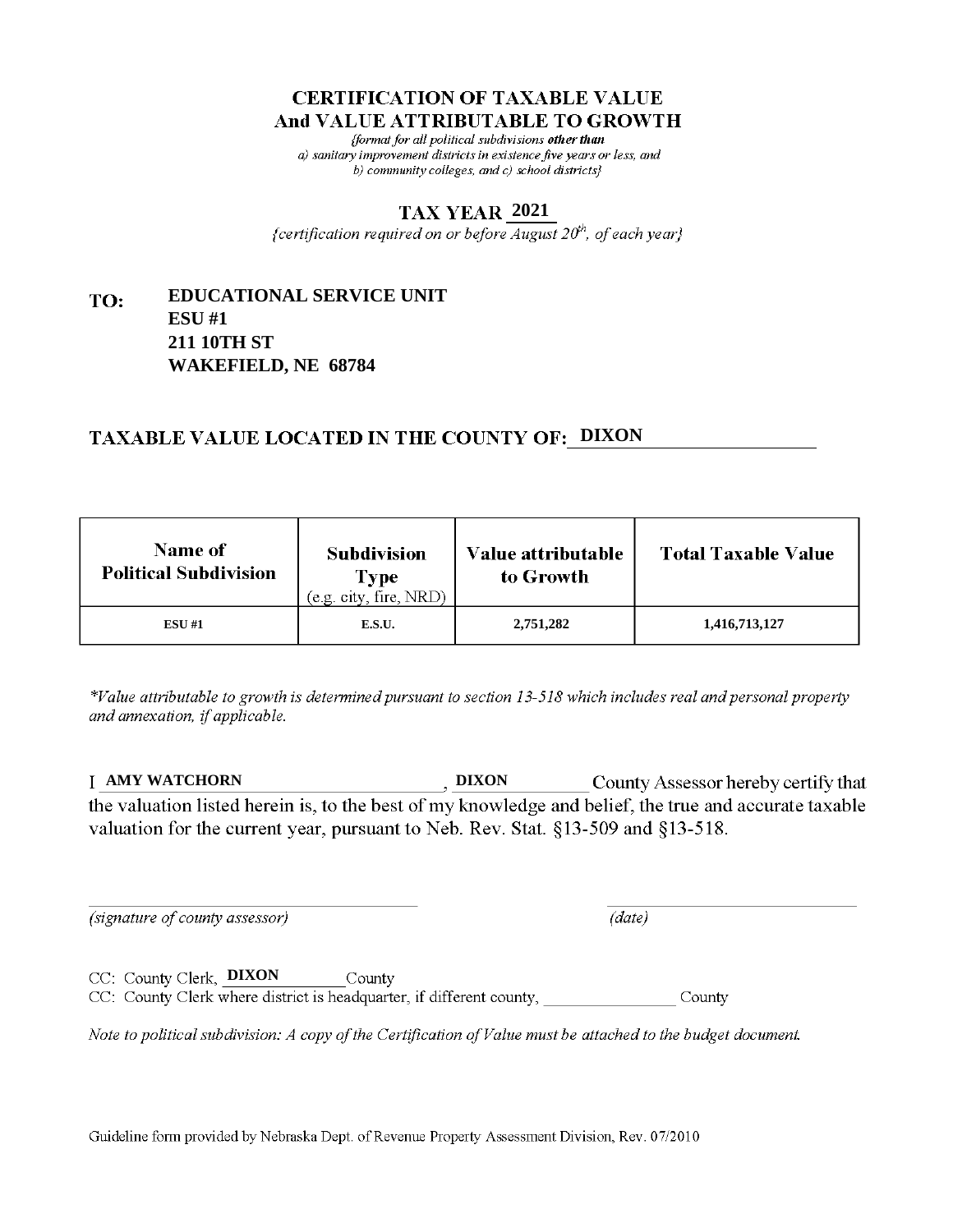{certification required on or before August  $20<sup>th</sup>$  of each year}

#### **PATHWAYS 2 TOMORROW** TO: **%ESU #2 PO BOX 649 FREMONT, NE 68026**

## TAXABLE VALUE LOCATED IN THE COUNTY OF DIXON

| <b>Name of School District</b>   | <b>Class</b><br>of<br>School | <b>Base</b><br><b>School</b><br>Code | <b>Unified</b><br>Learning<br>Comm.<br>Code | <b>School District</b><br><b>Taxable Value</b> |
|----------------------------------|------------------------------|--------------------------------------|---------------------------------------------|------------------------------------------------|
| <b>PATHWAYS 2 TOMORROW (P2T)</b> | 3                            | 26-0561                              |                                             | 107,999,045                                    |

**T** AMY WATCHORN **DIXON County Assessor hereby certify that** the valuation listed herein is, to the best of my knowledge and belief, the true and accurate taxable valuation for the current year, pursuant to Neb. Rev. Stat. §13-509.

(signature of county assessor)

 $\overline{(date)}$ 

CC: County Clerk, DIXON County CC: County Clerk where school district is headquartered, if different county, \_\_\_\_\_\_\_\_\_\_\_\_\_\_\_\_County

Note to School District: A copy of the Certification of Value must be attached to the budget document.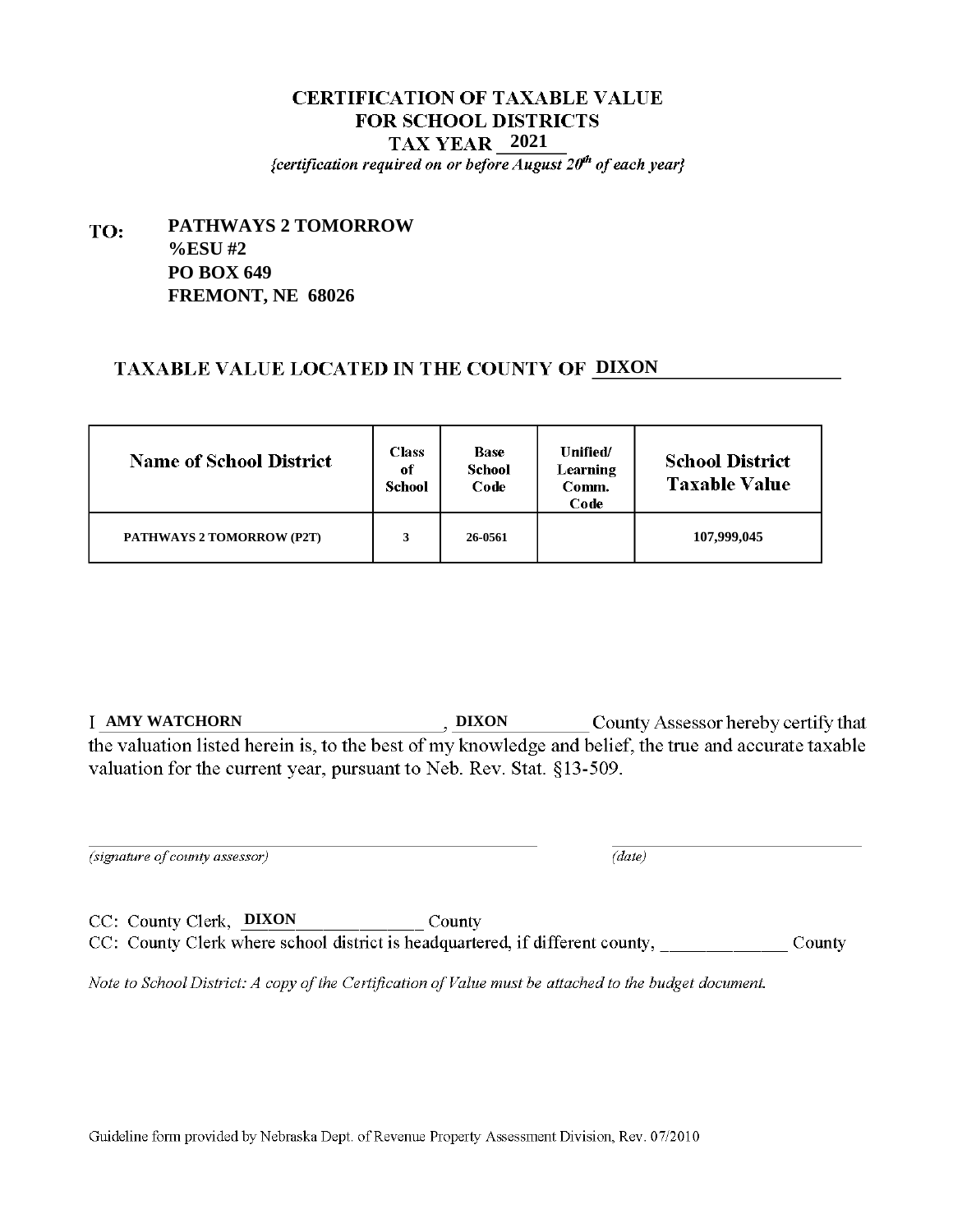#### **CERTIFICATION OF TAXABLE VALUE**

 $\{format\ for\ a\}$  sanitary improvement districts(SID) in existence for five years or less and b) all community colleges?

## **2021**

{certification required on or before August  $20^h$  of each year}

#### **NE COMMUNITY COLLEGE** TO: **ATTN:VP OF ADM SERVICES PO BOX 469 NORFOLK, NE 68701-0469**

# **TAXABLE VALUE LOCATED IN THE COUNTY OF: DIXON**

| <b>Name of Political Subdivision</b> | <b>Subdivision</b><br>Type<br>(e.g. community college, SID) | <b>Total Taxable Value</b> |
|--------------------------------------|-------------------------------------------------------------|----------------------------|
| <b>NECC</b>                          | <b>Comm-College</b>                                         | 1,416,713,127              |

**AMY WATCHORN DIXON** County Assessor hereby certify that the valuation listed herein is, to the best of my knowledge and belief, the true and accurate taxable valuation for the current year, pursuant to Neb. Rev. Stat. §13-509.

(signature of county assessor)

(date)

CC: County Clerk, DIXON County CC: County Clerk where district is headquartered, if different county, County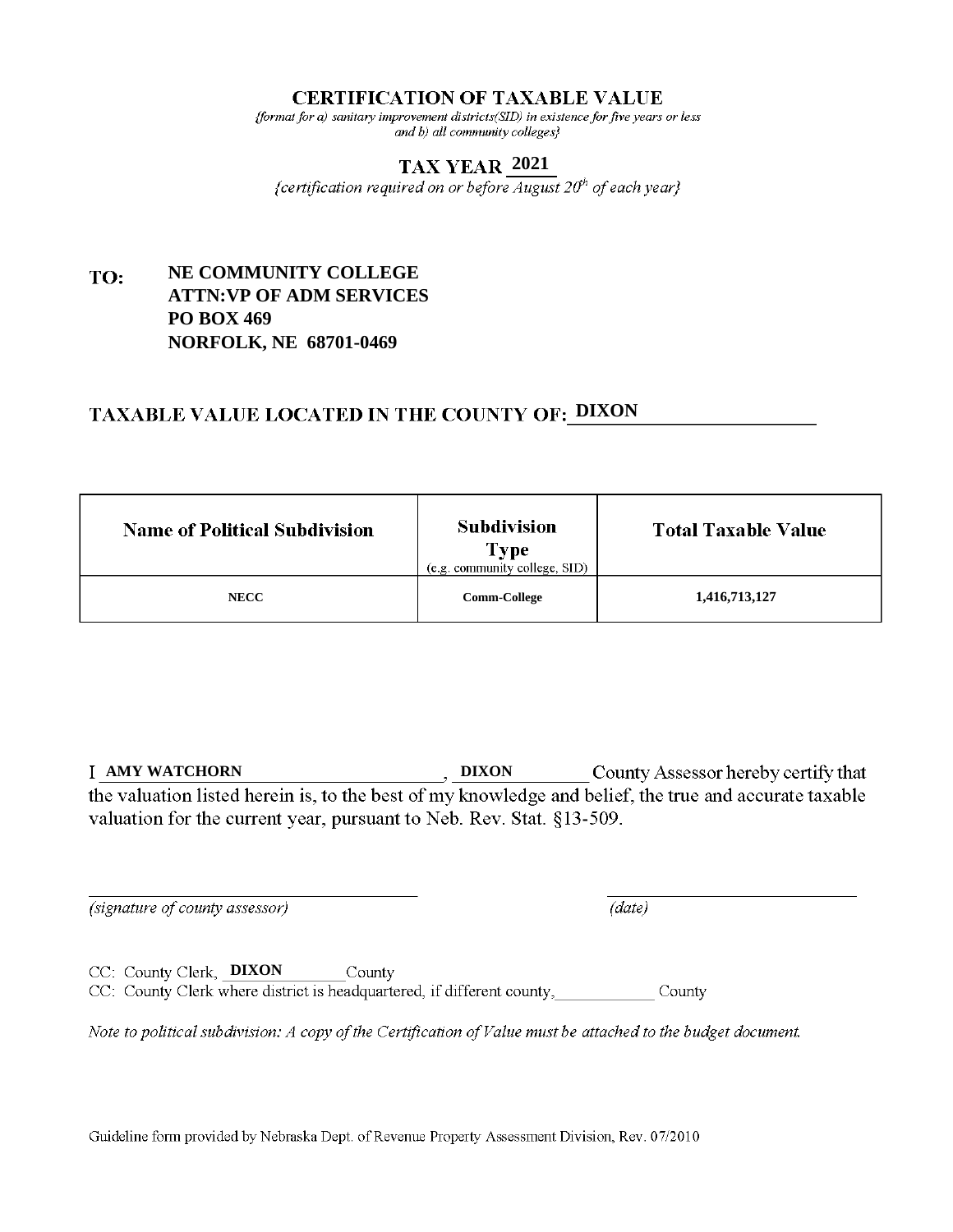fformat for all political subdivisions other than a) sanitary improvement districts in existence five years or less, and b) community colleges, and c) school districts}

#### **2021**

{certification required on or before  $\overline{August}$   $20<sup>th</sup>$ , of each year}

#### **LEWIS & CLARK NRD** TO: **TOM MOSER PO BOX 518 HARTINGTON, NE 68739**

# **TAXABLE VALUE LOCATED IN THE COUNTY OF: DIXON**

| <b>Name of</b><br><b>Political Subdivision</b> | <b>Subdivision</b><br><b>Type</b><br>(e.g. city, fire, NRD) | Value attributable<br>to Growth | <b>Total Taxable Value</b> |
|------------------------------------------------|-------------------------------------------------------------|---------------------------------|----------------------------|
| <b>LEWIS &amp; CLARK NRD</b>                   | N.R.D.                                                      | 2,556,194                       | 904,292,338                |

\*Value attributable to growth is determined pursuant to section 13-518 which includes real and personal property and annexation, if applicable.

**AMY WATCHORN DIXON** County Assessor hereby certify that the valuation listed herein is, to the best of my knowledge and belief, the true and accurate taxable valuation for the current year, pursuant to Neb. Rev. Stat. §13-509 and §13-518.

(signature of county assessor)

 $(data)$ 

CC: County Clerk, DIXON County CC: County Clerk where district is headquarter, if different county, County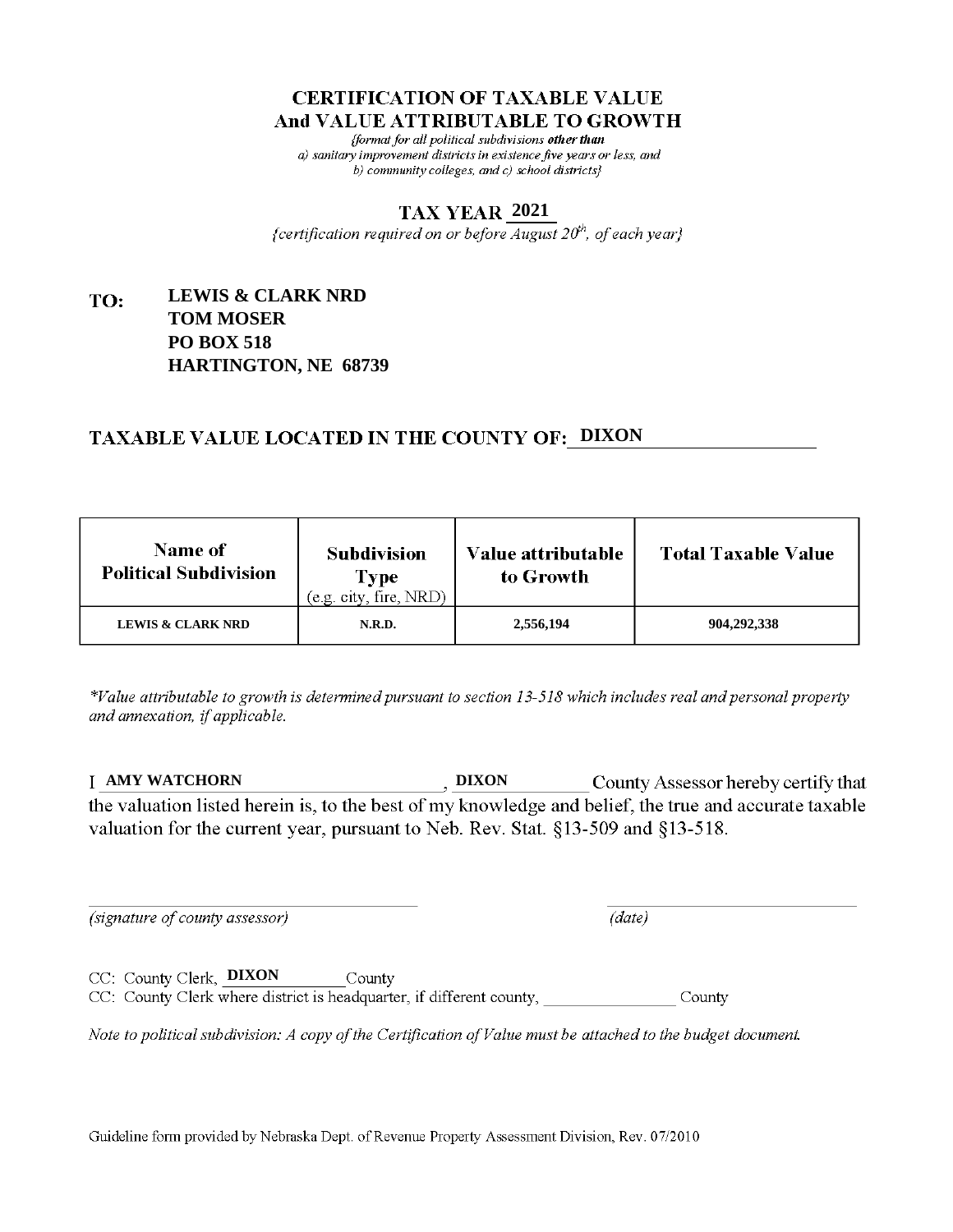fformat for all political subdivisions other than a) sanitary improvement districts in existence five years or less, and b) community colleges, and c) school districts}

#### **2021**

{certification required on or before  $\overline{August}$   $20<sup>th</sup>$ , of each year}

#### **LOWER ELKHORN NRD** TO:

## **1508 SQUARE TURN BLVD NORFOLK, NE 68701-0809**

## **TAXABLE VALUE LOCATED IN THE COUNTY OF: DIXON**

| <b>Name of</b><br><b>Political Subdivision</b> | <b>Subdivision</b><br>Type<br>(e.g. city, fire, NRD) | Value attributable<br>to Growth | <b>Total Taxable Value</b> |
|------------------------------------------------|------------------------------------------------------|---------------------------------|----------------------------|
| <b>LOWER ELKHORN NRD</b>                       | N.R.D.                                               | 933,574                         | 512,420,789                |

\*Value attributable to growth is determined pursuant to section 13-518 which includes real and personal property and annexation, if applicable.

**AMY WATCHORN DIXON** County Assessor hereby certify that the valuation listed herein is, to the best of my knowledge and belief, the true and accurate taxable valuation for the current year, pursuant to Neb. Rev. Stat. §13-509 and §13-518.

 $(data)$ 

(signature of county assessor)

CC: County Clerk, **DIXON** County CC: County Clerk where district is headquarter, if different county, County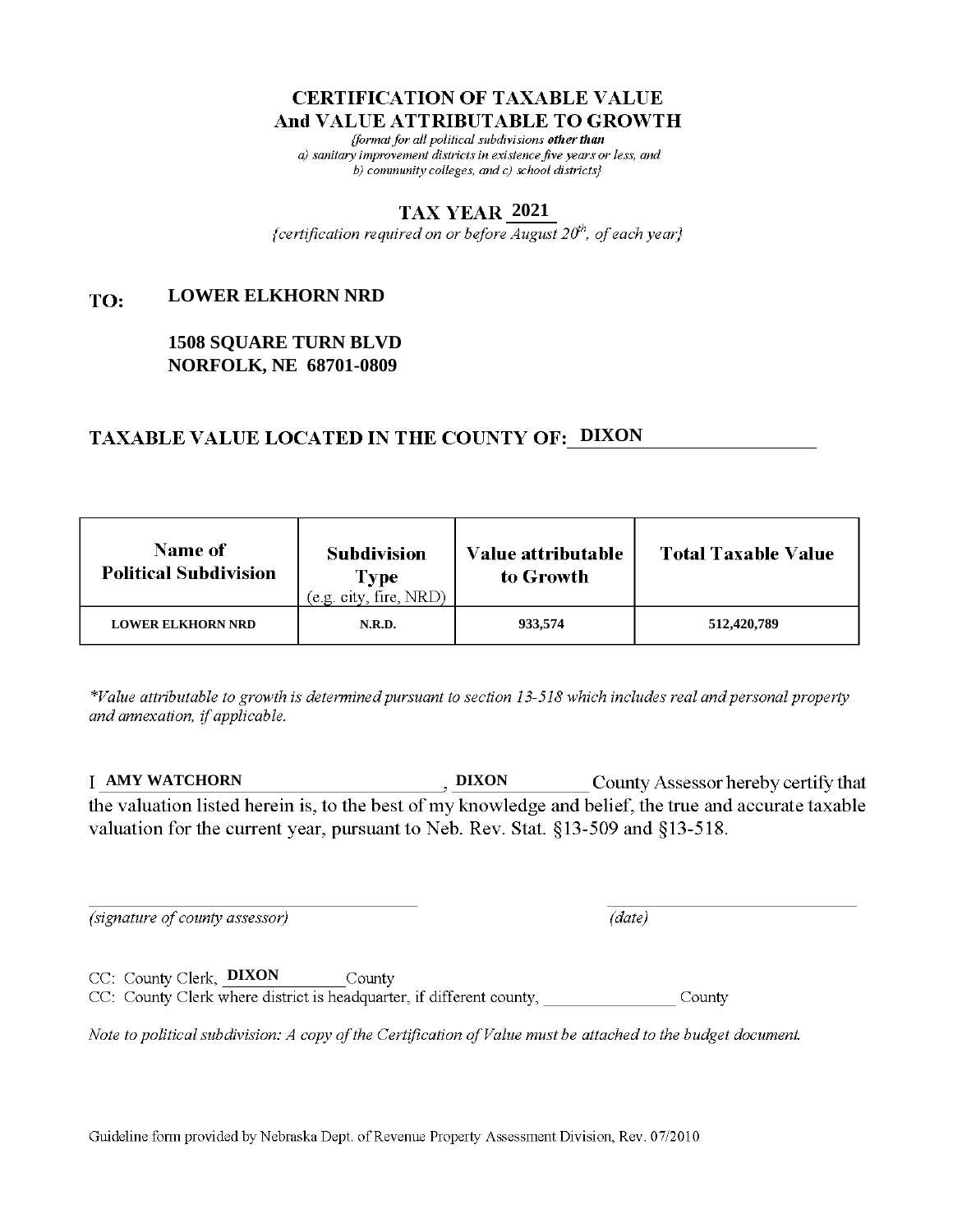fformat for all political subdivisions other than a) sanitary improvement districts in existence five years or less, and b) community colleges, and c) school districts $\}$ 

#### **2021**

{certification required on or before  $\overline{August}$   $20<sup>th</sup>$ , of each year}

#### **CONCORD FIRE DISTRICT** TO: **GARY HANK 86349 578 AVE WAKEFIELD, NE 68784**

# **TAXABLE VALUE LOCATED IN THE COUNTY OF: DIXON**

| Name of<br><b>Political Subdivision</b> | <b>Subdivision</b><br>Type<br>(e.g. city, fire, NRD) | <b>Value attributable</b><br>to Growth | <b>Total Taxable Value</b> |
|-----------------------------------------|------------------------------------------------------|----------------------------------------|----------------------------|
| <b>CONCORD FIRE</b>                     | <b>Fire-District</b>                                 | 1,095,646                              | 117,986,047                |

\*Value attributable to growth is determined pursuant to section 13-518 which includes real and personal property and annexation, if applicable.

**AMY WATCHORN DIXON** County Assessor hereby certify that the valuation listed herein is, to the best of my knowledge and belief, the true and accurate taxable valuation for the current year, pursuant to Neb. Rev. Stat. §13-509 and §13-518.

 $(data)$ 

(signature of county assessor)

CC: County Clerk, **DIXON** County CC: County Clerk where district is headquarter, if different county, County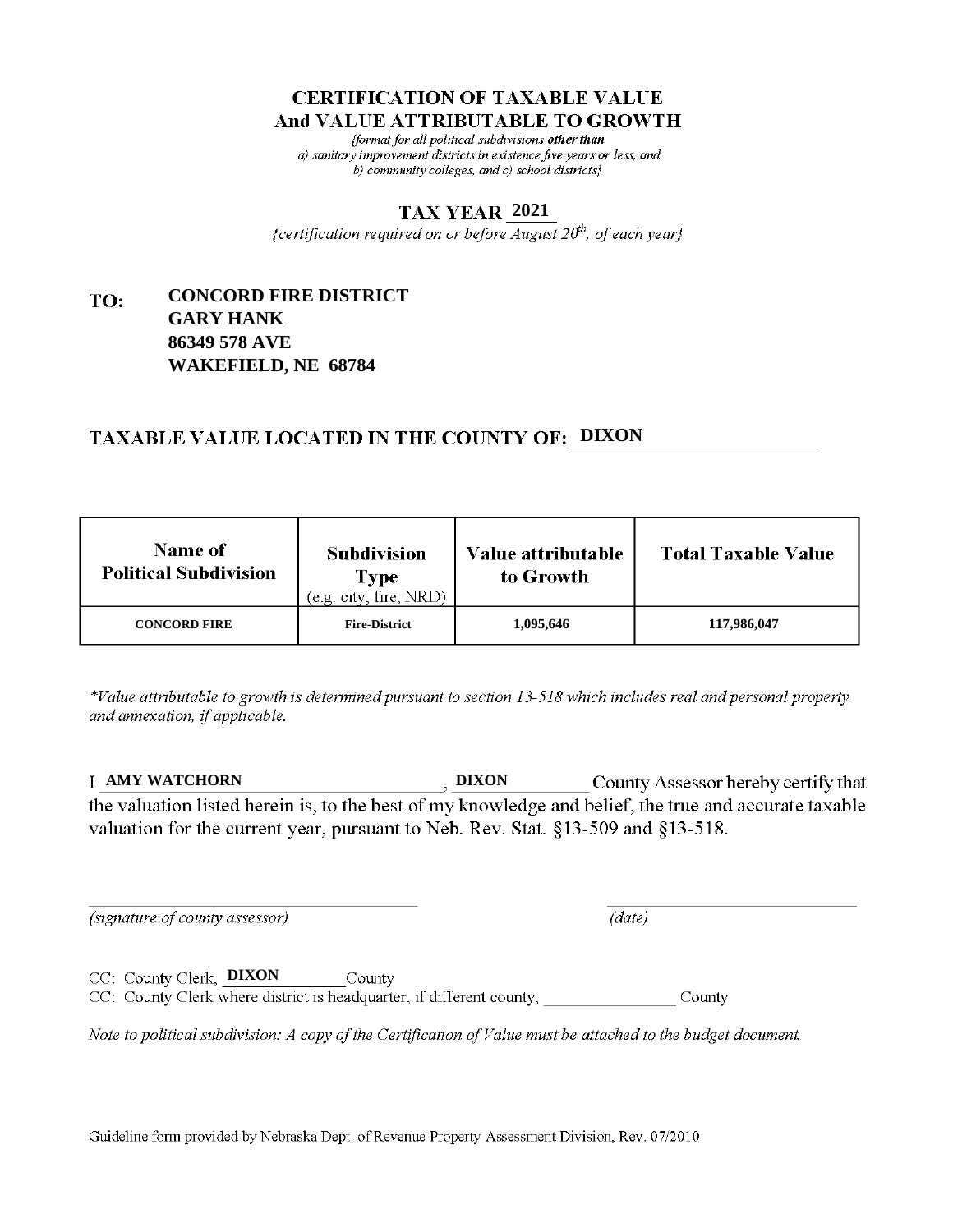fformat for all political subdivisions other than a) sanitary improvement districts in existence five years or less, and b) community colleges, and c) school districts $\}$ 

#### **2021**

{certification required on or before  $\overline{August}$   $20<sup>th</sup>$ , of each year}

#### **CONCORD FIRE DISTRICT** TO: **MIKE POMMER PO BOX 479 WAKEFIELD, NE 68784**

# **TAXABLE VALUE LOCATED IN THE COUNTY OF: DIXON**

| <b>Name of</b><br><b>Political Subdivision</b> | <b>Subdivision</b><br>Type<br>(e.g. city, fire, NRD) | Value attributable<br>to Growth | <b>Total Taxable Value</b> |
|------------------------------------------------|------------------------------------------------------|---------------------------------|----------------------------|
| <b>CONCORD FIRE</b>                            | <b>Fire-District</b>                                 | 1,095,646                       | 117,986,047                |

\*Value attributable to growth is determined pursuant to section 13-518 which includes real and personal property and annexation, if applicable.

**AMY WATCHORN DIXON** County Assessor hereby certify that the valuation listed herein is, to the best of my knowledge and belief, the true and accurate taxable valuation for the current year, pursuant to Neb. Rev. Stat. §13-509 and §13-518.

(signature of county assessor)

 $(data)$ 

CC: County Clerk, **DIXON** County CC: County Clerk where district is headquarter, if different county, County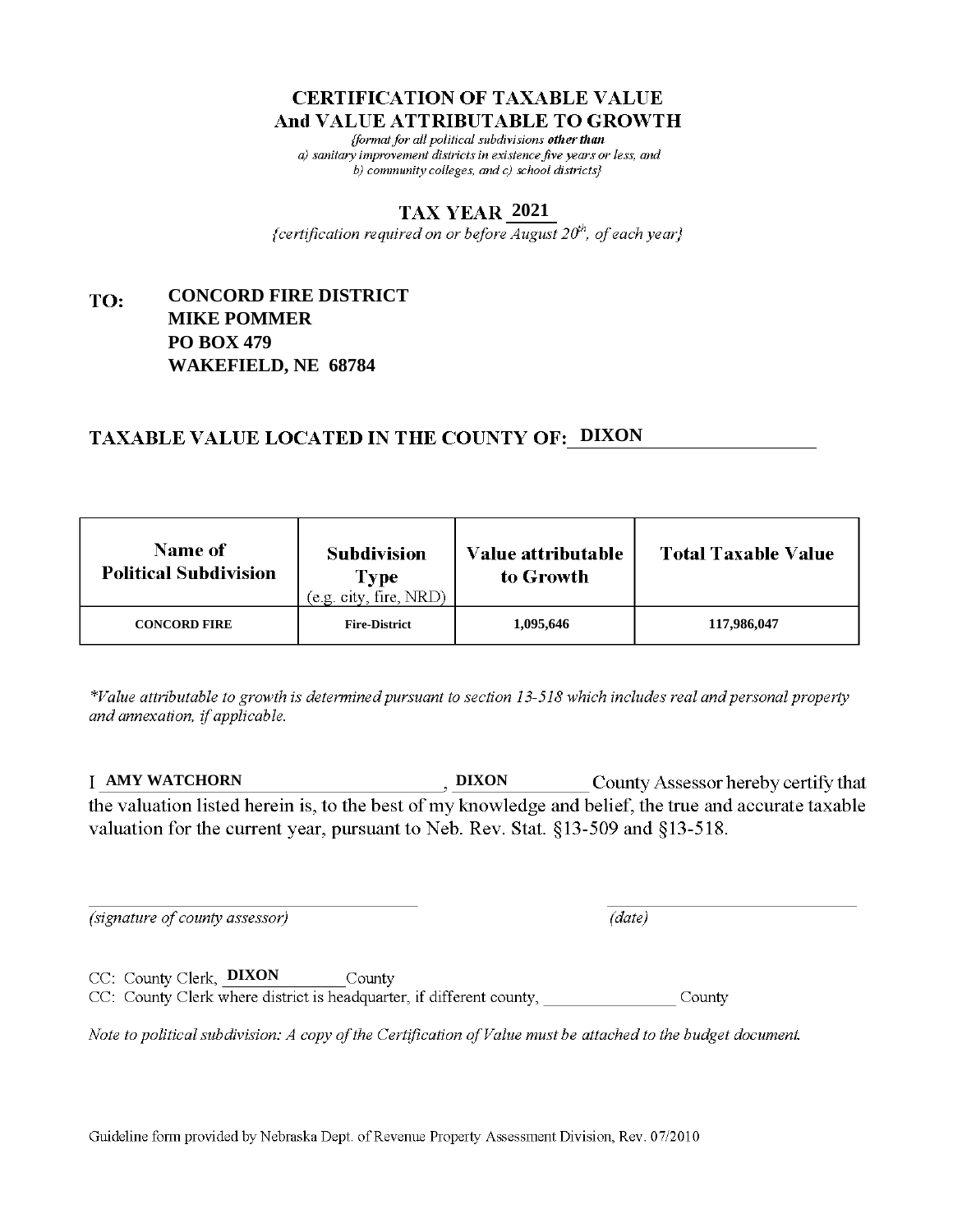fformat for all political subdivisions other than a) sanitary improvement districts in existence five years or less, and b) community colleges, and c) school districts $\}$ 

#### **2021**

{certification required on or before  $\overline{August}$   $20<sup>th</sup>$ , of each year}

#### **DIXON FIRE DISTRICT** TO: **GENE QUIST 87042 5775 AVE DIXON, NE 68732**

## **TAXABLE VALUE LOCATED IN THE COUNTY OF: DIXON**

| <b>Name of</b><br><b>Political Subdivision</b> | <b>Subdivision</b><br>Type<br>(e.g. city, fire, NRD) | Value attributable<br>to Growth | <b>Total Taxable Value</b> |
|------------------------------------------------|------------------------------------------------------|---------------------------------|----------------------------|
| <b>DIXON FIRE</b>                              | <b>Fire-District</b>                                 | 262,236                         | 127,269,366                |

\*Value attributable to growth is determined pursuant to section 13-518 which includes real and personal property and annexation, if applicable.

**AMY WATCHORN DIXON** County Assessor hereby certify that the valuation listed herein is, to the best of my knowledge and belief, the true and accurate taxable valuation for the current year, pursuant to Neb. Rev. Stat. §13-509 and §13-518.

 $(data)$ 

(signature of county assessor)

CC: County Clerk, **DIXON** County CC: County Clerk where district is headquarter, if different county, County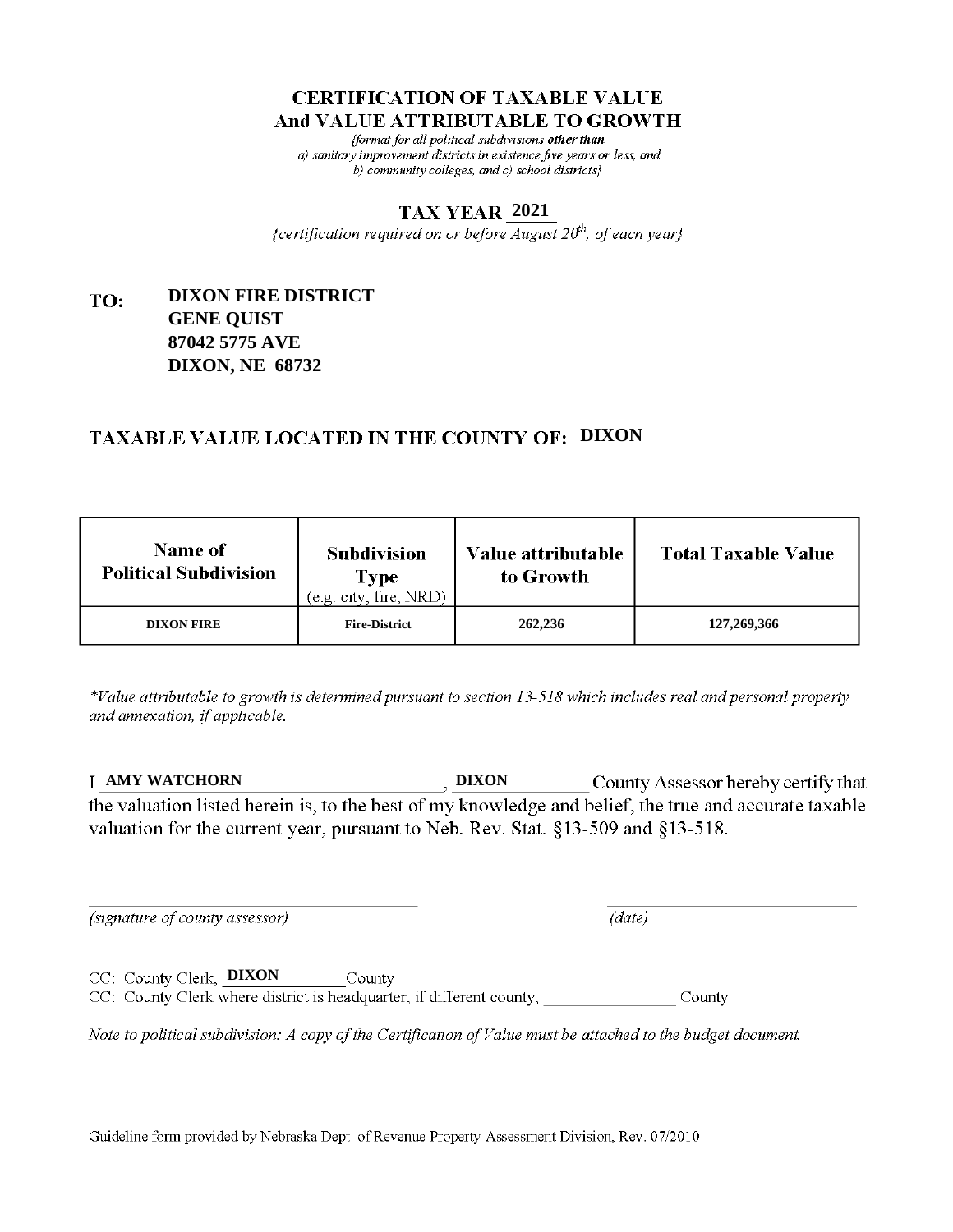fformat for all political subdivisions other than a) sanitary improvement districts in existence five years or less, and b) community colleges, and c) school districts $\}$ 

#### **2021**

{certification required on or before  $\overline{August}$   $20<sup>th</sup>$ , of each year}

#### **DIXON FIRE DISTRICT** TO: **MILBRATH-SAYER BOOKKEEPING PO BOX 685 HARTINGTON, NE 68739**

# **TAXABLE VALUE LOCATED IN THE COUNTY OF: DIXON**

| <b>Name of</b><br><b>Political Subdivision</b> | <b>Subdivision</b><br><b>Type</b><br>(e.g. city, fire, NRD) | Value attributable<br>to Growth | <b>Total Taxable Value</b> |
|------------------------------------------------|-------------------------------------------------------------|---------------------------------|----------------------------|
| <b>DIXON FIRE</b>                              | <b>Fire-District</b>                                        | 262,236                         | 127,269,366                |

\*Value attributable to growth is determined pursuant to section 13-518 which includes real and personal property and annexation, if applicable.

**AMY WATCHORN DIXON** County Assessor hereby certify that the valuation listed herein is, to the best of my knowledge and belief, the true and accurate taxable valuation for the current year, pursuant to Neb. Rev. Stat. §13-509 and §13-518.

 $(data)$ 

(signature of county assessor)

CC: County Clerk, **DIXON** County

CC: County Clerk where district is headquarter, if different county, County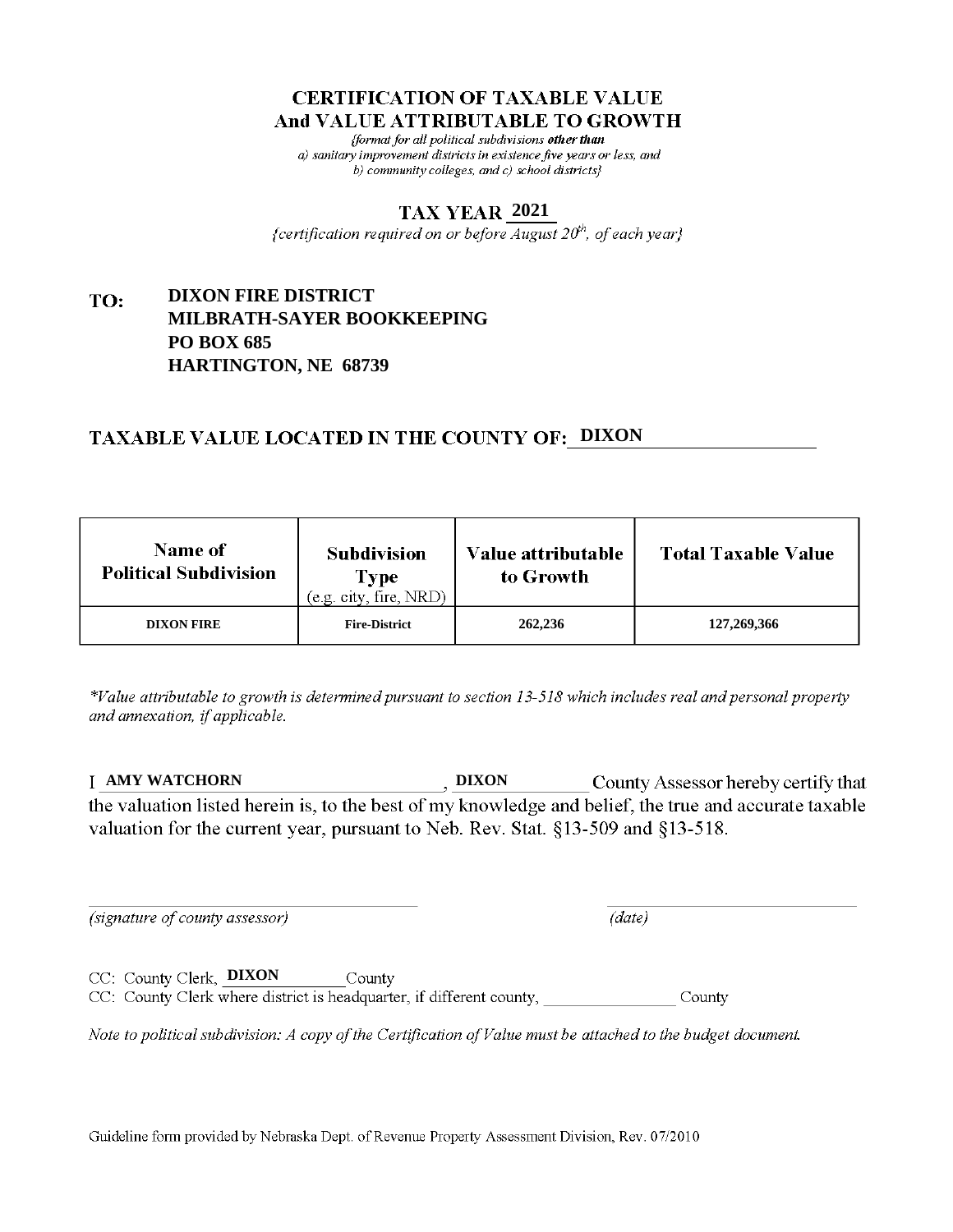fformat for all political subdivisions other than a) sanitary improvement districts in existence five years or less, and b) community colleges, and c) school districts}

#### **2021**

{certification required on or before  $\overline{August}$   $20<sup>th</sup>$ , of each year}

#### **WAKEFIELD FIRE DISTRICT** TO: **GALEN SAMUELSON 86285 HWY 9 WAKEFIELD, NE 68784**

# **TAXABLE VALUE LOCATED IN THE COUNTY OF: DIXON**

| Name of<br><b>Political Subdivision</b> | <b>Subdivision</b><br>Type<br>(e.g. city, fire, NRD) | <b>Value attributable</b><br>to Growth | <b>Total Taxable Value</b> |
|-----------------------------------------|------------------------------------------------------|----------------------------------------|----------------------------|
| <b>WAKEFIELD FIRE</b>                   | <b>Fire-District</b>                                 | 433,873                                | 144,458,741                |

\*Value attributable to growth is determined pursuant to section 13-518 which includes real and personal property and annexation, if applicable.

**AMY WATCHORN DIXON** County Assessor hereby certify that the valuation listed herein is, to the best of my knowledge and belief, the true and accurate taxable valuation for the current year, pursuant to Neb. Rev. Stat. §13-509 and §13-518.

 $(data)$ 

(signature of county assessor)

CC: County Clerk, DIXON County CC: County Clerk where district is headquarter, if different county, County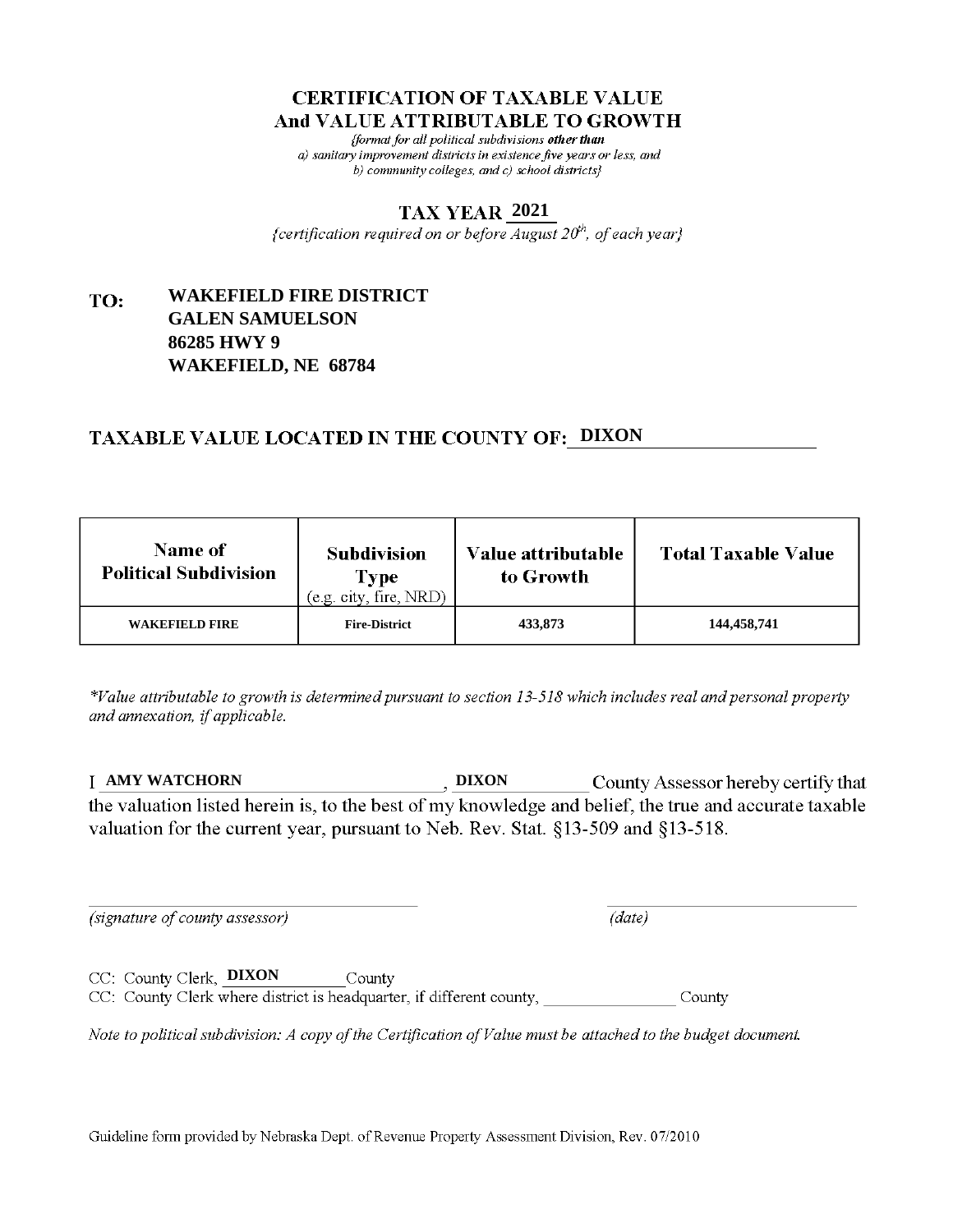fformat for all political subdivisions other than a) sanitary improvement districts in existence five years or less, and b) community colleges, and c) school districts $\}$ 

#### **2021**

{certification required on or before  $\overline{August}$   $20<sup>th</sup>$ , of each year}

#### **WAKEFIELD FIRE DISTRICT** TO: **MIKE POMMER PO BOX 479 WAKEFIELD, NE 68784**

# **TAXABLE VALUE LOCATED IN THE COUNTY OF: DIXON**

| <b>Name of</b><br><b>Political Subdivision</b> | <b>Subdivision</b><br>Type<br>(e.g. city, fire, NRD) | Value attributable<br>to Growth | <b>Total Taxable Value</b> |
|------------------------------------------------|------------------------------------------------------|---------------------------------|----------------------------|
| <b>WAKEFIELD FIRE</b>                          | <b>Fire-District</b>                                 | 433,873                         | 144,458,741                |

\*Value attributable to growth is determined pursuant to section 13-518 which includes real and personal property and annexation, if applicable.

**AMY WATCHORN DIXON** County Assessor hereby certify that the valuation listed herein is, to the best of my knowledge and belief, the true and accurate taxable valuation for the current year, pursuant to Neb. Rev. Stat. §13-509 and §13-518.

(signature of county assessor)

CC: County Clerk, **DIXON** 

 $(data)$ 

CC: County Clerk where district is headquarter, if different county, County

County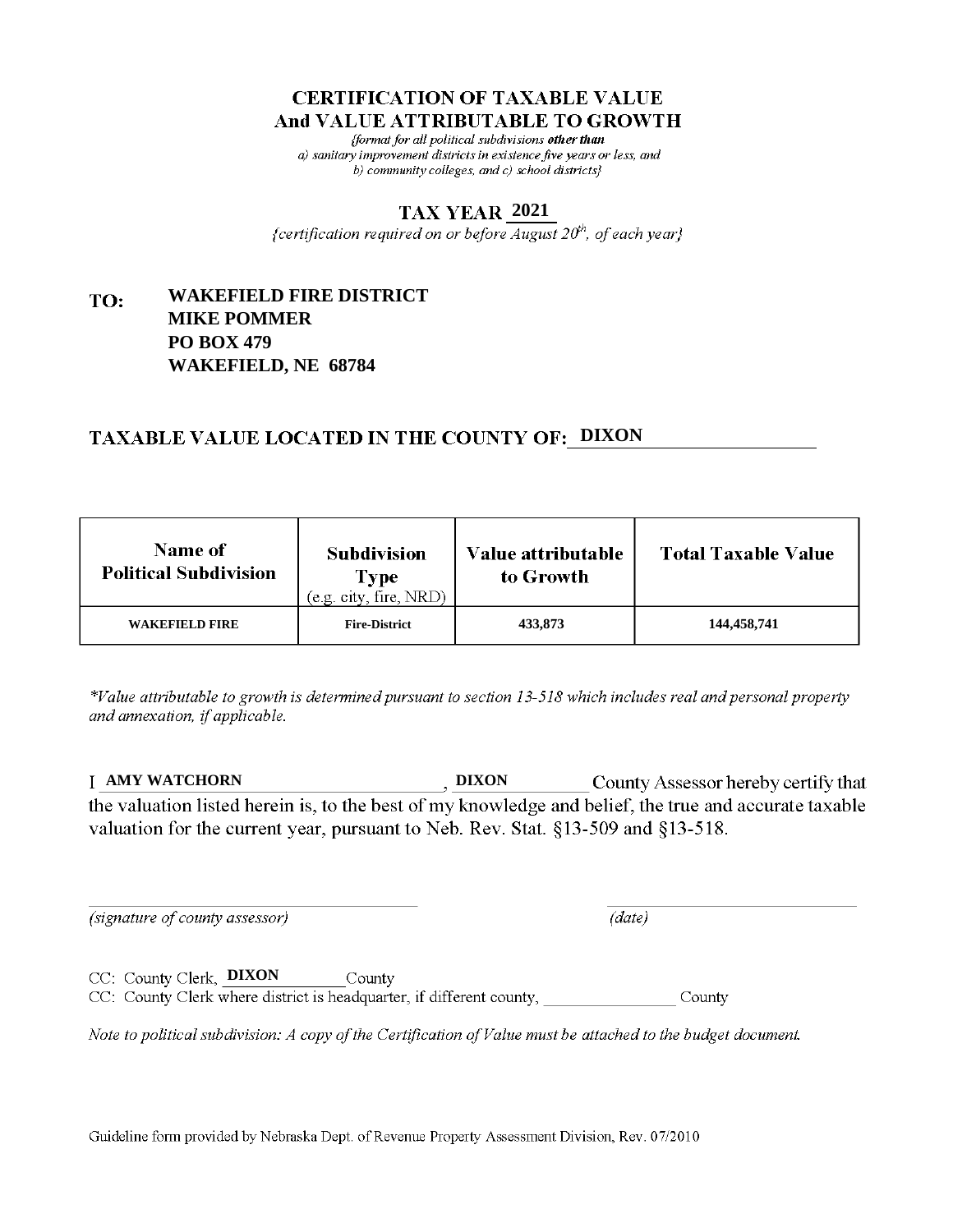fformat for all political subdivisions other than a) sanitary improvement districts in existence five years or less, and b) community colleges, and c) school districts $\}$ 

#### **2021**

{certification required on or before  $\overline{August}$   $20<sup>th</sup>$ , of each year}

#### **ALLEN-WATERBURY FIRE DISTRCT** TO: **ROB BOCK PO BOX 40 ALLEN, NE 68710**

## **TAXABLE VALUE LOCATED IN THE COUNTY OF: DIXON**

| <b>Name of</b><br><b>Political Subdivision</b> | <b>Subdivision</b><br><b>Type</b><br>(e.g. city, fire, NRD) | Value attributable<br>to Growth | <b>Total Taxable Value</b> |
|------------------------------------------------|-------------------------------------------------------------|---------------------------------|----------------------------|
| <b>AL-WB FIRE</b>                              | <b>Fire-District</b>                                        | 921,035                         | 243,463,188                |

\*Value attributable to growth is determined pursuant to section 13-518 which includes real and personal property and annexation, if applicable.

**AMY WATCHORN DIXON** County Assessor hereby certify that the valuation listed herein is, to the best of my knowledge and belief, the true and accurate taxable valuation for the current year, pursuant to Neb. Rev. Stat. §13-509 and §13-518.

(signature of county assessor)

 $(data)$ 

CC: County Clerk, DIXON County CC: County Clerk where district is headquarter, if different county, County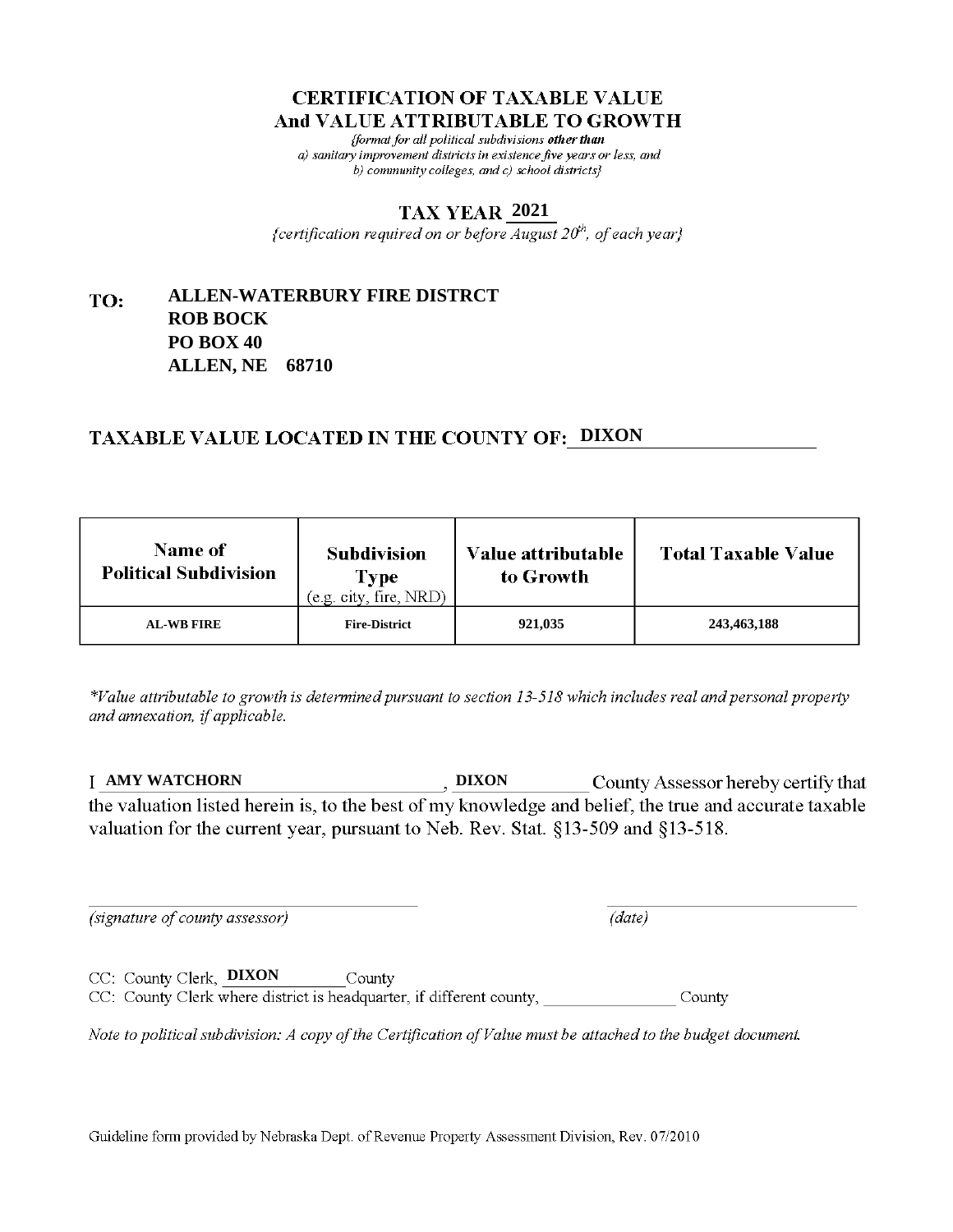fformat for all political subdivisions other than a) sanitary improvement districts in existence five years or less, and b) community colleges, and c) school districts}

#### **2021**

{certification required on or before August  $20^{th}$ , of each year}

#### **ALLEN-WATERBURY FIRE DISTRICT** TO: **KYLE BOTTORFF PO BOX 417 1014 W CHERRY ST VERMILLION, SD 57069**

## **TAXABLE VALUE LOCATED IN THE COUNTY OF: DIXON**

| <b>Name of</b><br><b>Political Subdivision</b> | <b>Subdivision</b><br><b>Type</b><br>(e.g. city, fire, NRD) | Value attributable<br>to Growth | <b>Total Taxable Value</b> |
|------------------------------------------------|-------------------------------------------------------------|---------------------------------|----------------------------|
| <b>AL-WB FIRE</b>                              | <b>Fire-District</b>                                        | 921,035                         | 243,463,188                |

\*Value attributable to growth is determined pursuant to section 13-518 which includes real and personal property and annexation, if applicable.

**AMY WATCHORN DIXON** County Assessor hereby certify that the valuation listed herein is, to the best of my knowledge and belief, the true and accurate taxable valuation for the current year, pursuant to Neb. Rev. Stat. §13-509 and §13-518.

(signature of county assessor)

 $(data)$ 

CC: County Clerk, **DIXON** County CC: County Clerk where district is headquarter, if different county, County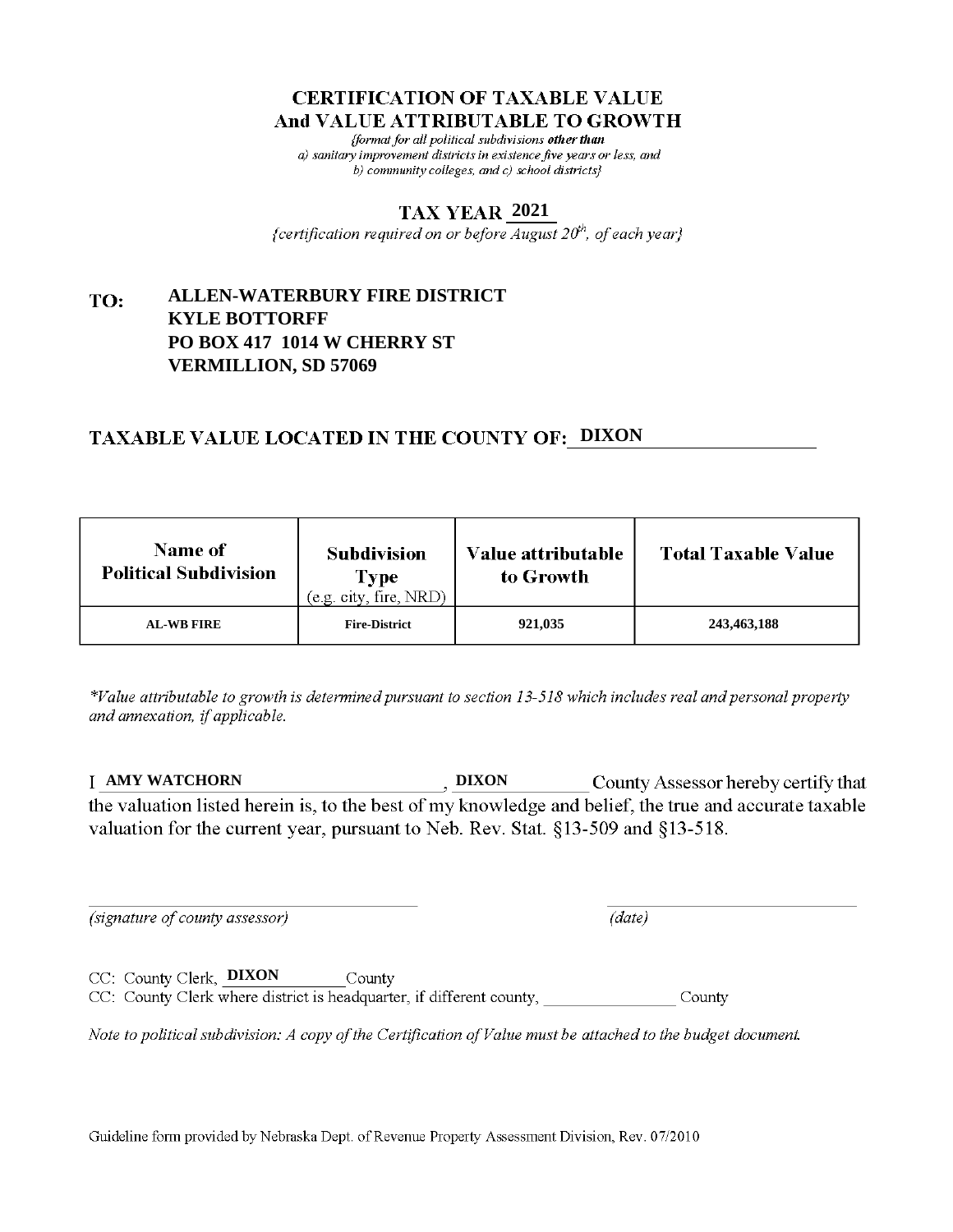fformat for all political subdivisions other than a) sanitary improvement districts in existence five years or less, and b) community colleges, and c) school districts $\}$ 

#### **2021**

{certification required on or before  $\overline{August}$   $20<sup>th</sup>$ , of each year}

#### **MARTINSBURG FIRE DISTRICT** TO: **GARY SULLIVAN 58499 875 RD PONCA, NE 68770**

## **TAXABLE VALUE LOCATED IN THE COUNTY OF: DIXON**

| <b>Name of</b><br><b>Political Subdivision</b> | <b>Subdivision</b><br>Type<br>(e.g. city, fire, NRD) | Value attributable<br>to Growth | <b>Total Taxable Value</b> |
|------------------------------------------------|------------------------------------------------------|---------------------------------|----------------------------|
| <b>MARTINSBURG FIRE</b>                        | <b>Fire-District</b>                                 | 24,235                          | 106, 183, 545              |

\*Value attributable to growth is determined pursuant to section 13-518 which includes real and personal property and annexation, if applicable.

**AMY WATCHORN DIXON** County Assessor hereby certify that the valuation listed herein is, to the best of my knowledge and belief, the true and accurate taxable valuation for the current year, pursuant to Neb. Rev. Stat. §13-509 and §13-518.

 $(data)$ 

(signature of county assessor)

CC: County Clerk, **DIXON** County CC: County Clerk where district is headquarter, if different county, County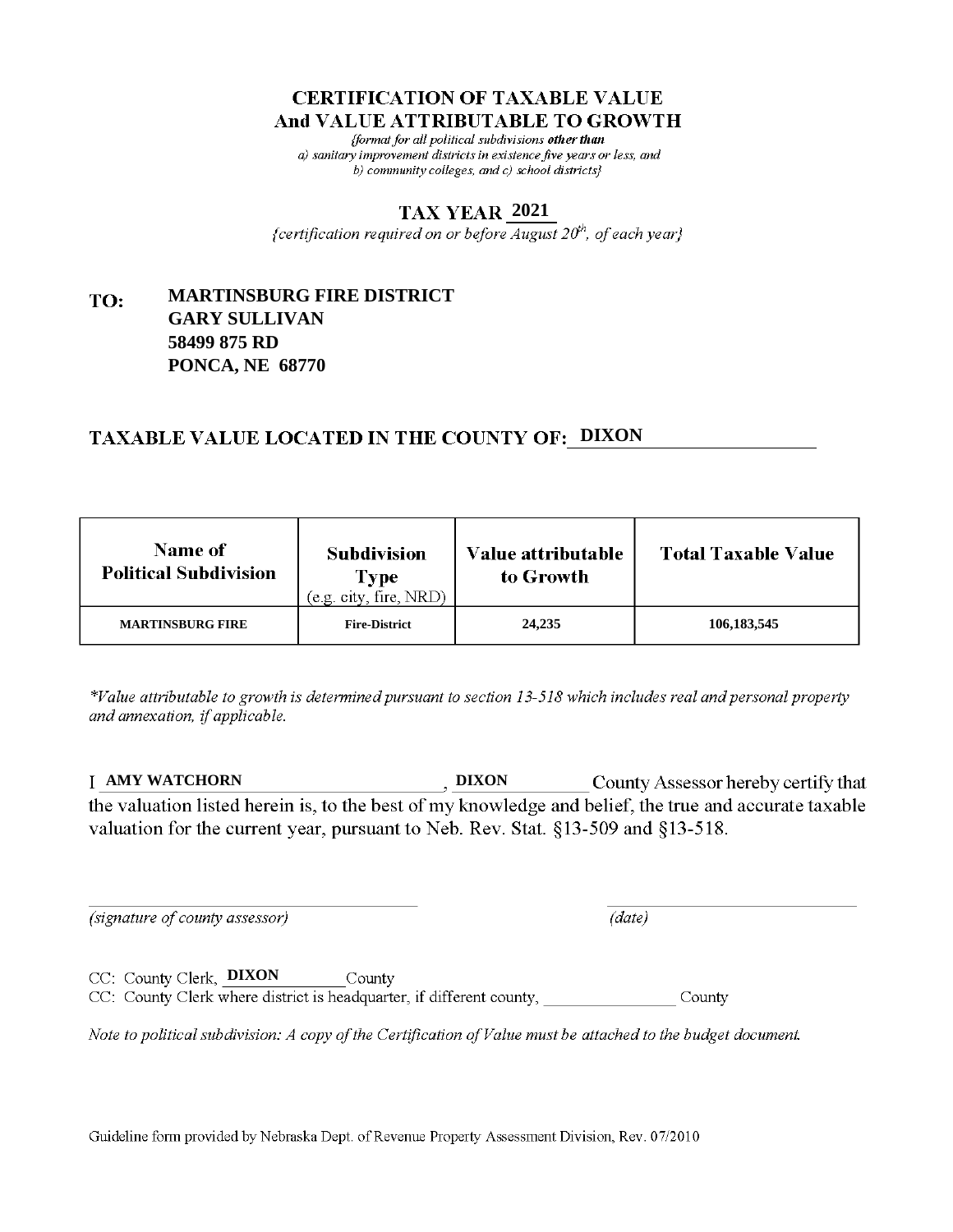fformat for all political subdivisions other than a) sanitary improvement districts in existence five years or less, and b) community colleges, and c) school districts}

#### **2021**

{certification required on or before  $\overline{August}$   $20<sup>th</sup>$ , of each year}

#### **MARTINSBURG FIRE DISTRICT** TO: **MIKE POMMER PO BOX 479 WAKEFIELD, NE 68784**

# **TAXABLE VALUE LOCATED IN THE COUNTY OF: DIXON**

| <b>Name of</b><br><b>Political Subdivision</b> | <b>Subdivision</b><br>Type<br>(e.g. city, fire, NRD) | Value attributable<br>to Growth | <b>Total Taxable Value</b> |
|------------------------------------------------|------------------------------------------------------|---------------------------------|----------------------------|
| <b>MARTINSBURG FIRE</b>                        | <b>Fire-District</b>                                 | 24,235                          | 106, 183, 545              |

\*Value attributable to growth is determined pursuant to section 13-518 which includes real and personal property and annexation, if applicable.

**AMY WATCHORN DIXON** County Assessor hereby certify that the valuation listed herein is, to the best of my knowledge and belief, the true and accurate taxable valuation for the current year, pursuant to Neb. Rev. Stat. §13-509 and §13-518.

 $(data)$ 

(signature of county assessor)

CC: County Clerk, **DIXON** County CC: County Clerk where district is headquarter, if different county, County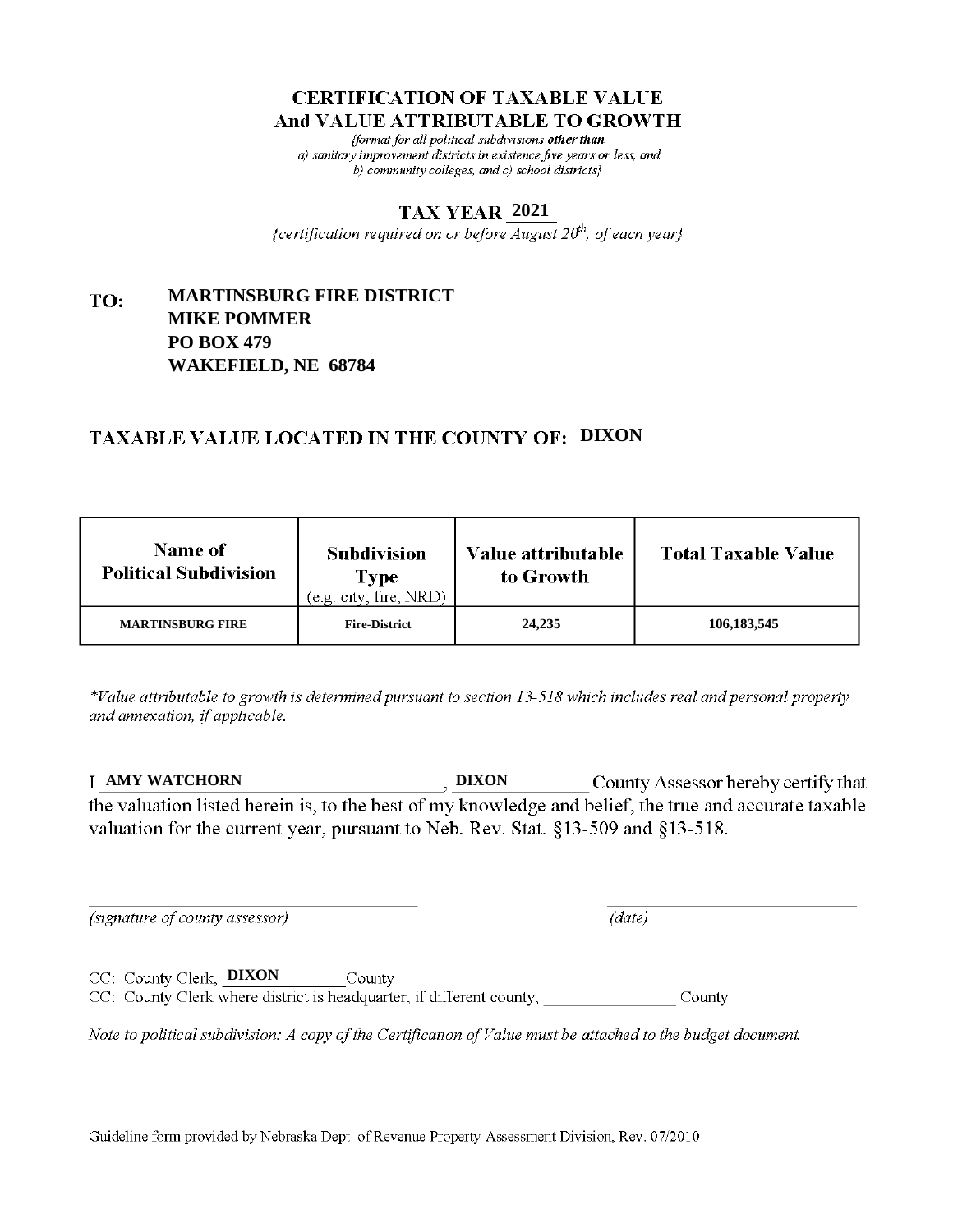fformat for all political subdivisions other than a) sanitary improvement districts in existence five years or less, and b) community colleges, and c) school districts}

#### **2021**

{certification required on or before  $\overline{August}$   $20<sup>th</sup>$ , of each year}

#### **NEWCASTLE FIRE DISTRICT** TO: **DALE BLATCHFORD JR 88575 577 AVE NEWCASTLE, NE 68757**

# **TAXABLE VALUE LOCATED IN THE COUNTY OF: DIXON**

| Name of<br><b>Political Subdivision</b> | <b>Subdivision</b><br>Type<br>(e.g. city, fire, NRD) | <b>Value attributable</b><br>to Growth | <b>Total Taxable Value</b> |
|-----------------------------------------|------------------------------------------------------|----------------------------------------|----------------------------|
| <b>NEWCASTLE FIRE</b>                   | <b>Fire-District</b>                                 | 493,869                                | 241,293,124                |

\*Value attributable to growth is determined pursuant to section 13-518 which includes real and personal property and annexation, if applicable.

**AMY WATCHORN DIXON** County Assessor hereby certify that the valuation listed herein is, to the best of my knowledge and belief, the true and accurate taxable valuation for the current year, pursuant to Neb. Rev. Stat. §13-509 and §13-518.

 $(data)$ 

(signature of county assessor)

CC: County Clerk, **DIXON** County CC: County Clerk where district is headquarter, if different county, County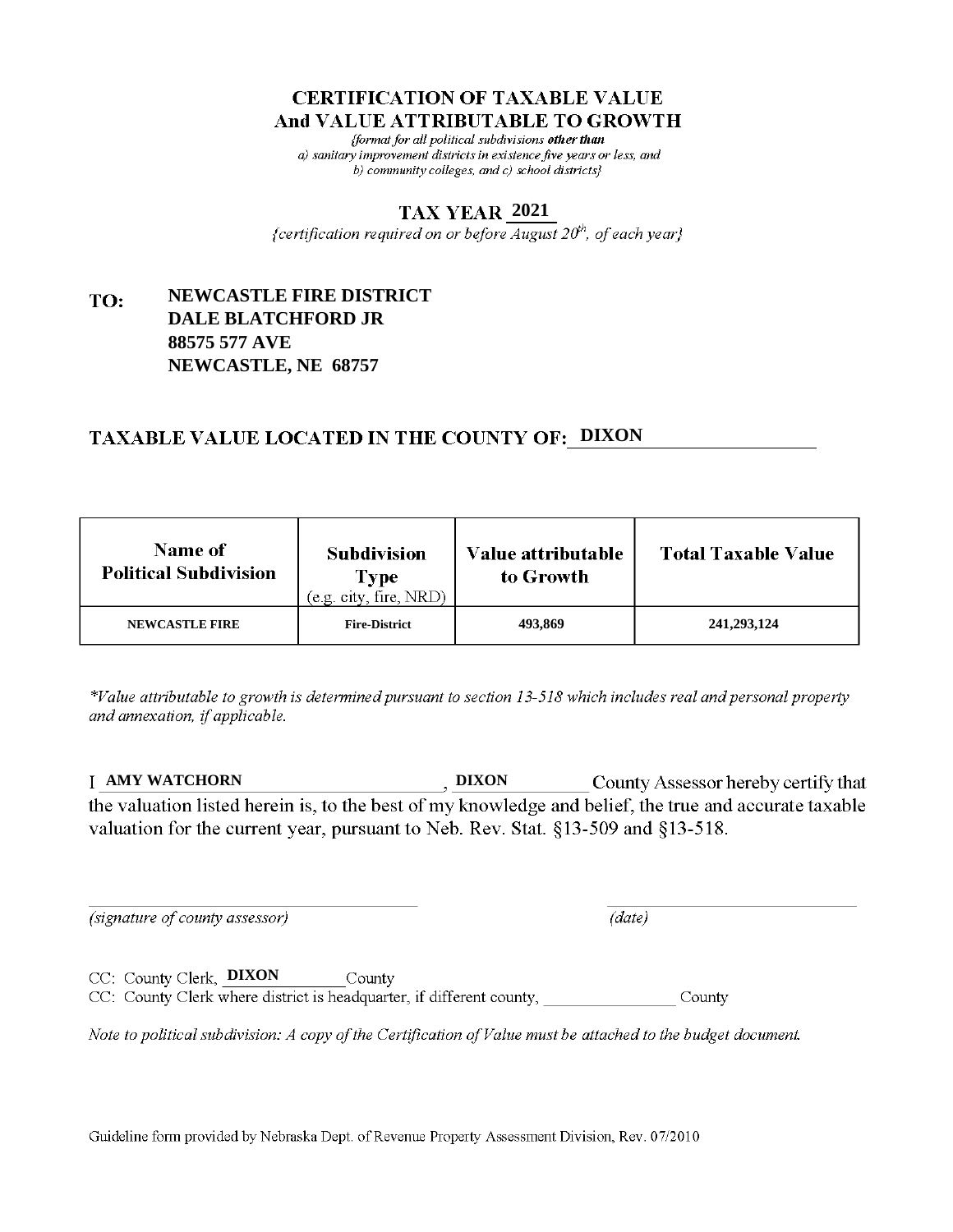fformat for all political subdivisions other than a) sanitary improvement districts in existence five years or less, and b) community colleges, and c) school districts}

#### **2021**

{certification required on or before  $\overline{August}$   $20<sup>th</sup>$ , of each year}

#### **NEWCASTLE FIRE DISTRICT** TO: **KYLE BOTTORFF PO BOX 417 1014 W CHERRY ST. VERMILLION, SD 57069**

## **TAXABLE VALUE LOCATED IN THE COUNTY OF: DIXON**

| <b>Name of</b><br><b>Political Subdivision</b> | <b>Subdivision</b><br>Type<br>(e.g. city, fire, NRD) | Value attributable<br>to Growth | <b>Total Taxable Value</b> |
|------------------------------------------------|------------------------------------------------------|---------------------------------|----------------------------|
| <b>NEWCASTLE FIRE</b>                          | <b>Fire-District</b>                                 | 493,869                         | 241,293,124                |

\*Value attributable to growth is determined pursuant to section 13-518 which includes real and personal property and annexation, if applicable.

**AMY WATCHORN DIXON** County Assessor hereby certify that the valuation listed herein is, to the best of my knowledge and belief, the true and accurate taxable valuation for the current year, pursuant to Neb. Rev. Stat. §13-509 and §13-518.

(signature of county assessor)

 $(data)$ 

CC: County Clerk, **DIXON** County CC: County Clerk where district is headquarter, if different county, County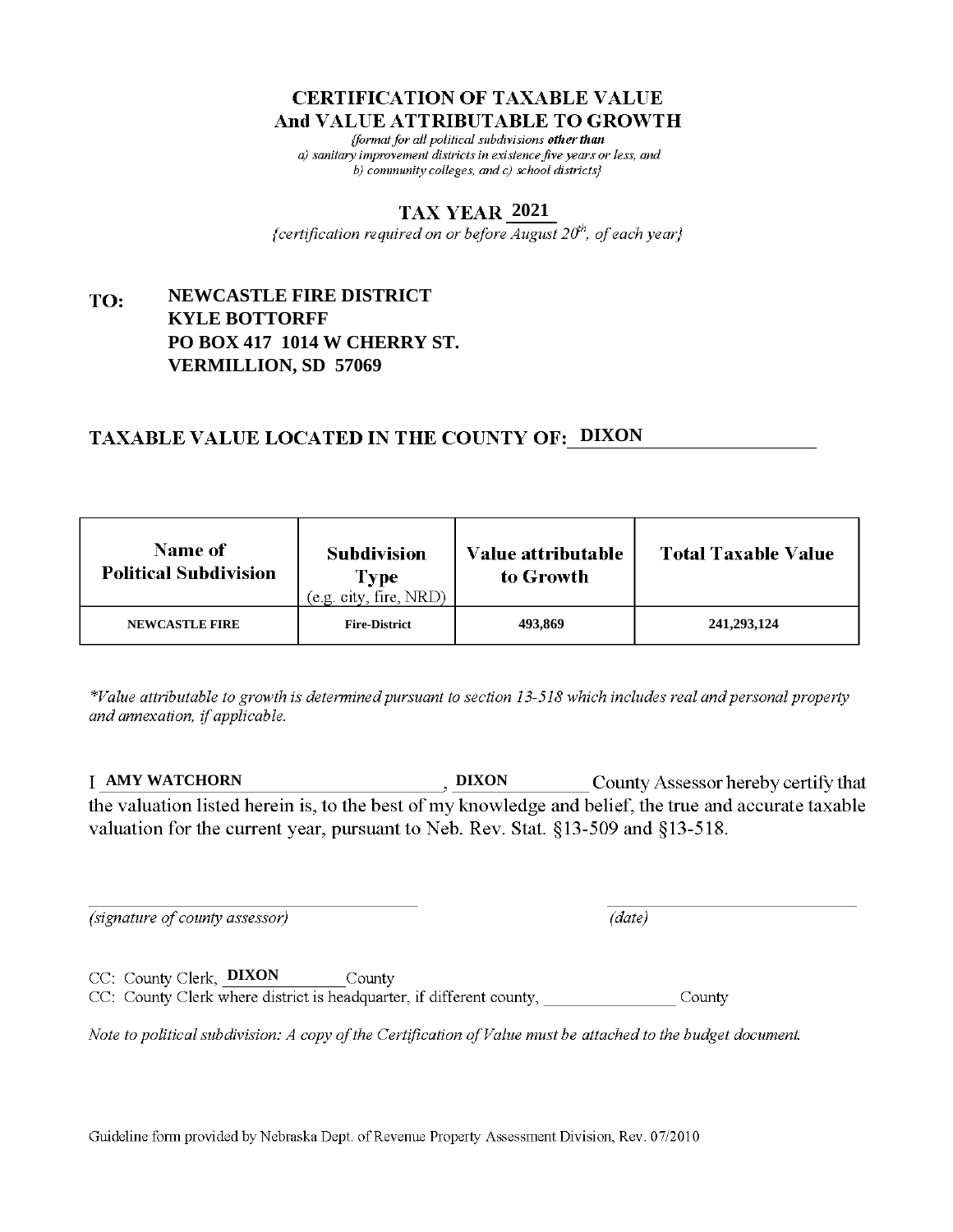fformat for all political subdivisions other than a) sanitary improvement districts in existence five years or less, and b) community colleges, and c) school districts $\}$ 

#### **2021**

{certification required on or before  $\overline{August}$   $20<sup>th</sup>$ , of each year}

#### **EMERSON FIRE DISTRICT** TO:

**PO BOX 41 EMERSON, NE 68733**

# **TAXABLE VALUE LOCATED IN THE COUNTY OF: DIXON**

| <b>Name of</b><br><b>Political Subdivision</b> | <b>Subdivision</b><br>Type<br>(e.g. city, fire, NRD) | Value attributable<br>to Growth | <b>Total Taxable Value</b> |
|------------------------------------------------|------------------------------------------------------|---------------------------------|----------------------------|
| <b>EMERSON FIRE</b>                            | <b>Fire-District</b>                                 | 1,445                           | 91,817,306                 |

\*Value attributable to growth is determined pursuant to section 13-518 which includes real and personal property and annexation, if applicable.

**AMY WATCHORN DIXON** County Assessor hereby certify that the valuation listed herein is, to the best of my knowledge and belief, the true and accurate taxable valuation for the current year, pursuant to Neb. Rev. Stat. §13-509 and §13-518.

 $(data)$ 

(signature of county assessor)

CC: County Clerk, DIXON County

CC: County Clerk where district is headquarter, if different county, County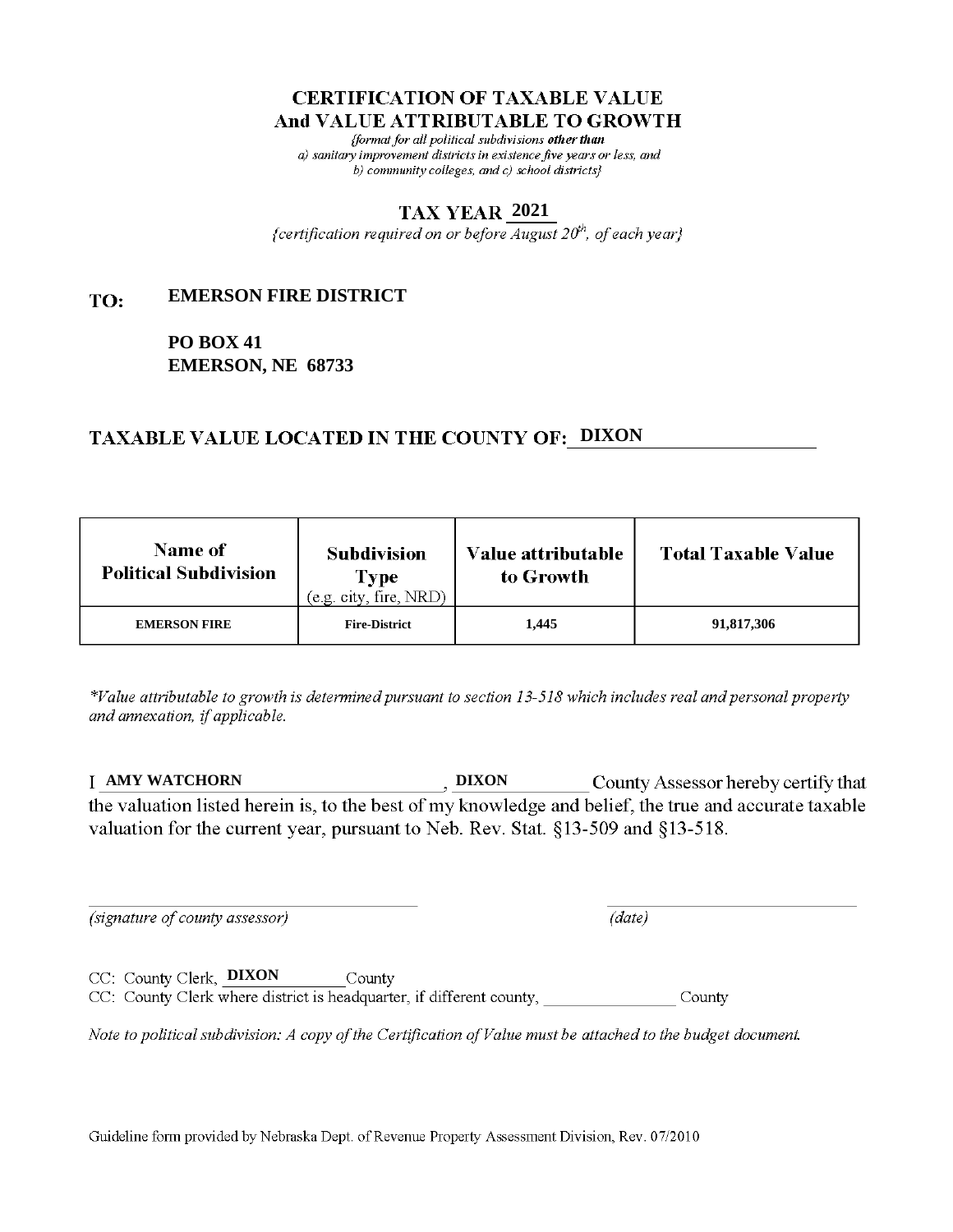fformat for all political subdivisions other than a) sanitary improvement districts in existence five years or less, and b) community colleges, and c) school districts $\}$ 

#### **2021**

{certification required on or before  $\overline{August}$   $20<sup>th</sup>$ , of each year}

#### **PONCA FIRE DISTRICT** TO: **LESLIE ALBRECHT 1645 HWY 20 JACKSON, NE 68743**

# **TAXABLE VALUE LOCATED IN THE COUNTY OF: DIXON**

| <b>Name of</b><br><b>Political Subdivision</b> | <b>Subdivision</b><br>Type<br>(e.g. city, fire, NRD) | Value attributable<br>to Growth | <b>Total Taxable Value</b> |
|------------------------------------------------|------------------------------------------------------|---------------------------------|----------------------------|
| PONCA FIRE                                     | <b>Fire-District</b>                                 | 944,411                         | 140,253,617                |

\*Value attributable to growth is determined pursuant to section 13-518 which includes real and personal property and annexation, if applicable.

**AMY WATCHORN DIXON** County Assessor hereby certify that the valuation listed herein is, to the best of my knowledge and belief, the true and accurate taxable valuation for the current year, pursuant to Neb. Rev. Stat. §13-509 and §13-518.

 $(data)$ 

(signature of county assessor)

CC: County Clerk, **DIXON** County CC: County Clerk where district is headquarter, if different county, County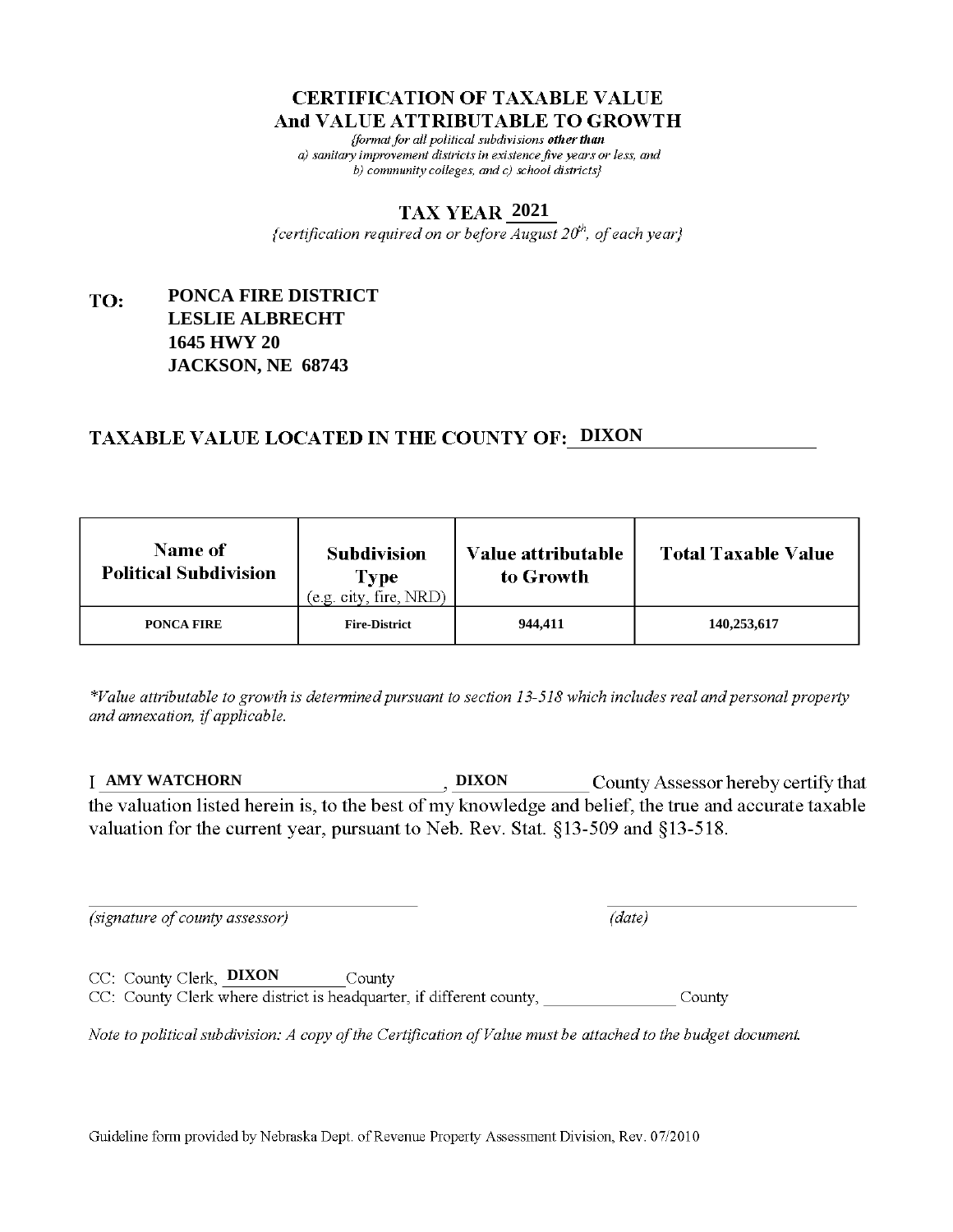fformat for all political subdivisions other than a) sanitary improvement districts in existence five years or less, and b) community colleges, and c) school districts}

#### **2021**

{certification required on or before  $\overline{August}$   $20<sup>th</sup>$ , of each year}

#### **PONCA FIRE DISTRICT** TO: **KYLE BOTTORFF PO BOX 417 1014 W CHERRY ST. VERMILLION, SD 57069**

## **TAXABLE VALUE LOCATED IN THE COUNTY OF: DIXON**

| <b>Name of</b><br><b>Political Subdivision</b> | <b>Subdivision</b><br><b>Type</b><br>(e.g. city, fire, NRD) | Value attributable<br>to Growth | <b>Total Taxable Value</b> |
|------------------------------------------------|-------------------------------------------------------------|---------------------------------|----------------------------|
| PONCA FIRE                                     | <b>Fire-District</b>                                        | 944.411                         | 140,253,617                |

\*Value attributable to growth is determined pursuant to section 13-518 which includes real and personal property and annexation, if applicable.

**AMY WATCHORN DIXON** County Assessor hereby certify that the valuation listed herein is, to the best of my knowledge and belief, the true and accurate taxable valuation for the current year, pursuant to Neb. Rev. Stat. §13-509 and §13-518.

(signature of county assessor)

CC: County Clerk, DIXON

 $(data)$ 

CC: County Clerk where district is headquarter, if different county, County

County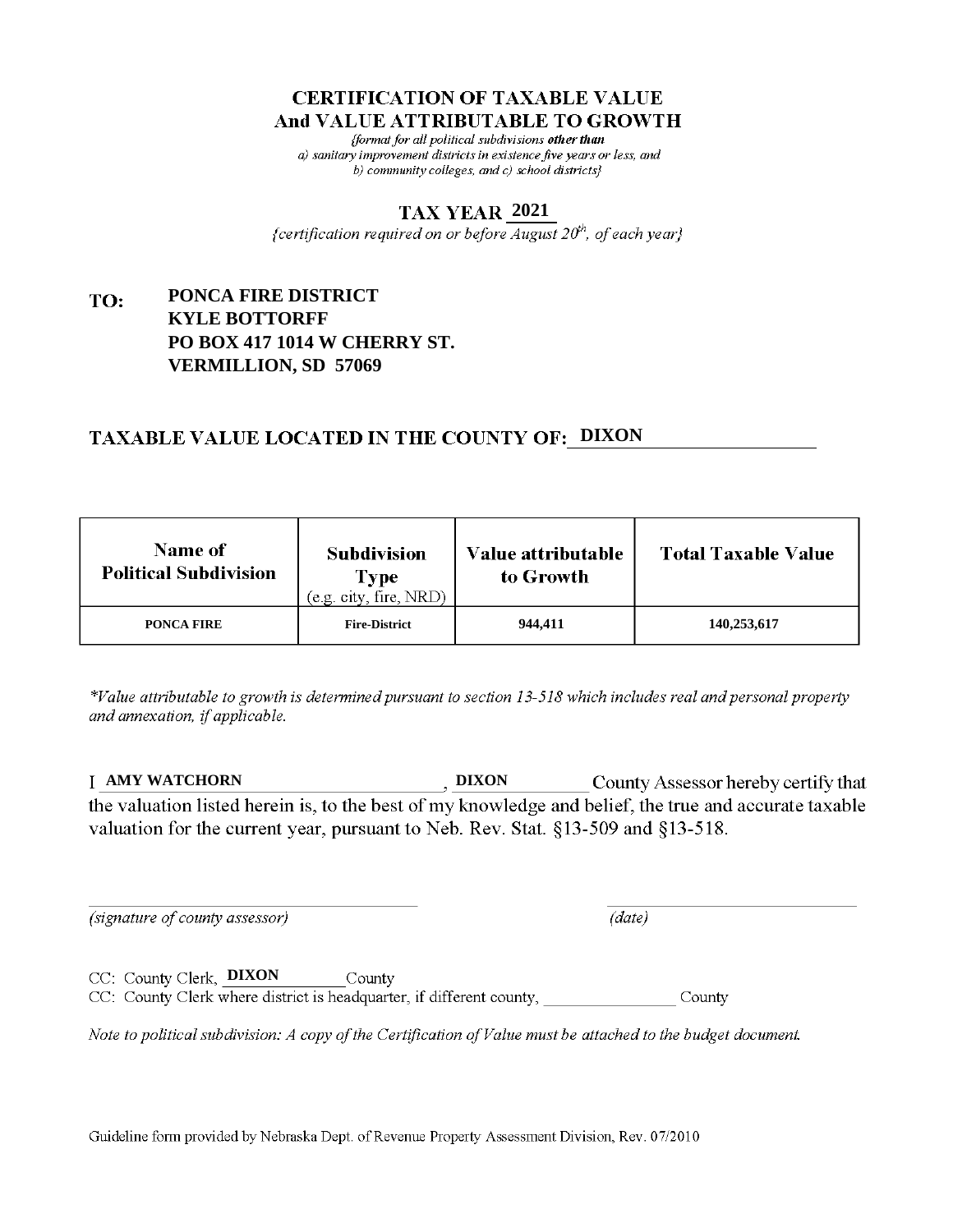fformat for all political subdivisions other than a) sanitary improvement districts in existence five years or less, and b) community colleges, and c) school districts $\}$ 

#### **2021**

{certification required on or before  $\overline{August}$   $20<sup>th</sup>$ , of each year}

#### **WAYNE FIRE DISTRICT** TO: **BRYAN RUWE 86069 HWY 15 WAYNE, NE 68787**

## **TAXABLE VALUE LOCATED IN THE COUNTY OF: DIXON**

| <b>Name of</b><br><b>Political Subdivision</b> | <b>Subdivision</b><br>Type<br>(e.g. city, fire, NRD) | Value attributable<br>to Growth | <b>Total Taxable Value</b> |
|------------------------------------------------|------------------------------------------------------|---------------------------------|----------------------------|
| <b>WAYNE FIRE</b>                              | <b>Fire-District</b>                                 | 308,250                         | 58,420,740                 |

\*Value attributable to growth is determined pursuant to section 13-518 which includes real and personal property and annexation, if applicable.

**AMY WATCHORN DIXON** County Assessor hereby certify that the valuation listed herein is, to the best of my knowledge and belief, the true and accurate taxable valuation for the current year, pursuant to Neb. Rev. Stat. §13-509 and §13-518.

 $(data)$ 

(signature of county assessor)

CC: County Clerk, DIXON County CC: County Clerk where district is headquarter, if different county, County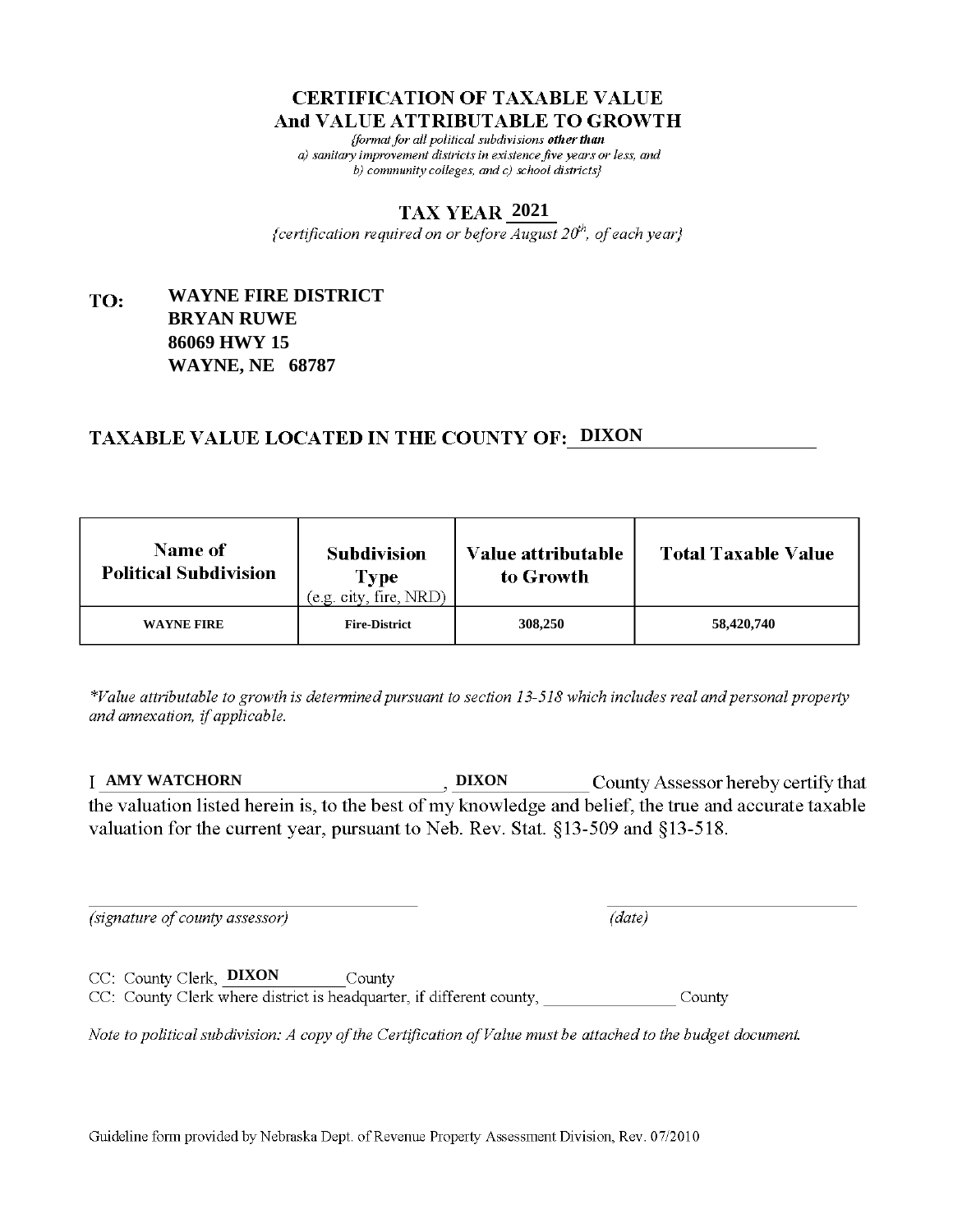fformat for all political subdivisions other than a) sanitary improvement districts in existence five years or less, and b) community colleges, and c) school districts $\}$ 

#### **2021**

{certification required on or before  $\overline{August}$   $20<sup>th</sup>$ , of each year}

#### **WAYNE FIRE DISTRICT** TO: **HARDER & ANKEY P.C PO BOX 311 WAYNE, NE 68787**

# **TAXABLE VALUE LOCATED IN THE COUNTY OF: DIXON**

| <b>Name of</b><br><b>Political Subdivision</b> | <b>Subdivision</b><br><b>Type</b><br>(e.g. city, fire, NRD) | Value attributable<br>to Growth | <b>Total Taxable Value</b> |
|------------------------------------------------|-------------------------------------------------------------|---------------------------------|----------------------------|
| <b>WAYNE FIRE</b>                              | <b>Fire-District</b>                                        | 308,250                         | 58,420,740                 |

\*Value attributable to growth is determined pursuant to section 13-518 which includes real and personal property and annexation, if applicable.

**AMY WATCHORN DIXON** County Assessor hereby certify that the valuation listed herein is, to the best of my knowledge and belief, the true and accurate taxable valuation for the current year, pursuant to Neb. Rev. Stat. §13-509 and §13-518.

(signature of county assessor)

CC: County Clerk, DIXON

 $(data)$ 

CC: County Clerk where district is headquarter, if different county, County

County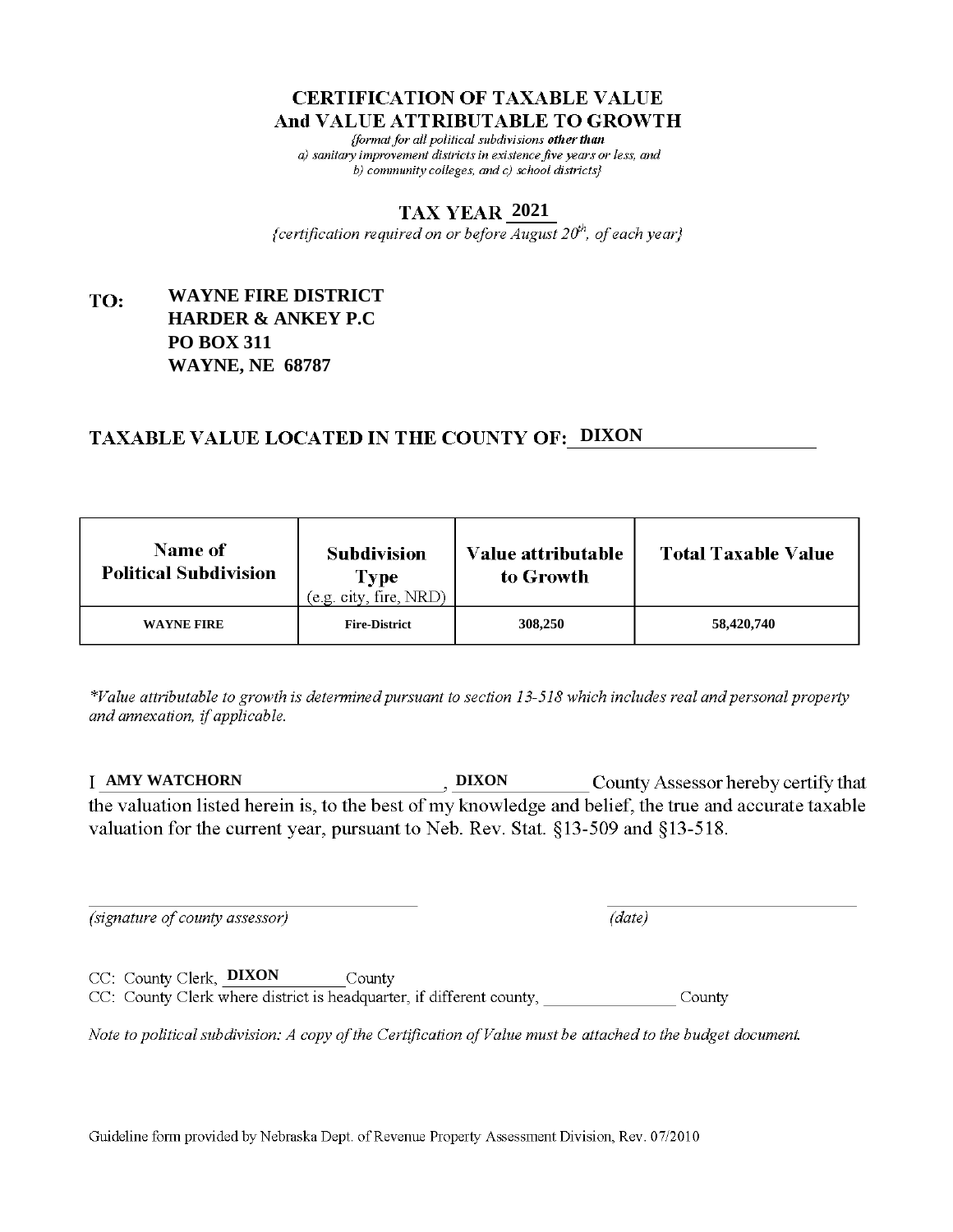fformat for all political subdivisions other than a) sanitary improvement districts in existence five years or less, and b) community colleges, and c) school districts $\}$ 

#### **2021**

{certification required on or before  $\overline{August}$   $20<sup>th</sup>$ , of each year}

#### **CONCORD VILLAGE** TO: **JOAN HANSON PO BOX 49 CONCORD, NE 68728**

# **TAXABLE VALUE LOCATED IN THE COUNTY OF: DIXON**

| <b>Name of</b><br><b>Political Subdivision</b> | <b>Subdivision</b><br><b>Type</b><br>(e.g. city, fire, NRD) | Value attributable<br>to Growth | <b>Total Taxable Value</b> |
|------------------------------------------------|-------------------------------------------------------------|---------------------------------|----------------------------|
| <b>CONCORD VILL.</b>                           | City/Village                                                | 49,061                          | 4,093,339                  |

\*Value attributable to growth is determined pursuant to section 13-518 which includes real and personal property and annexation, if applicable.

**AMY WATCHORN DIXON** County Assessor hereby certify that the valuation listed herein is, to the best of my knowledge and belief, the true and accurate taxable valuation for the current year, pursuant to Neb. Rev. Stat. §13-509 and §13-518.

 $(data)$ 

(signature of county assessor)

CC: County Clerk, DIXON County

CC: County Clerk where district is headquarter, if different county, County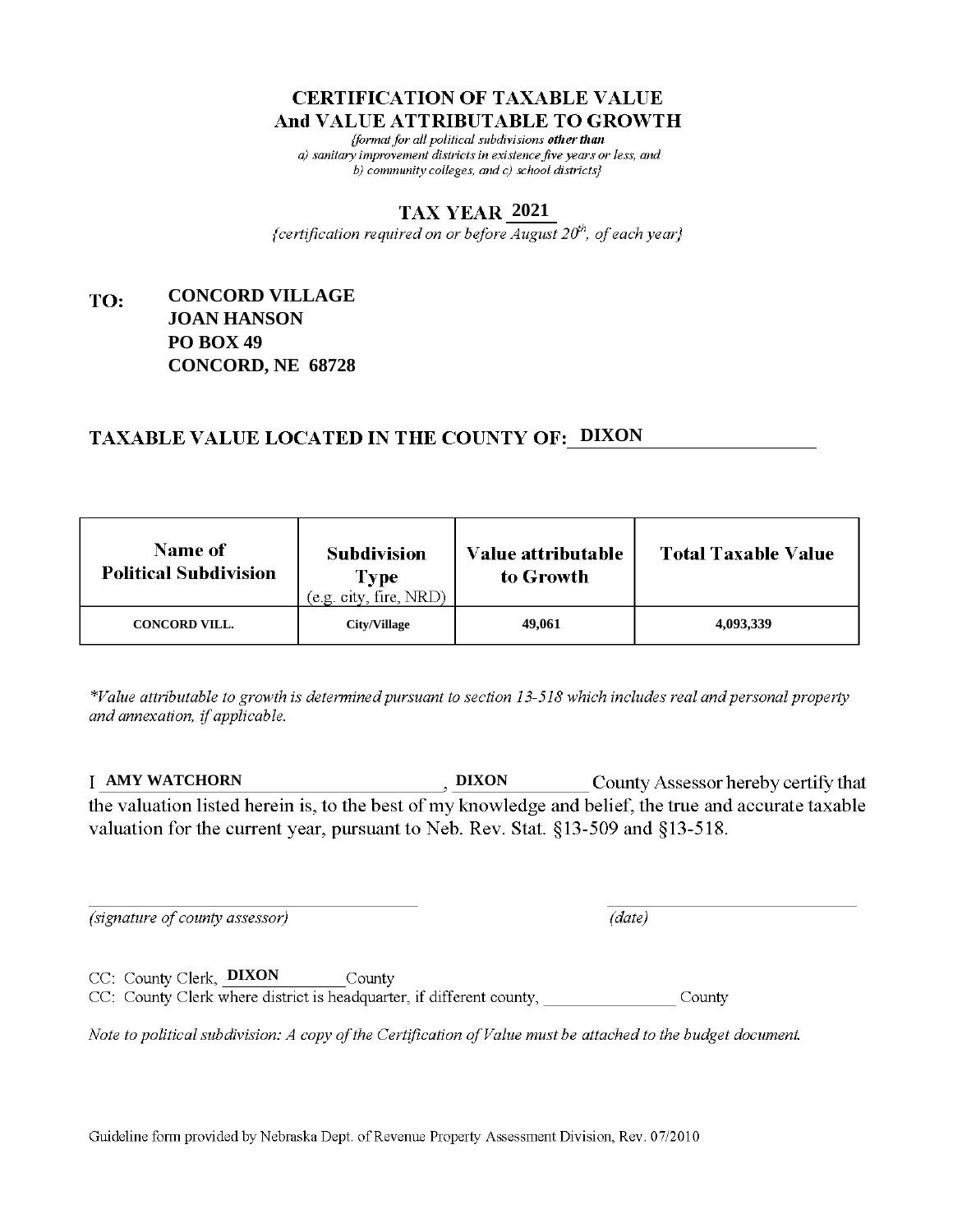fformat for all political subdivisions other than a) sanitary improvement districts in existence five years or less, and b) community colleges, and c) school districts $\}$ 

### **2021**

{certification required on or before  $\overline{August}$   $20<sup>th</sup>$ , of each year}

### **CONCORD VILLAGE** TO: **MAX KATHOL & ASSOC. 104 W 2ND ST WAYNE, NE 68787**

## **TAXABLE VALUE LOCATED IN THE COUNTY OF: DIXON**

| <b>Name of</b><br><b>Political Subdivision</b> | <b>Subdivision</b><br>Type<br>(e.g. city, fire, NRD) | Value attributable<br>to Growth | <b>Total Taxable Value</b> |
|------------------------------------------------|------------------------------------------------------|---------------------------------|----------------------------|
| <b>CONCORD VILL.</b>                           | City/Village                                         | 49,061                          | 4,093,339                  |

\*Value attributable to growth is determined pursuant to section 13-518 which includes real and personal property and annexation, if applicable.

**AMY WATCHORN DIXON** County Assessor hereby certify that the valuation listed herein is, to the best of my knowledge and belief, the true and accurate taxable valuation for the current year, pursuant to Neb. Rev. Stat. §13-509 and §13-518.

(signature of county assessor)

 $(data)$ 

CC: County Clerk, **DIXON** County CC: County Clerk where district is headquarter, if different county, County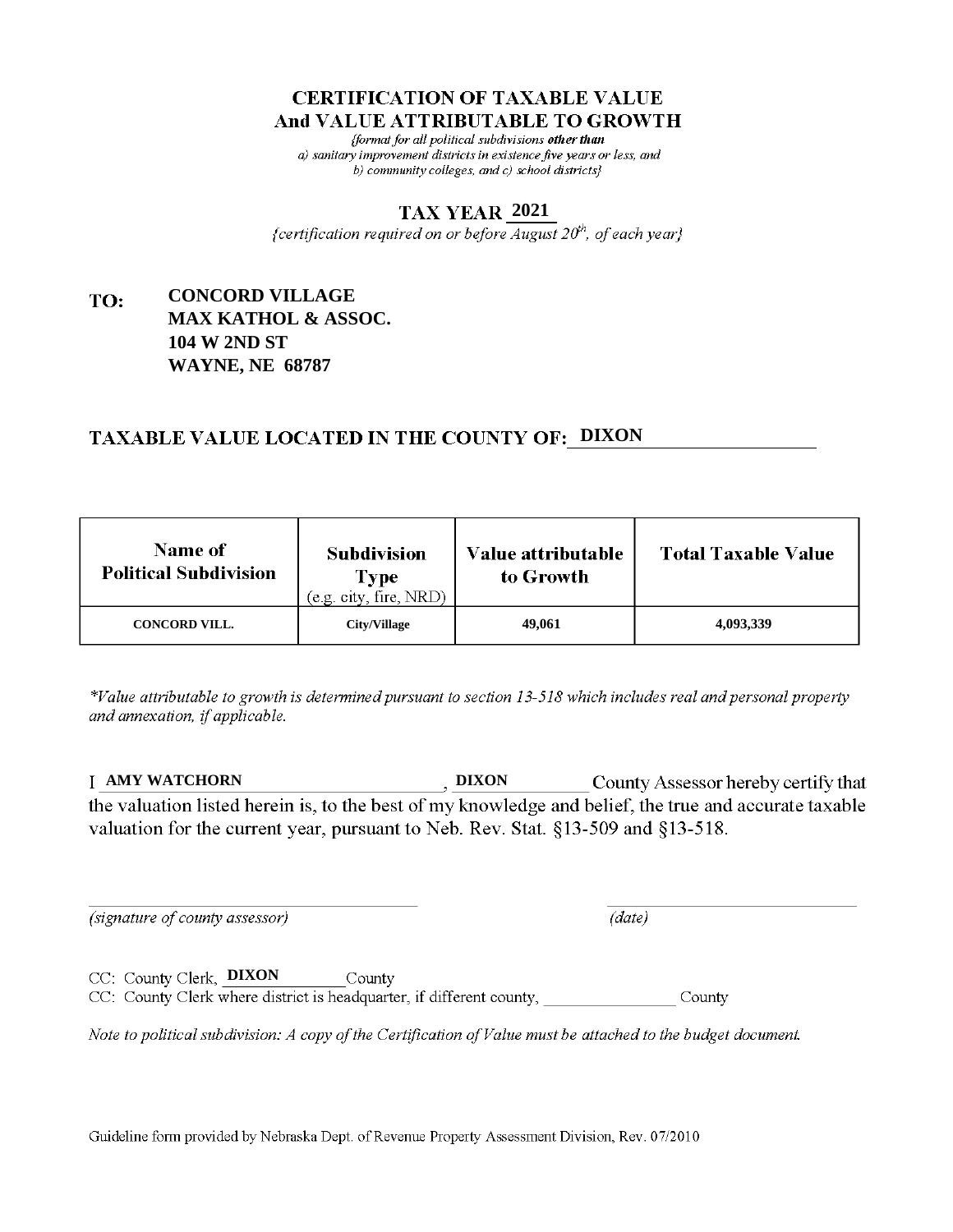fformat for all political subdivisions other than a) sanitary improvement districts in existence five years or less, and b) community colleges, and c) school districts $\}$ 

### **2021**

{certification required on or before  $\overline{August}$   $20<sup>th</sup>$ , of each year}

### **DIXON VILLAGE CLERK** TO: **JEFF HARTUNG PO BOX 8 DIXON, NE 68732**

## **TAXABLE VALUE LOCATED IN THE COUNTY OF: DIXON**

| <b>Name of</b><br><b>Political Subdivision</b> | <b>Subdivision</b><br>Type<br>(e.g. city, fire, NRD) | Value attributable<br>to Growth | <b>Total Taxable Value</b> |
|------------------------------------------------|------------------------------------------------------|---------------------------------|----------------------------|
| DIXON VILL.                                    | <b>City/Village</b>                                  | 59,991                          | 4,150,449                  |

\*Value attributable to growth is determined pursuant to section 13-518 which includes real and personal property and annexation, if applicable.

**AMY WATCHORN DIXON** County Assessor hereby certify that the valuation listed herein is, to the best of my knowledge and belief, the true and accurate taxable valuation for the current year, pursuant to Neb. Rev. Stat. §13-509 and §13-518.

 $(data)$ 

(signature of county assessor)

CC: County Clerk, **DIXON** County CC: County Clerk where district is headquarter, if different county, County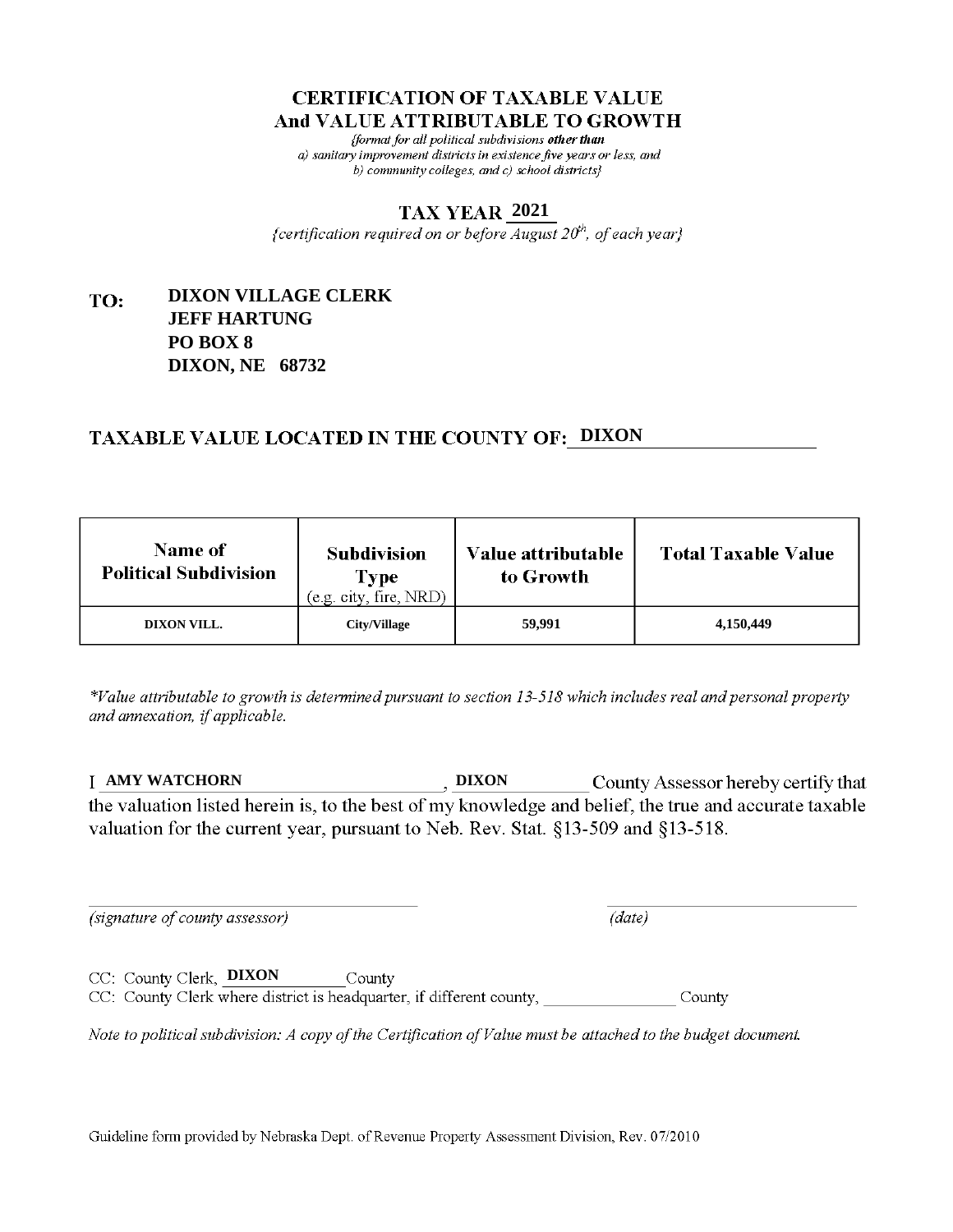fformat for all political subdivisions other than a) sanitary improvement districts in existence five years or less, and b) community colleges, and c) school districts $\}$ 

### **2021**

{certification required on or before  $\overline{August}$   $20<sup>th</sup>$ , of each year}

### **DIXON VILLAGE** TO: **HARDER & ANKENY PO BOX 311 WAYNE, NE 68787**

## **TAXABLE VALUE LOCATED IN THE COUNTY OF: DIXON**

| <b>Name of</b><br><b>Political Subdivision</b> | <b>Subdivision</b><br><b>Type</b><br>(e.g. city, fire, NRD) | Value attributable<br>to Growth | <b>Total Taxable Value</b> |
|------------------------------------------------|-------------------------------------------------------------|---------------------------------|----------------------------|
| DIXON VILL.                                    | <b>City/Village</b>                                         | 59,991                          | 4,150,449                  |

\*Value attributable to growth is determined pursuant to section 13-518 which includes real and personal property and annexation, if applicable.

**AMY WATCHORN DIXON** County Assessor hereby certify that the valuation listed herein is, to the best of my knowledge and belief, the true and accurate taxable valuation for the current year, pursuant to Neb. Rev. Stat. §13-509 and §13-518.

 $(data)$ 

(signature of county assessor)

CC: County Clerk, DIXON County CC: County Clerk where district is headquarter, if different county, County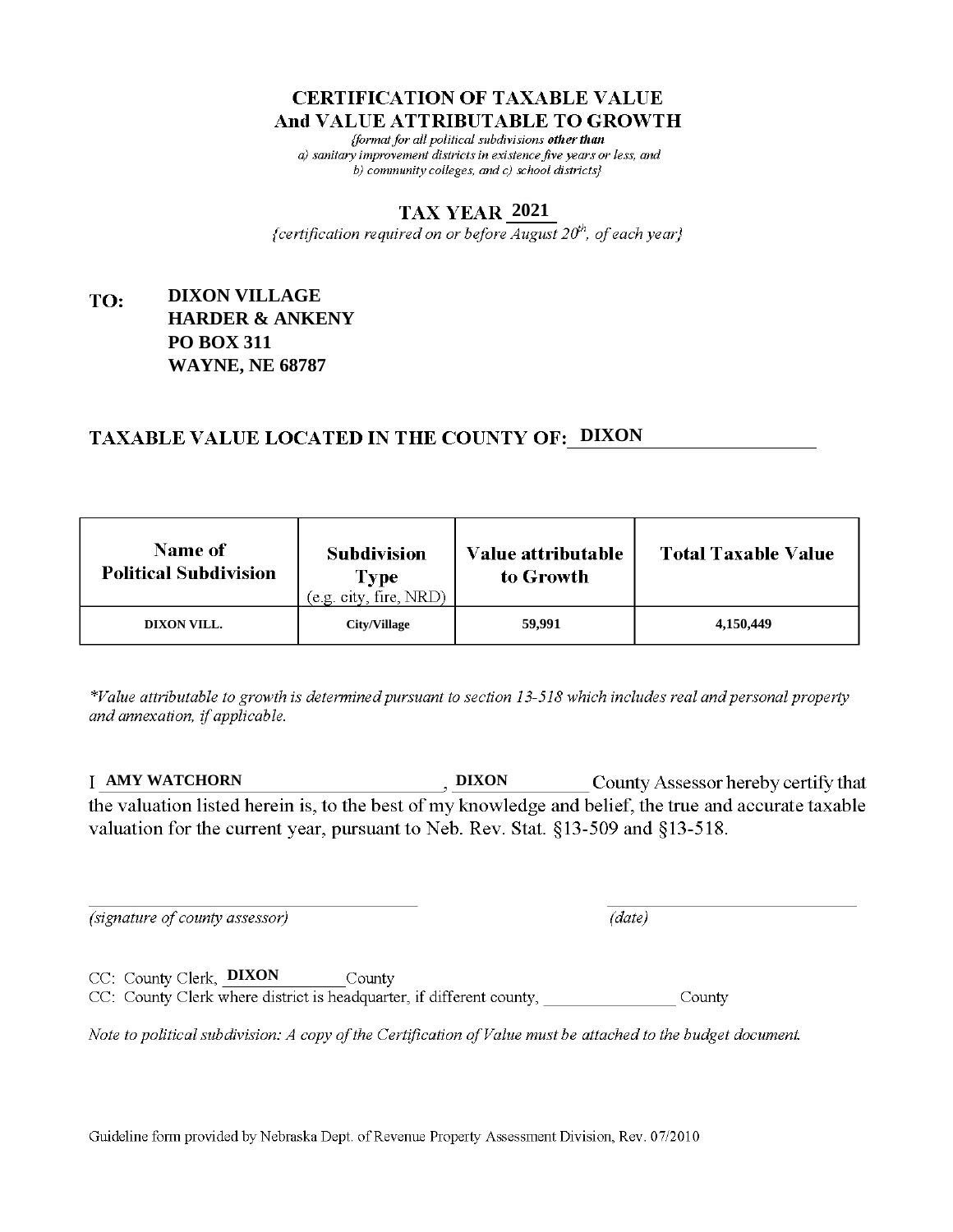fformat for all political subdivisions other than a) sanitary improvement districts in existence five years or less, and b) community colleges, and c) school districts}

### **2021**

{certification required on or before  $\overline{August}$   $20<sup>th</sup>$ , of each year}

### **MASKELL VILLAGE** TO: **CAITLYN COLLIER 917 EAST GATE DR VERMILLION, SD 57069**

## **TAXABLE VALUE LOCATED IN THE COUNTY OF: DIXON**

| <b>Name of</b><br><b>Political Subdivision</b> | <b>Subdivision</b><br><b>Type</b><br>(e.g. city, fire, NRD) | Value attributable<br>to Growth | <b>Total Taxable Value</b> |
|------------------------------------------------|-------------------------------------------------------------|---------------------------------|----------------------------|
| <b>MASKELL VILL.</b>                           | City/Village                                                | 47,388                          | 2,385,058                  |

\*Value attributable to growth is determined pursuant to section 13-518 which includes real and personal property and annexation, if applicable.

**AMY WATCHORN DIXON** County Assessor hereby certify that the valuation listed herein is, to the best of my knowledge and belief, the true and accurate taxable valuation for the current year, pursuant to Neb. Rev. Stat. §13-509 and §13-518.

(signature of county assessor)

 $(data)$ 

CC: County Clerk, DIXON County CC: County Clerk where district is headquarter, if different county, County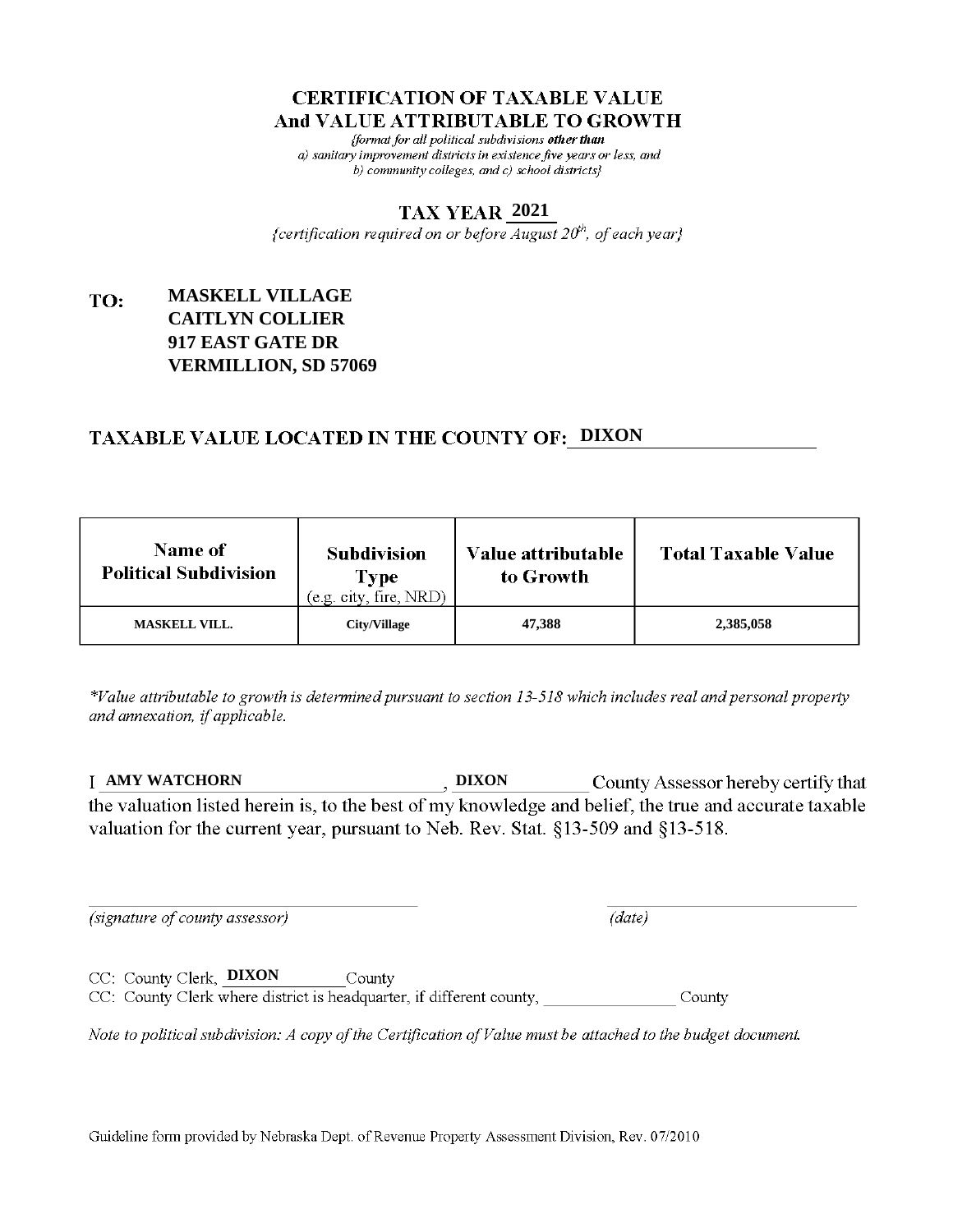fformat for all political subdivisions other than a) sanitary improvement districts in existence five years or less, and b) community colleges, and c) school districts $\}$ 

### **2021**

{certification required on or before  $\overline{August}$   $20<sup>th</sup>$ , of each year}

### **MASKELL VILLAGE** TO: **MIKE POMMER PO BOX 479 WAKEFIELD, NE 68784**

## **TAXABLE VALUE LOCATED IN THE COUNTY OF: DIXON**

| <b>Name of</b><br><b>Political Subdivision</b> | <b>Subdivision</b><br><b>Type</b><br>(e.g. city, fire, NRD) | Value attributable<br>to Growth | <b>Total Taxable Value</b> |
|------------------------------------------------|-------------------------------------------------------------|---------------------------------|----------------------------|
| <b>MASKELL VILL.</b>                           | City/Village                                                | 47,388                          | 2,385,058                  |

\*Value attributable to growth is determined pursuant to section 13-518 which includes real and personal property and annexation, if applicable.

**AMY WATCHORN DIXON** County Assessor hereby certify that the valuation listed herein is, to the best of my knowledge and belief, the true and accurate taxable valuation for the current year, pursuant to Neb. Rev. Stat. §13-509 and §13-518.

(signature of county assessor)

CC: County Clerk, **DIXON** 

 $(data)$ 

CC: County Clerk where district is headquarter, if different county, County

County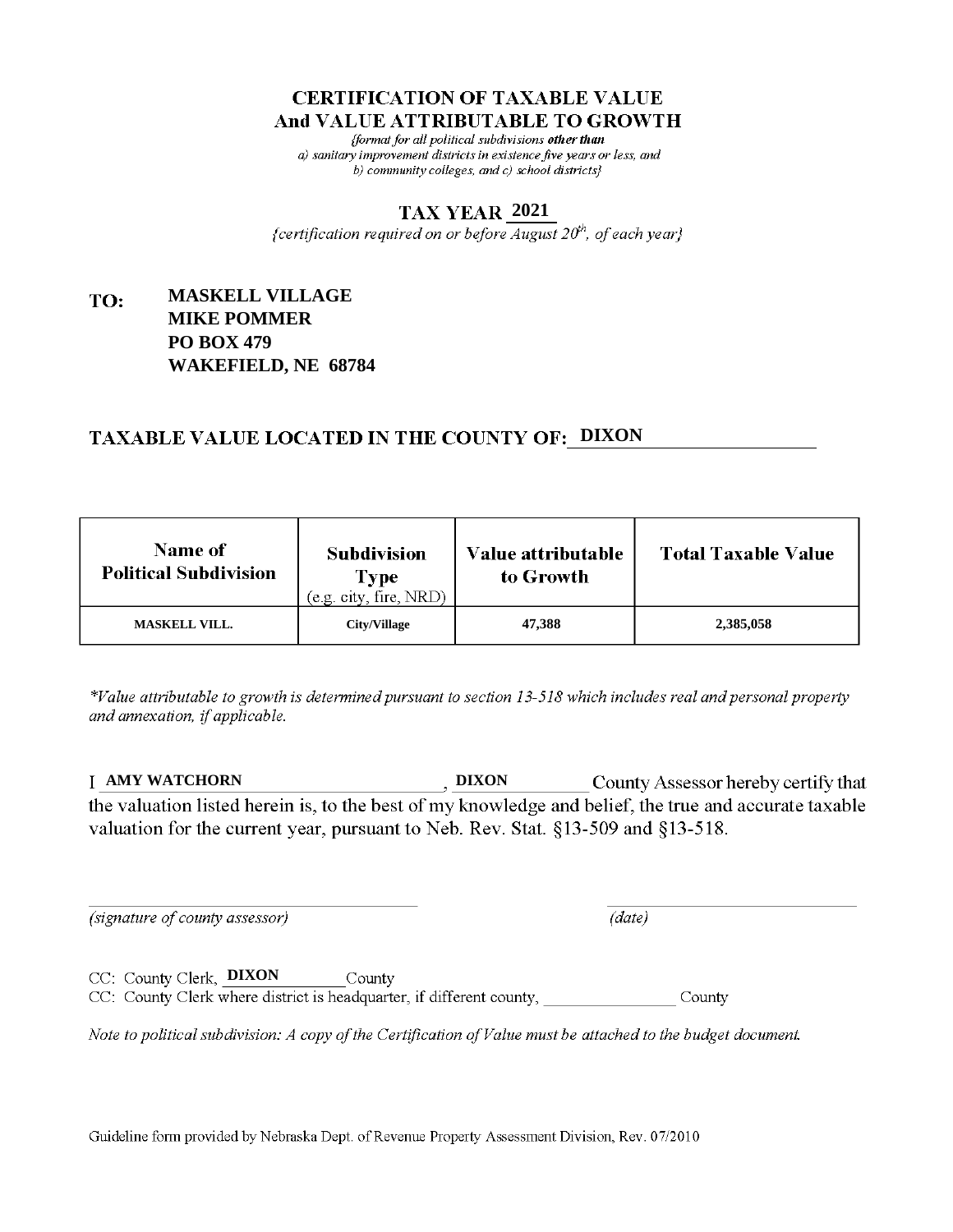fformat for all political subdivisions other than a) sanitary improvement districts in existence five years or less, and b) community colleges, and c) school districts $\}$ 

### **2021**

{certification required on or before  $\overline{August}$   $20<sup>th</sup>$ , of each year}

#### **WAKEFIELD CITY CLERK** TO:

**PO BOX 178 WAKEFIELD, NE 68784**

## **TAXABLE VALUE LOCATED IN THE COUNTY OF: DIXON**

| <b>Name of</b><br><b>Political Subdivision</b> | <b>Subdivision</b><br>Type<br>(e.g. city, fire, NRD) | Value attributable<br>to Growth | <b>Total Taxable Value</b> |
|------------------------------------------------|------------------------------------------------------|---------------------------------|----------------------------|
| <b>WAKEFIELD CITY</b>                          | City/Village                                         | 74,744                          | 61,980,362                 |

\*Value attributable to growth is determined pursuant to section 13-518 which includes real and personal property and annexation, if applicable.

**AMY WATCHORN DIXON** County Assessor hereby certify that the valuation listed herein is, to the best of my knowledge and belief, the true and accurate taxable valuation for the current year, pursuant to Neb. Rev. Stat. §13-509 and §13-518.

(signature of county assessor)

 $(data)$ 

CC: County Clerk, DIXON County CC: County Clerk where district is headquarter, if different county, County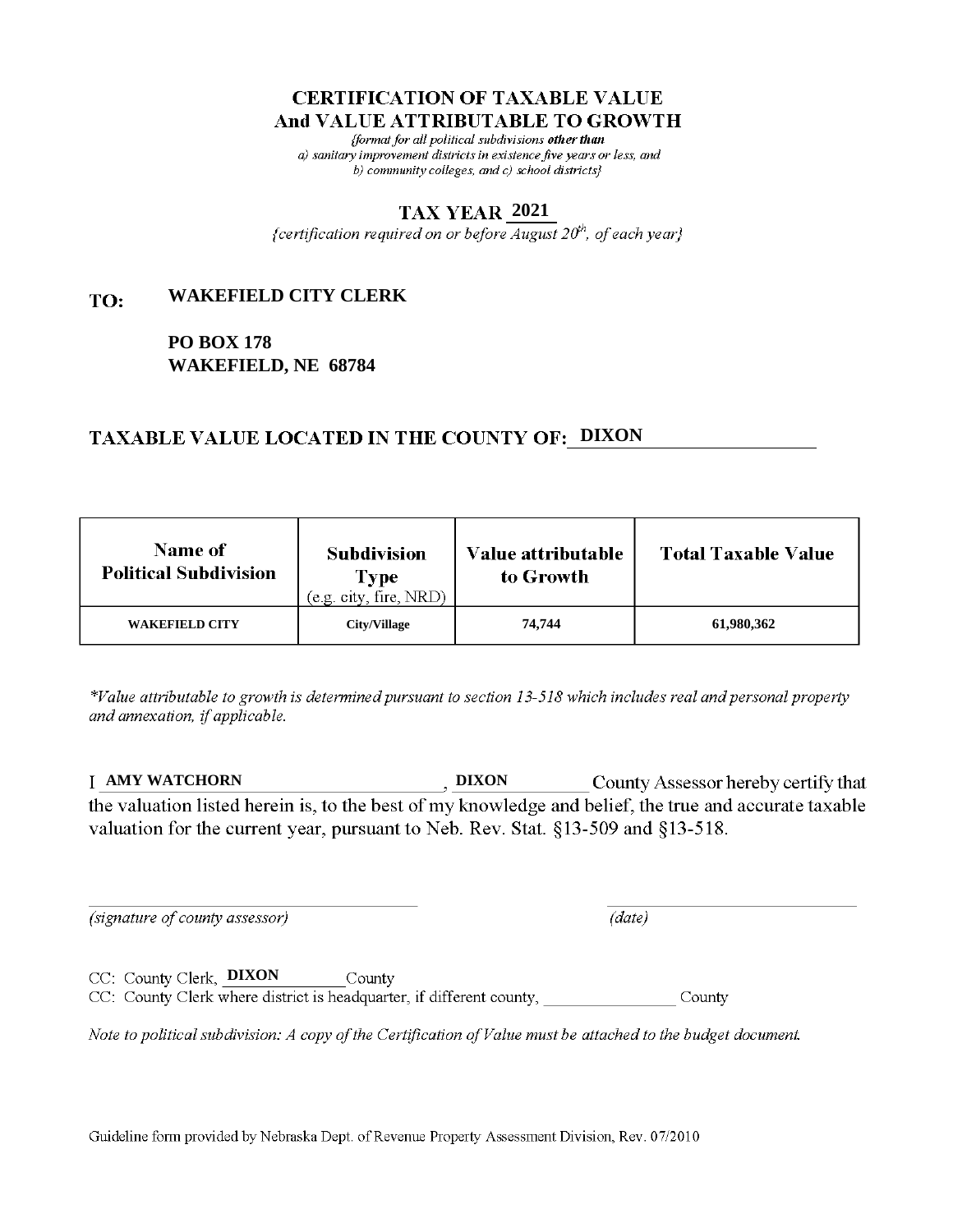fformat for all political subdivisions other than a) sanitary improvement districts in existence five years or less, and b) community colleges, and c) school districts $\}$ 

### **2021**

{certification required on or before  $\overline{August}$   $20<sup>th</sup>$ , of each year}

### **WAKEFIELD CITY** TO: **AMGL PO BOX 1407 GRAND ISLAND, NE 68802**

## **TAXABLE VALUE LOCATED IN THE COUNTY OF: DIXON**

| <b>Name of</b><br><b>Political Subdivision</b> | <b>Subdivision</b><br>Type<br>(e.g. city, fire, NRD) | Value attributable<br>to Growth | <b>Total Taxable Value</b> |
|------------------------------------------------|------------------------------------------------------|---------------------------------|----------------------------|
| <b>WAKEFIELD CITY</b>                          | <b>City/Village</b>                                  | 74,744                          | 61,980,362                 |

\*Value attributable to growth is determined pursuant to section 13-518 which includes real and personal property and annexation, if applicable.

**AMY WATCHORN DIXON** County Assessor hereby certify that the valuation listed herein is, to the best of my knowledge and belief, the true and accurate taxable valuation for the current year, pursuant to Neb. Rev. Stat. §13-509 and §13-518.

 $(data)$ 

(signature of county assessor)

CC: County Clerk, DIXON County CC: County Clerk where district is headquarter, if different county, County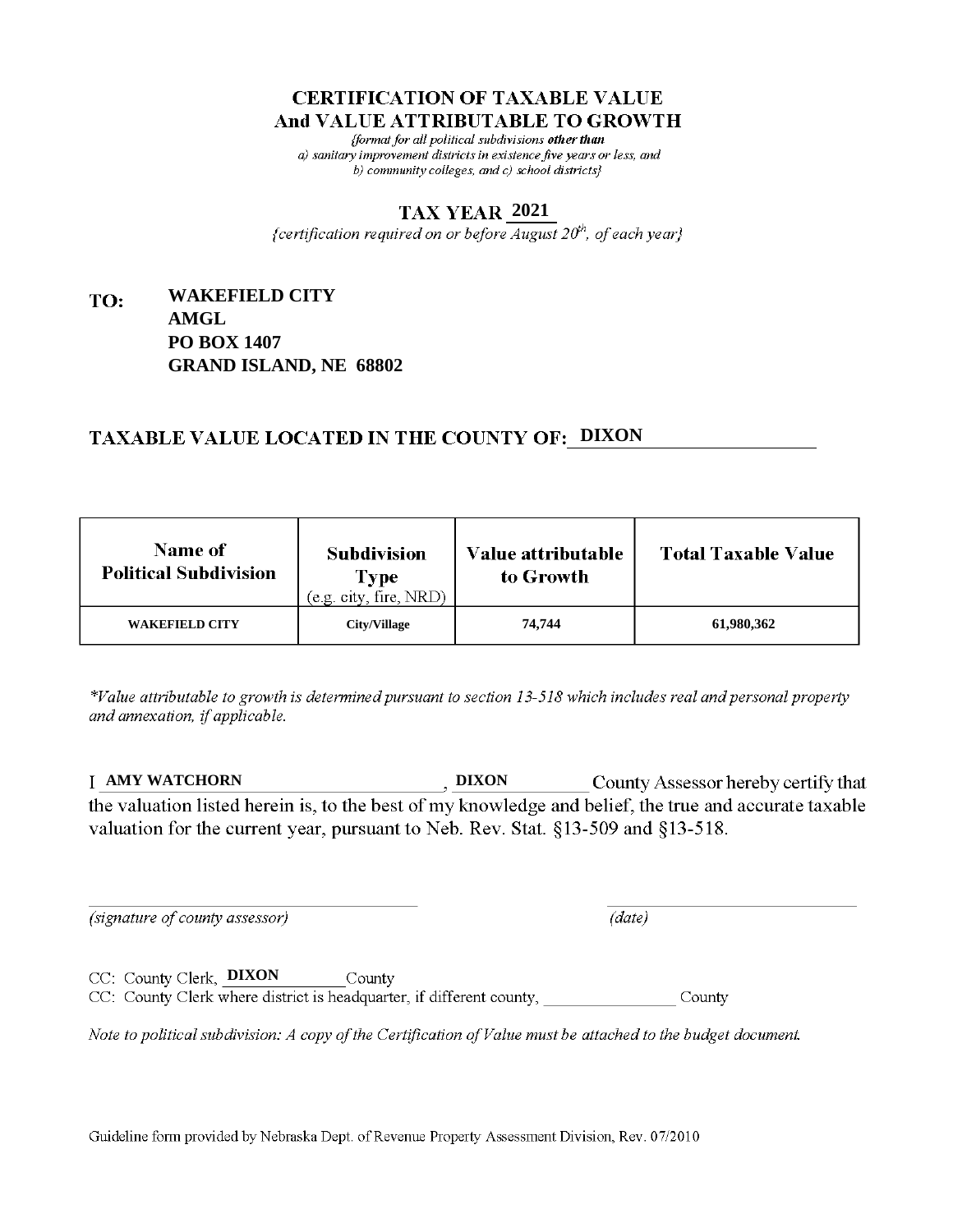fformat for all political subdivisions other than a) sanitary improvement districts in existence five years or less, and b) community colleges, and c) school districts $\}$ 

### **2021**

{certification required on or before  $\overline{August}$   $20<sup>th</sup>$ , of each year}

### **ALLEN VILLAGE** TO: **JEAN RAHN PO BOX 99 ALLEN, NE 68710**

## **TAXABLE VALUE LOCATED IN THE COUNTY OF: DIXON**

| <b>Name of</b><br><b>Political Subdivision</b> | <b>Subdivision</b><br>Type<br>(e.g. city, fire, NRD) | Value attributable<br>to Growth | <b>Total Taxable Value</b> |
|------------------------------------------------|------------------------------------------------------|---------------------------------|----------------------------|
| <b>ALLEN VILL.</b>                             | <b>City/Village</b>                                  | 109,651                         | 14, 143, 573               |

\*Value attributable to growth is determined pursuant to section 13-518 which includes real and personal property and annexation, if applicable.

**AMY WATCHORN DIXON** County Assessor hereby certify that the valuation listed herein is, to the best of my knowledge and belief, the true and accurate taxable valuation for the current year, pursuant to Neb. Rev. Stat. §13-509 and §13-518.

 $(data)$ 

(signature of county assessor)

CC: County Clerk, DIXON County CC: County Clerk where district is headquarter, if different county, County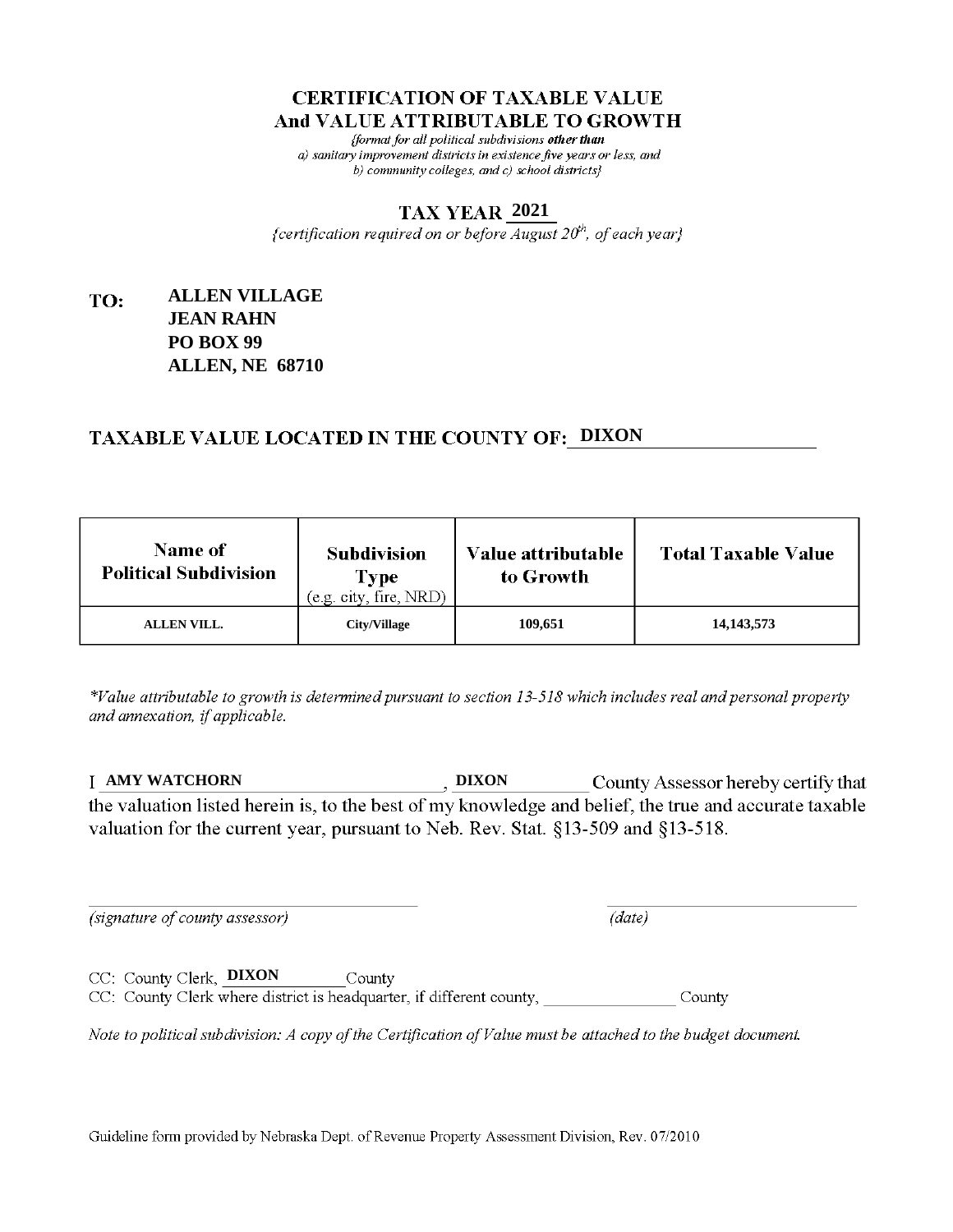fformat for all political subdivisions other than a) sanitary improvement districts in existence five years or less, and b) community colleges, and c) school districts $\}$ 

### **2021**

{certification required on or before  $\overline{August}$   $20<sup>th</sup>$ , of each year}

### **ALLEN VILLAGE** TO: **HARDER & ANKENY P.C. PO BOX 311 WAYNE, NE 68787**

## **TAXABLE VALUE LOCATED IN THE COUNTY OF: DIXON**

| <b>Name of</b><br><b>Political Subdivision</b> | <b>Subdivision</b><br>Type<br>(e.g. city, fire, NRD) | Value attributable<br>to Growth | <b>Total Taxable Value</b> |
|------------------------------------------------|------------------------------------------------------|---------------------------------|----------------------------|
| <b>ALLEN VILL.</b>                             | <b>City/Village</b>                                  | 109,651                         | 14, 143, 573               |

\*Value attributable to growth is determined pursuant to section 13-518 which includes real and personal property and annexation, if applicable.

**AMY WATCHORN DIXON** County Assessor hereby certify that the valuation listed herein is, to the best of my knowledge and belief, the true and accurate taxable valuation for the current year, pursuant to Neb. Rev. Stat. §13-509 and §13-518.

(signature of county assessor)

 $(data)$ 

CC: County Clerk, DIXON County CC: County Clerk where district is headquarter, if different county, County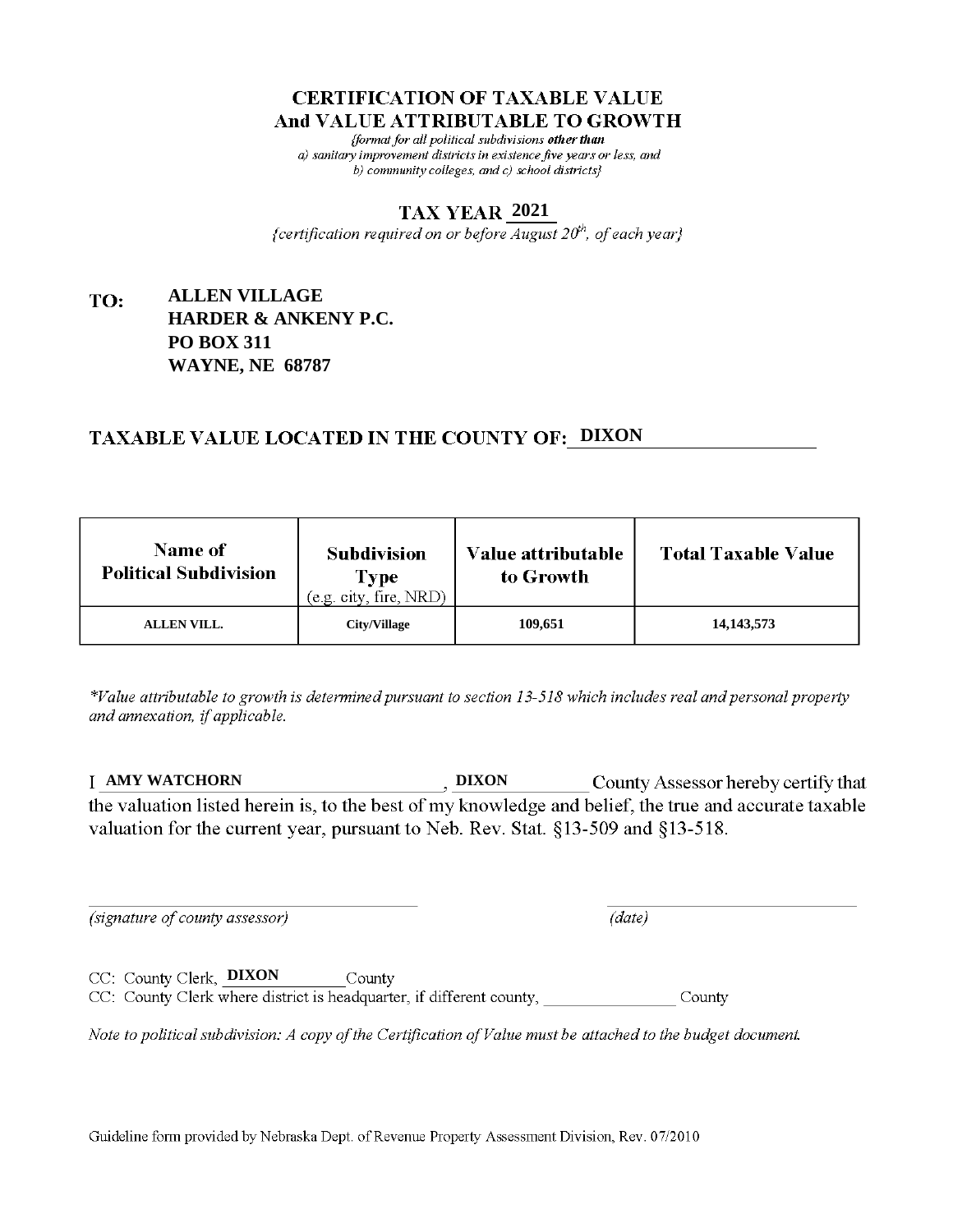fformat for all political subdivisions other than a) sanitary improvement districts in existence five years or less, and b) community colleges, and c) school districts $\}$ 

### **2021**

{certification required on or before  $\overline{August}$   $20<sup>th</sup>$ , of each year}

### **MARTINSBURG VILLAGE** TO: **JEAN RAHN PO BOX 99 ALLEN, NE 68710**

## **TAXABLE VALUE LOCATED IN THE COUNTY OF: DIXON**

| <b>Name of</b><br><b>Political Subdivision</b> | <b>Subdivision</b><br><b>Type</b><br>(e.g. city, fire, NRD) | Value attributable<br>to Growth | <b>Total Taxable Value</b> |
|------------------------------------------------|-------------------------------------------------------------|---------------------------------|----------------------------|
| <b>MARTINSBURG VILL.</b>                       | City/Village                                                | 83,975                          | 2,875,976                  |

\*Value attributable to growth is determined pursuant to section 13-518 which includes real and personal property and annexation, if applicable.

**AMY WATCHORN DIXON** County Assessor hereby certify that the valuation listed herein is, to the best of my knowledge and belief, the true and accurate taxable valuation for the current year, pursuant to Neb. Rev. Stat. §13-509 and §13-518.

(signature of county assessor)

 $(data)$ 

CC: County Clerk, **DIXON** County CC: County Clerk where district is headquarter, if different county, County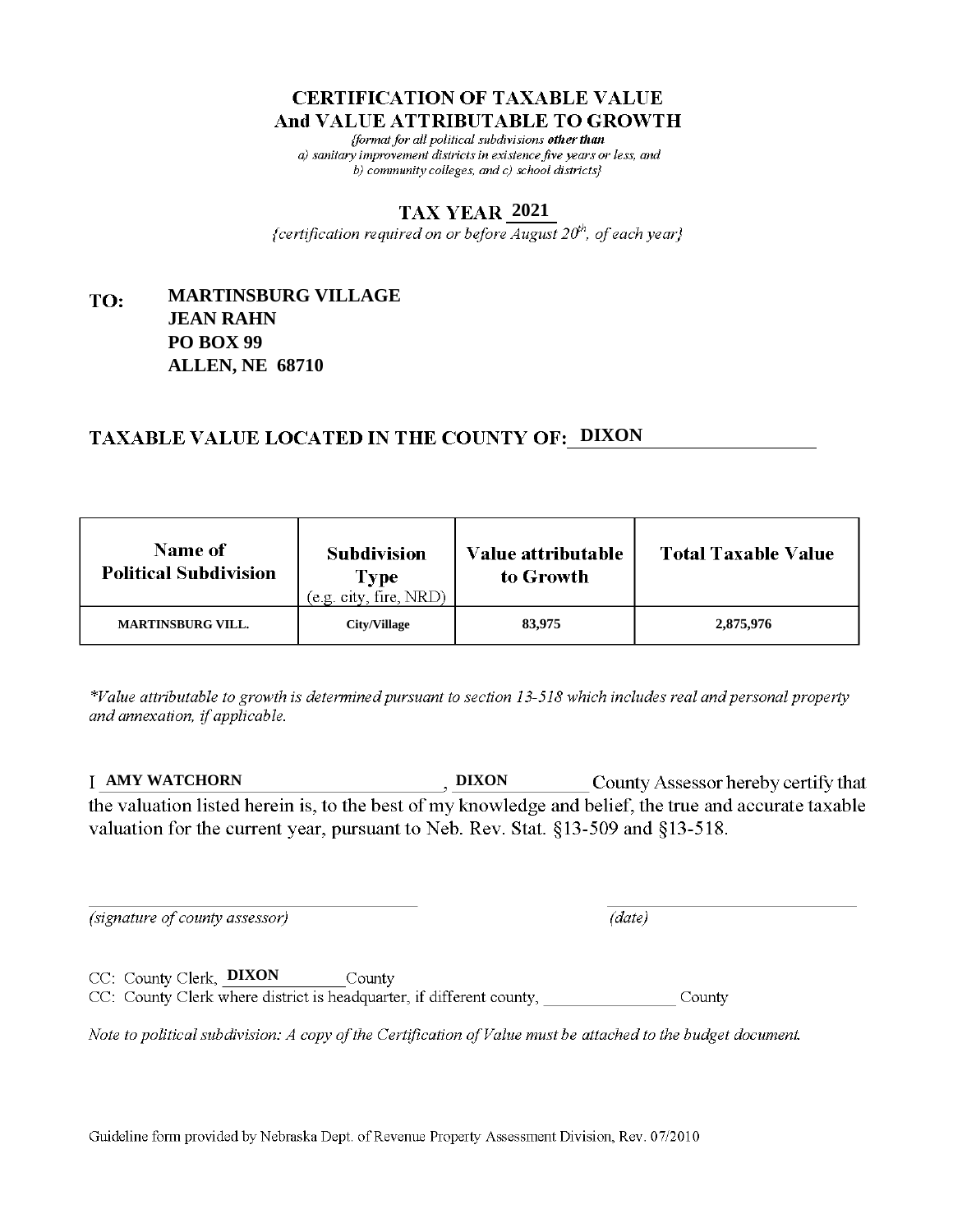fformat for all political subdivisions other than a) sanitary improvement districts in existence five years or less, and b) community colleges, and c) school districts $\}$ 

### **2021**

{certification required on or before  $\overline{August}$   $20<sup>th</sup>$ , of each year}

### **MARTINSBURG VILLAGE** TO: **HARDER & ANKENY P.C. PO BOX 311 WAYNE, NE 68787**

## **TAXABLE VALUE LOCATED IN THE COUNTY OF: DIXON**

| <b>Name of</b><br><b>Political Subdivision</b> | <b>Subdivision</b><br><b>Type</b><br>(e.g. city, fire, NRD) | Value attributable<br>to Growth | <b>Total Taxable Value</b> |
|------------------------------------------------|-------------------------------------------------------------|---------------------------------|----------------------------|
| <b>MARTINSBURG VILL.</b>                       | City/Village                                                | 83,975                          | 2,875,976                  |

\*Value attributable to growth is determined pursuant to section 13-518 which includes real and personal property and annexation, if applicable.

**AMY WATCHORN DIXON** County Assessor hereby certify that the valuation listed herein is, to the best of my knowledge and belief, the true and accurate taxable valuation for the current year, pursuant to Neb. Rev. Stat. §13-509 and §13-518.

(signature of county assessor)

 $(data)$ 

CC: County Clerk, **DIXON** County CC: County Clerk where district is headquarter, if different county, County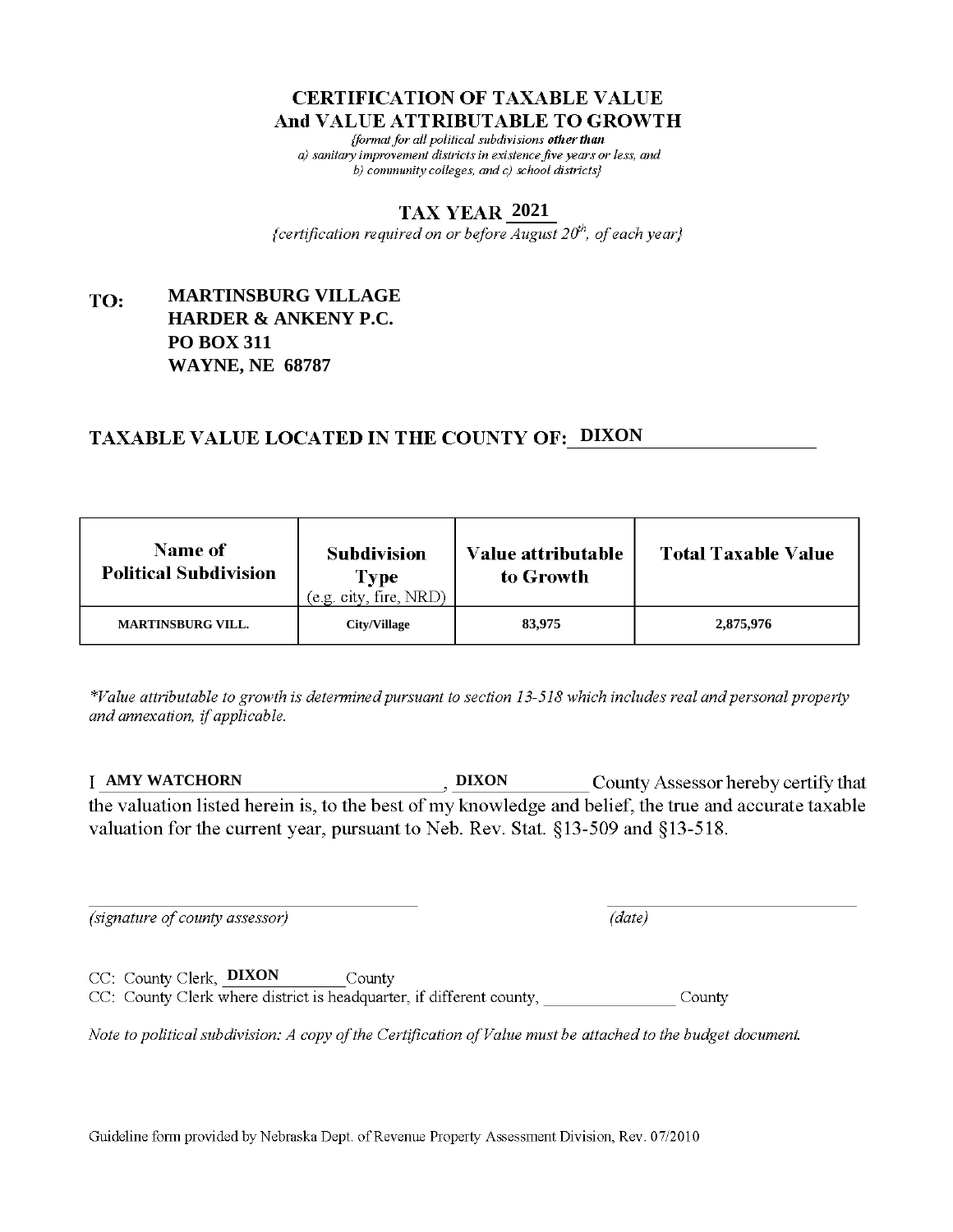fformat for all political subdivisions other than a) sanitary improvement districts in existence five years or less, and b) community colleges, and c) school districts $\}$ 

### **2021**

{certification required on or before  $\overline{August}$   $20<sup>th</sup>$ , of each year}

### **NEWCASTLE VILLAGE** TO: **AMANDA KELLY PO BOX 282 NEWCASTLE, NE 68757**

## **TAXABLE VALUE LOCATED IN THE COUNTY OF: DIXON**

| <b>Name of</b><br><b>Political Subdivision</b> | <b>Subdivision</b><br><b>Type</b><br>(e.g. city, fire, NRD) | <b>Value attributable</b><br>to Growth | <b>Total Taxable Value</b> |
|------------------------------------------------|-------------------------------------------------------------|----------------------------------------|----------------------------|
| <b>NEWCASTLE VILL.</b>                         | City/Village                                                | 65,430                                 | 9,800,180                  |

\*Value attributable to growth is determined pursuant to section 13-518 which includes real and personal property and annexation, if applicable.

**AMY WATCHORN DIXON** County Assessor hereby certify that the valuation listed herein is, to the best of my knowledge and belief, the true and accurate taxable valuation for the current year, pursuant to Neb. Rev. Stat. §13-509 and §13-518.

(signature of county assessor)

 $(data)$ 

CC: County Clerk, **DIXON** County CC: County Clerk where district is headquarter, if different county, County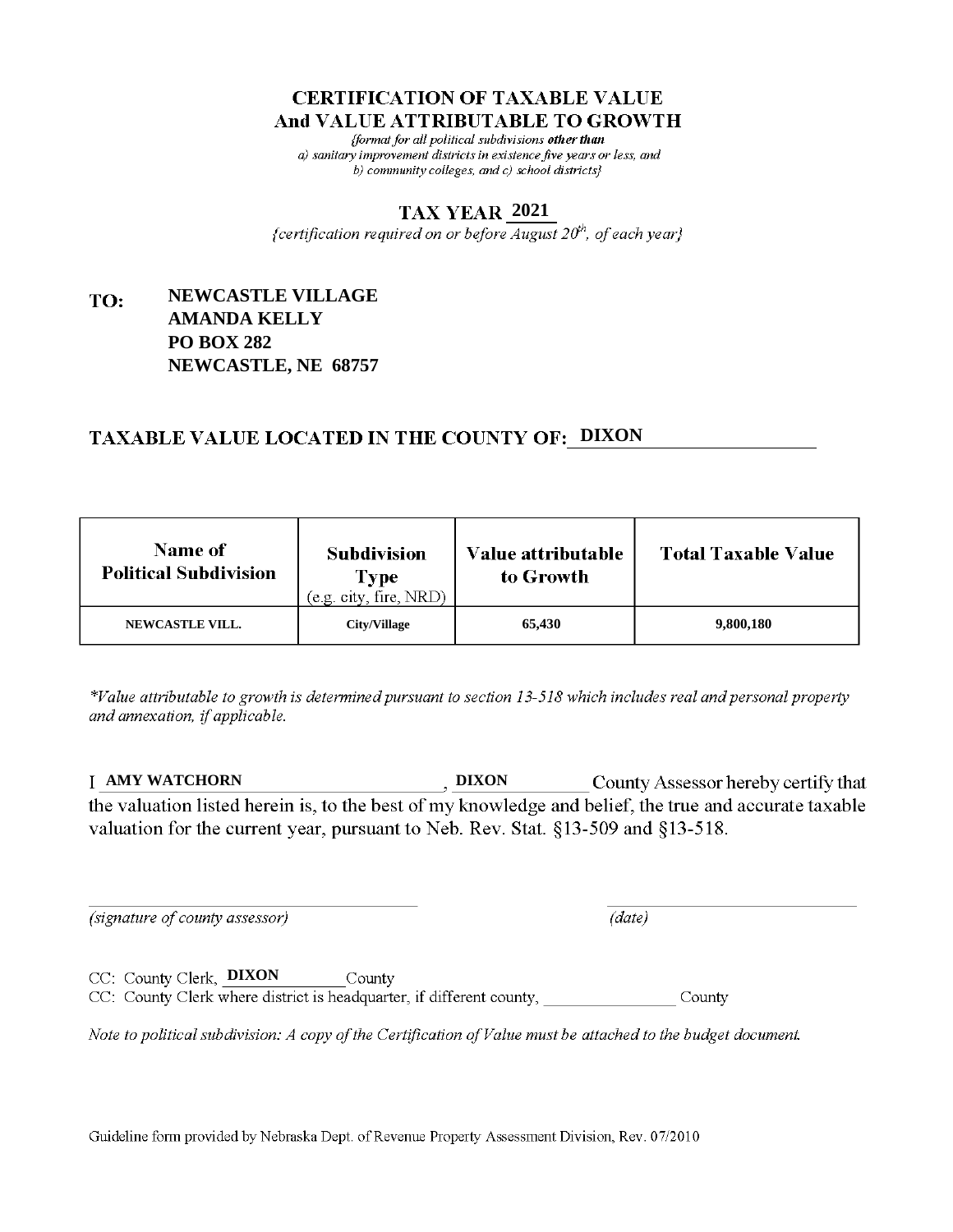fformat for all political subdivisions other than a) sanitary improvement districts in existence five years or less, and b) community colleges, and c) school districts}

### **2021**

{certification required on or before  $\overline{August}$   $20<sup>th</sup>$ , of each year}

### **EMERSON VILLAGE CLERK** TO: **BETH BONDERSON 511 N MAIN EMERSON, NE 68733**

## **TAXABLE VALUE LOCATED IN THE COUNTY OF: DIXON**

| <b>Name of</b><br><b>Political Subdivision</b> | <b>Subdivision</b><br>Type<br>(e.g. city, fire, NRD) | <b>Value attributable</b><br>to Growth | <b>Total Taxable Value</b> |
|------------------------------------------------|------------------------------------------------------|----------------------------------------|----------------------------|
| <b>EMERSON VILL.</b>                           | City/Village                                         | 25,331                                 | 11,386,094                 |

\*Value attributable to growth is determined pursuant to section 13-518 which includes real and personal property and annexation, if applicable.

**AMY WATCHORN DIXON** County Assessor hereby certify that the valuation listed herein is, to the best of my knowledge and belief, the true and accurate taxable valuation for the current year, pursuant to Neb. Rev. Stat. §13-509 and §13-518.

 $(data)$ 

(signature of county assessor)

CC: County Clerk, **DIXON** County CC: County Clerk where district is headquarter, if different county, County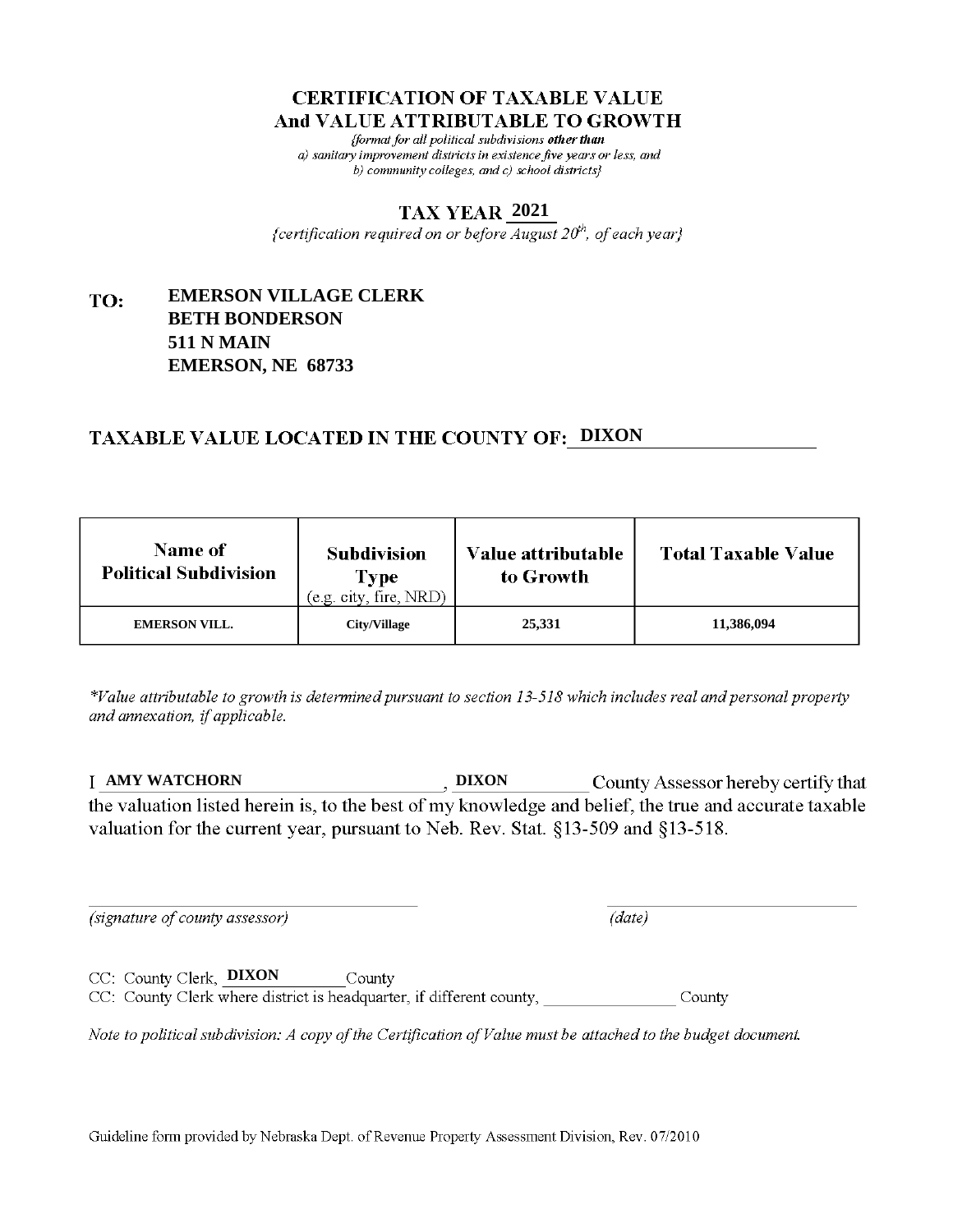fformat for all political subdivisions other than a) sanitary improvement districts in existence five years or less, and b) community colleges, and c) school districts $\}$ 

### **2021**

{certification required on or before  $\overline{August}$   $20<sup>th</sup>$ , of each year}

### **WATERBURY VILLAGE** TO: **RUTH GREENOUGH PO BOX 25 WATERBURY, NE 68785**

## **TAXABLE VALUE LOCATED IN THE COUNTY OF: DIXON**

| <b>Name of</b><br><b>Political Subdivision</b> | <b>Subdivision</b><br><b>Type</b><br>(e.g. city, fire, NRD) | Value attributable<br>to Growth | <b>Total Taxable Value</b> |
|------------------------------------------------|-------------------------------------------------------------|---------------------------------|----------------------------|
| WATERBURY VILL.                                | City/Village                                                | 58,876                          | 2,234,605                  |

\*Value attributable to growth is determined pursuant to section 13-518 which includes real and personal property and annexation, if applicable.

**AMY WATCHORN DIXON** County Assessor hereby certify that the valuation listed herein is, to the best of my knowledge and belief, the true and accurate taxable valuation for the current year, pursuant to Neb. Rev. Stat. §13-509 and §13-518.

 $(data)$ 

(signature of county assessor)

CC: County Clerk, DIXON County

CC: County Clerk where district is headquarter, if different county, County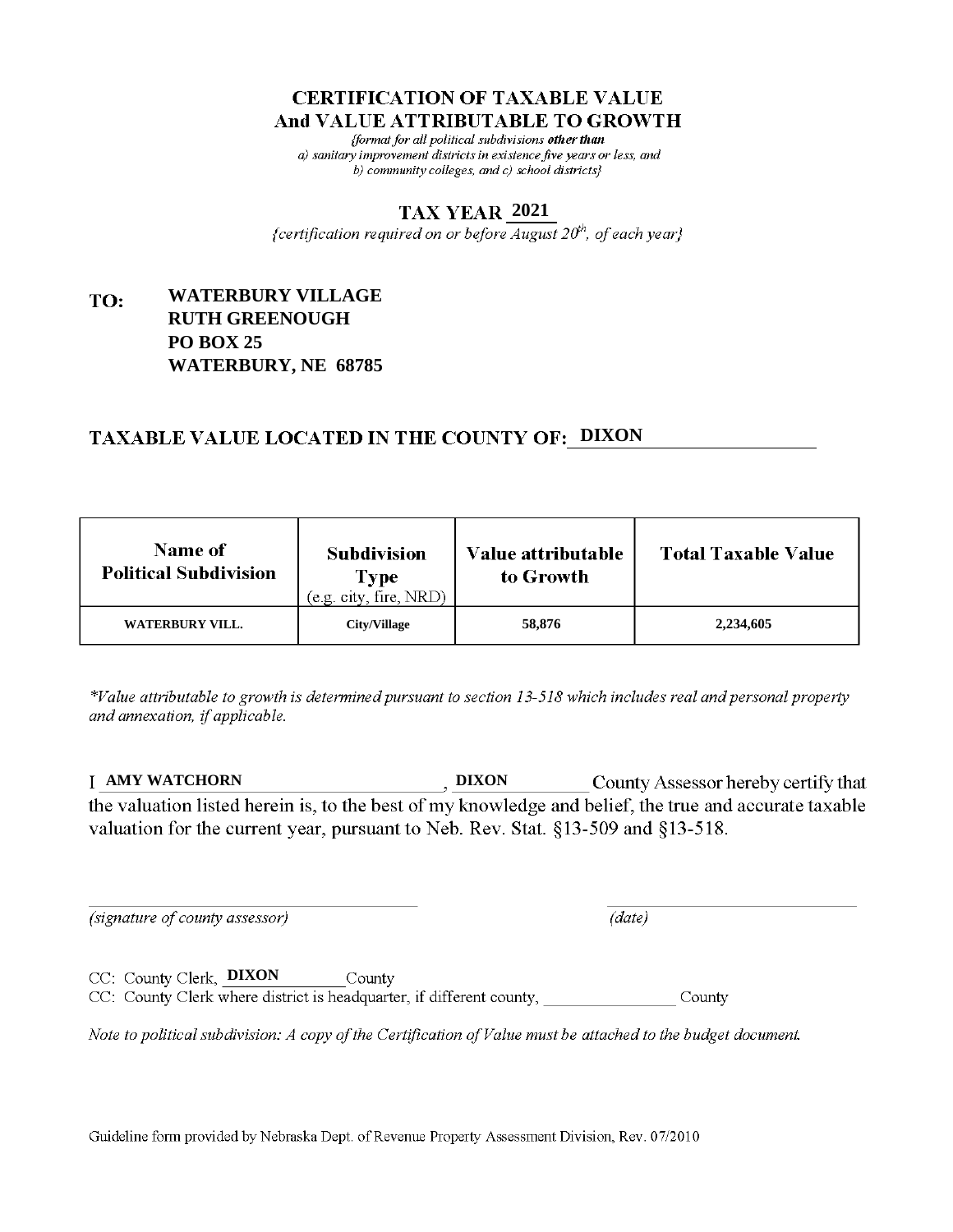fformat for all political subdivisions other than a) sanitary improvement districts in existence five years or less, and b) community colleges, and c) school districts $\}$ 

### **2021**

{certification required on or before  $\overline{August}$   $20<sup>th</sup>$ , of each year}

### **PONCA CITY** TO: **DENISE PETERSON PO BOX 465 PONCA, NE 68770**

## **TAXABLE VALUE LOCATED IN THE COUNTY OF: DIXON**

| <b>Name of</b><br><b>Political Subdivision</b> | <b>Subdivision</b><br>Type<br>(e.g. city, fire, NRD) | Value attributable<br>to Growth | <b>Total Taxable Value</b> |
|------------------------------------------------|------------------------------------------------------|---------------------------------|----------------------------|
| PONCA CITY                                     | <b>City/Village</b>                                  | 207,200                         | 43,146,663                 |

\*Value attributable to growth is determined pursuant to section 13-518 which includes real and personal property and annexation, if applicable.

**AMY WATCHORN DIXON** County Assessor hereby certify that the valuation listed herein is, to the best of my knowledge and belief, the true and accurate taxable valuation for the current year, pursuant to Neb. Rev. Stat. §13-509 and §13-518.

 $(data)$ 

(signature of county assessor)

CC: County Clerk, DIXON County CC: County Clerk where district is headquarter, if different county, County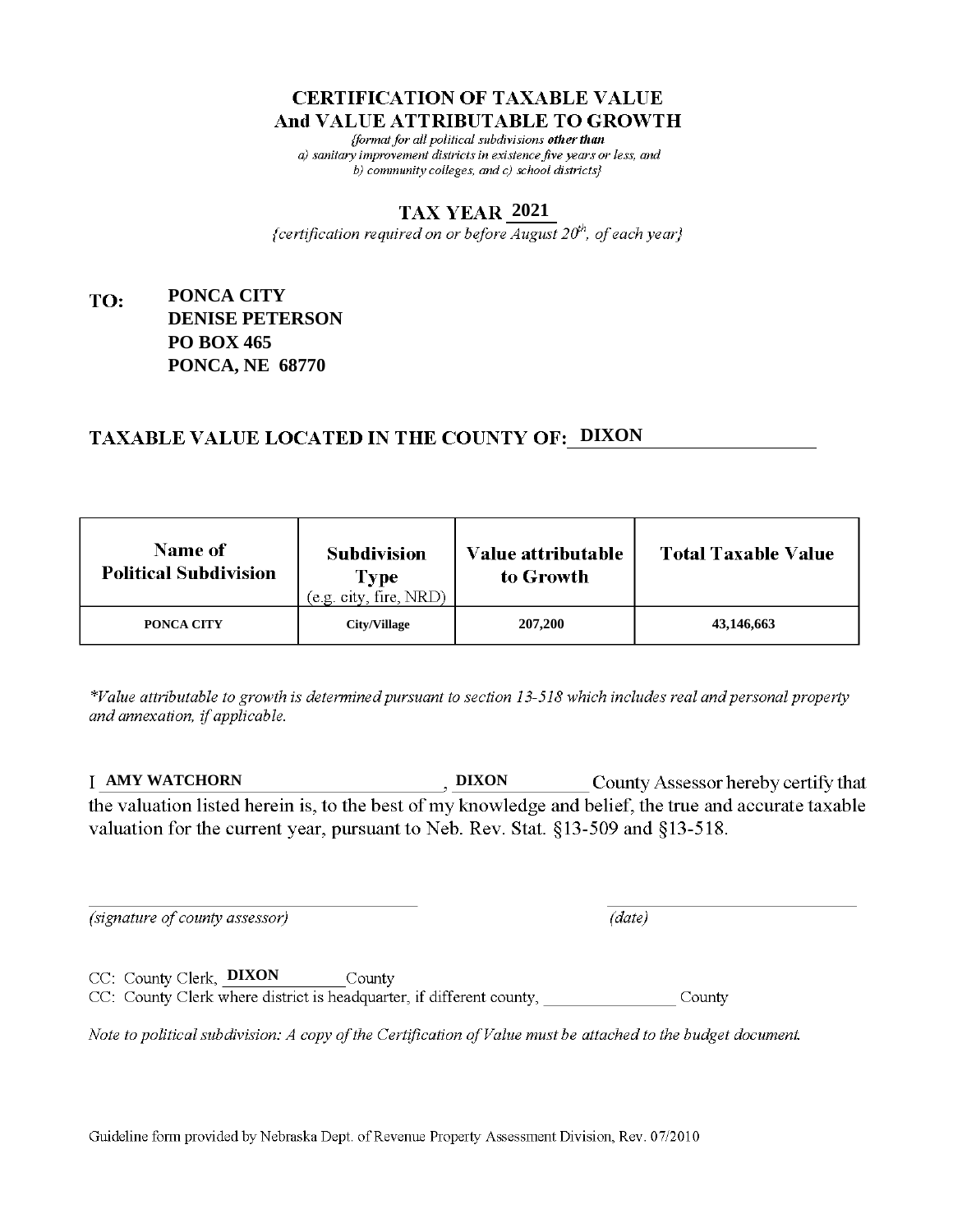fformat for all political subdivisions other than a) sanitary improvement districts in existence five years or less, and b) community colleges, and c) school districts}

### **2021**

{certification required on or before  $\overline{August}$   $20<sup>th</sup>$ , of each year}

### **PONCA CITY** TO: **AMGL,PC PO BOX 1407 GRAND ISLAND, NE 68801**

## **TAXABLE VALUE LOCATED IN THE COUNTY OF: DIXON**

| <b>Name of</b><br><b>Political Subdivision</b> | <b>Subdivision</b><br>Type<br>(e.g. city, fire, NRD) | Value attributable<br>to Growth | <b>Total Taxable Value</b> |
|------------------------------------------------|------------------------------------------------------|---------------------------------|----------------------------|
| PONCA CITY                                     | <b>City/Village</b>                                  | 207,200                         | 43,146,663                 |

\*Value attributable to growth is determined pursuant to section 13-518 which includes real and personal property and annexation, if applicable.

**AMY WATCHORN DIXON** County Assessor hereby certify that the valuation listed herein is, to the best of my knowledge and belief, the true and accurate taxable valuation for the current year, pursuant to Neb. Rev. Stat. §13-509 and §13-518.

 $(data)$ 

(signature of county assessor)

CC: County Clerk, DIXON County CC: County Clerk where district is headquarter, if different county, County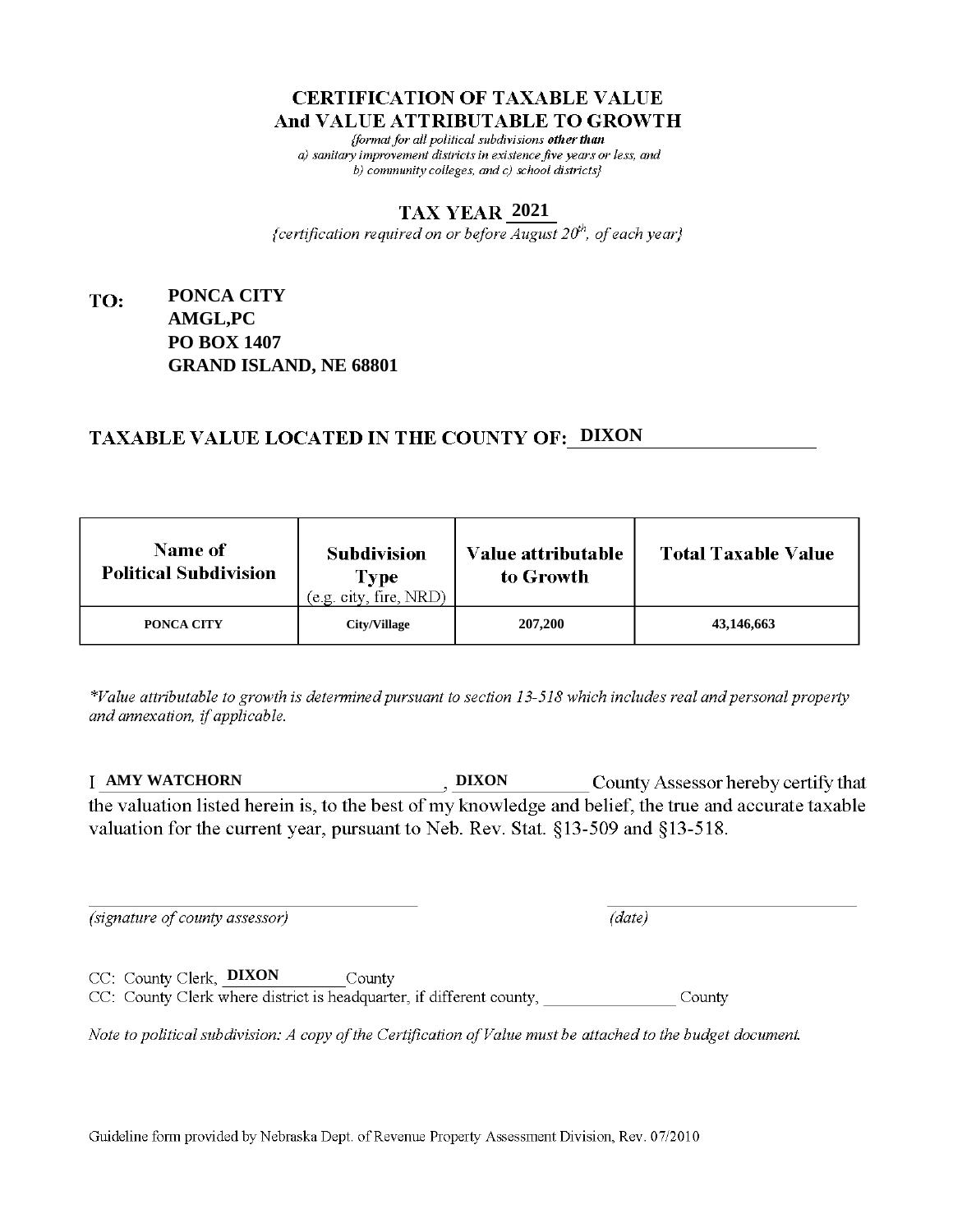### **2021**

{certification required annually}

TO City or Community Redevelopment Authority (CRA): **PONCA CITY %DENISE PETERSON PO BOX 465 PONCA, NE 68770**

## TIF BASE & EXCESS VALUE LOCATED IN THE CITY OF PONCA CITY

## **LOCATED IN THE COUNTY OF DIXON**

| <b>NAME of TIF PROJECT</b> | <b>TIF</b><br><b>BASE VALUE</b> | TIF<br><b>EXCESS VALUE</b> |
|----------------------------|---------------------------------|----------------------------|
| <b>TIF-PONCA- DOWNTOWN</b> | 2,009,855                       | 863,100                    |
|                            |                                 |                            |
|                            |                                 |                            |

**County Assessor hereby certify that**  $\qquad \qquad$ , **DIXON** County Assessor hereby certify that the valuations listed herein is, to the best of my knowledge and belief, the true and accurate BASE VALUE and EXCESS VALUE for the Community Redevelopment/Tax Increment Financing Projects (TIF) for the current year, pursuant to Neb. Rev. Stat. §18-2148, §18-2149, and §13-509.

(signature of county assessor)

 $(data)$ 

**County** CC: County Clerk, **DIXON** CC: County Treasurer, **DIXON** County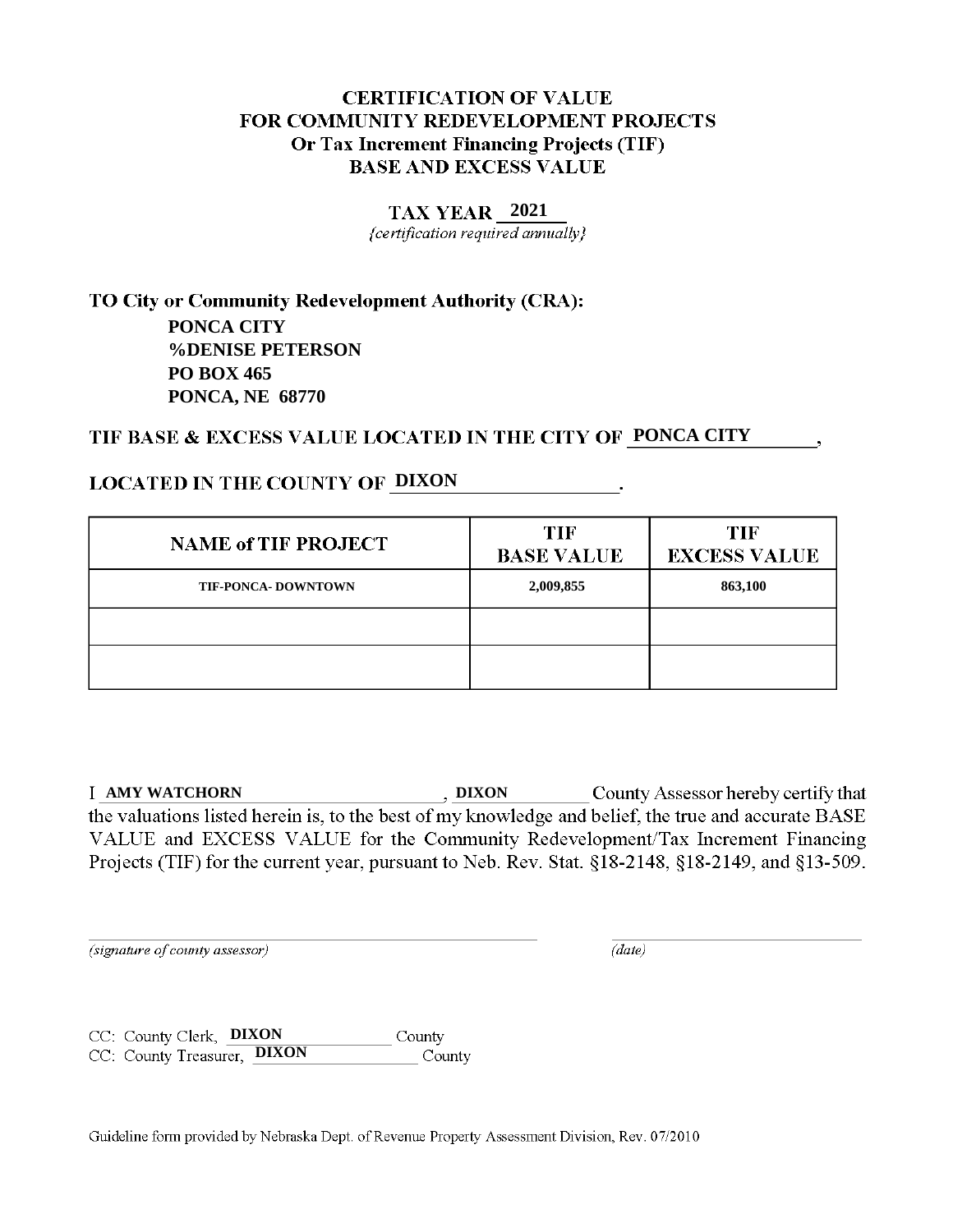### **2021**

{certification required annually}

# TO City or Community Redevelopment Authority (CRA): **WAKEFIELD CITY**

**PO BOX 178 WAKEFIELD, NE 68784**

## TIF BASE & EXCESS VALUE LOCATED IN THE CITY OF WAKEFIELD CITY,

## **LOCATED IN THE COUNTY OF DIXON**

| <b>NAME of TIF PROJECT</b> | <b>TIF</b><br><b>BASE VALUE</b> | <b>TIF</b><br><b>EXCESS VALUE</b> |
|----------------------------|---------------------------------|-----------------------------------|
| <b>WAKEFIELD TIF 9041</b>  | 3,428,725                       | 13,561,620                        |
|                            |                                 |                                   |
|                            |                                 |                                   |

**County Assessor hereby certify that**  $\qquad \qquad$ , **DIXON** County Assessor hereby certify that the valuations listed herein is, to the best of my knowledge and belief, the true and accurate BASE VALUE and EXCESS VALUE for the Community Redevelopment/Tax Increment Financing Projects (TIF) for the current year, pursuant to Neb. Rev. Stat. §18-2148, §18-2149, and §13-509.

(signature of county assessor)

 $(data)$ 

CC: County Clerk, **DIXON** County CC: County Treasurer, **DIXON** County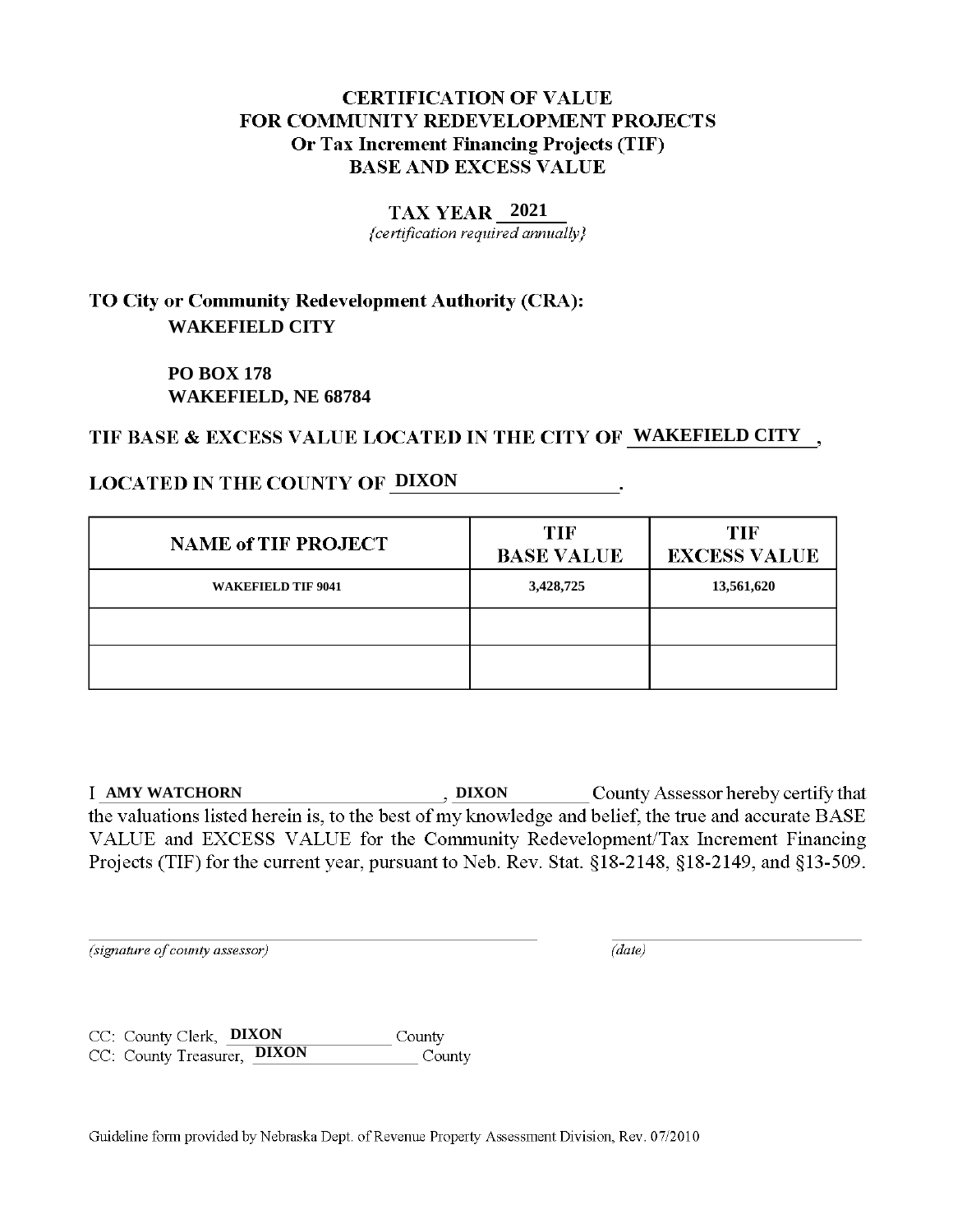### **2021**

{certification required annually}

# TO City or Community Redevelopment Authority (CRA): **WAKEFIELD CITY**

**PO BOX 179 WAKEFIELD, NE 68784**

## TIF BASE & EXCESS VALUE LOCATED IN THE CITY OF WAKEFIELD CITY,

## **LOCATED IN THE COUNTY OF DIXON**

| <b>NAME of TIF PROJECT</b>    | <b>TIF</b><br><b>BASE VALUE</b> | TIF<br><b>EXCESS VALUE</b> |
|-------------------------------|---------------------------------|----------------------------|
| <b>TIF-WAKEFIELD - CLINIC</b> | 310                             | 374,170                    |
|                               |                                 |                            |
|                               |                                 |                            |

**County Assessor hereby certify that**  $\qquad \qquad$ , **DIXON** County Assessor hereby certify that the valuations listed herein is, to the best of my knowledge and belief, the true and accurate BASE VALUE and EXCESS VALUE for the Community Redevelopment/Tax Increment Financing Projects (TIF) for the current year, pursuant to Neb. Rev. Stat. §18-2148, §18-2149, and §13-509.

(signature of county assessor)

 $(data)$ 

CC: County Clerk, **DIXON** County CC: County Treasurer, **DIXON** County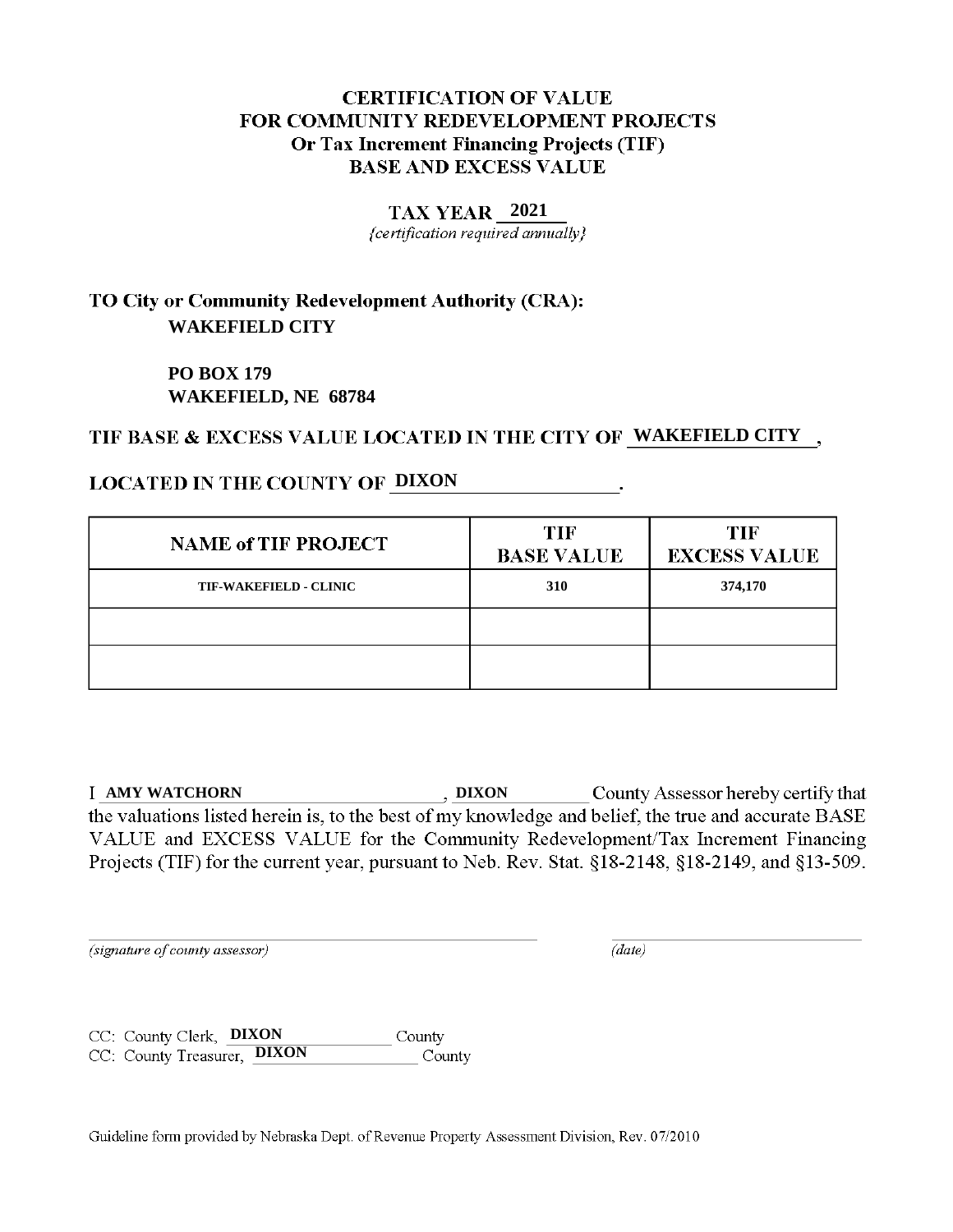### **2021**

{certification required annually}

# TO City or Community Redevelopment Authority (CRA): **WAKEFIELD CITY**

**PO BOX 179 WAKEFIELD, NE 68784**

## TIF BASE & EXCESS VALUE LOCATED IN THE CITY OF WAKEFIELD CITY,

## **LOCATED IN THE COUNTY OF DIXON**

| <b>NAME of TIF PROJECT</b>  | <b>TIF</b><br><b>BASE VALUE</b> | <b>TIF</b><br><b>EXCESS VALUE</b> |
|-----------------------------|---------------------------------|-----------------------------------|
| <b>TIF WAKEFIELD - NAPA</b> | 139,215                         | 125,455                           |
|                             |                                 |                                   |
|                             |                                 |                                   |

**County Assessor hereby certify that**  $\qquad \qquad$ , **DIXON** County Assessor hereby certify that the valuations listed herein is, to the best of my knowledge and belief, the true and accurate BASE VALUE and EXCESS VALUE for the Community Redevelopment/Tax Increment Financing Projects (TIF) for the current year, pursuant to Neb. Rev. Stat. §18-2148, §18-2149, and §13-509.

(signature of county assessor)

 $(data)$ 

CC: County Clerk, **DIXON** County CC: County Treasurer, **DIXON** County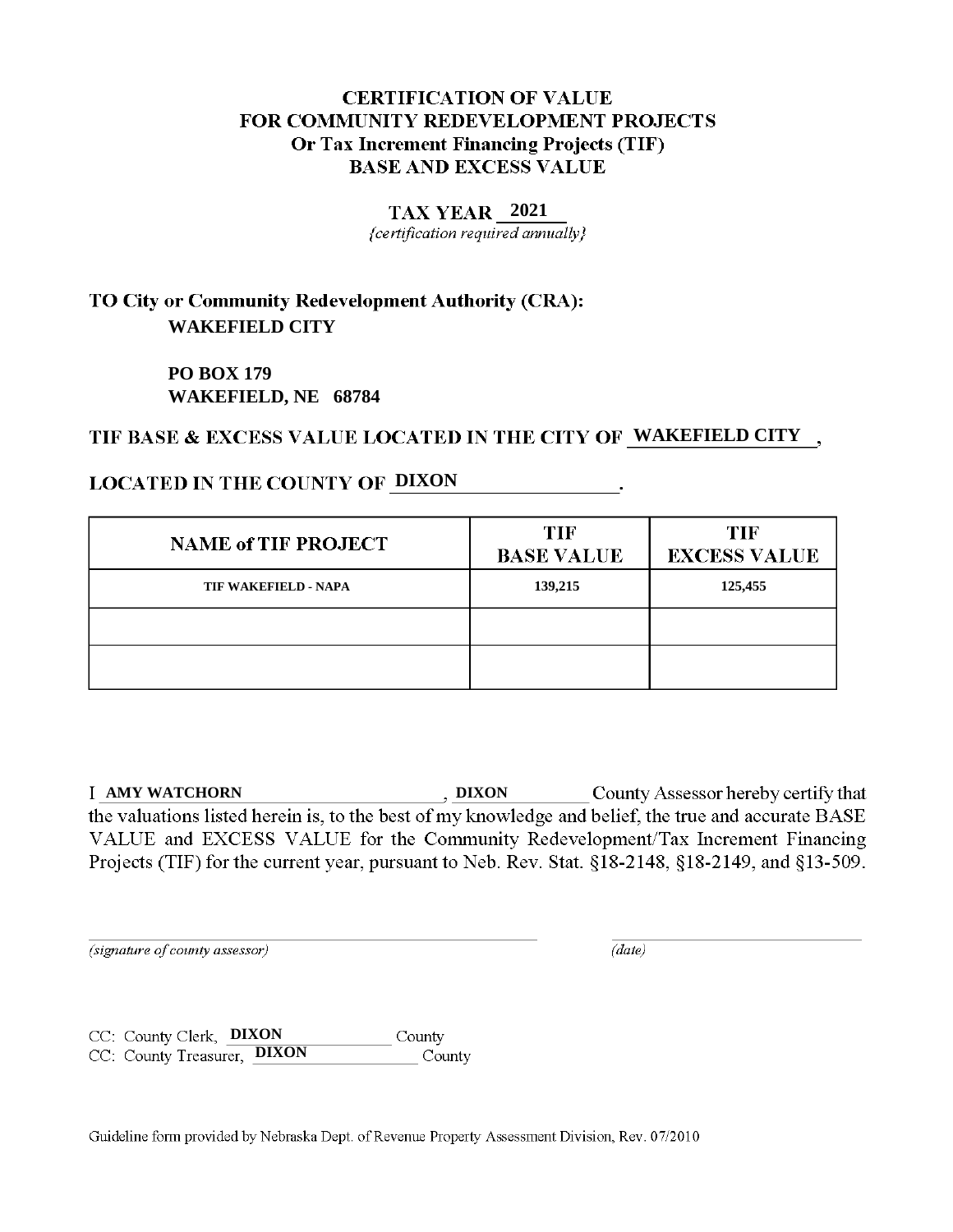fformat for all political subdivisions other than a) sanitary improvement districts in existence five years or less, and b) community colleges, and c) school districts}

### **2021**

{certification required on or before  $\overline{August}$   $20<sup>th</sup>$ , of each year}

### **LOGAN TOWNSHIP** TO: **ADAM BOECKENHAUER 58123 861 RD WAKEFIELD, NE 68784**

## **TAXABLE VALUE LOCATED IN THE COUNTY OF: DIXON**

| <b>Name of</b><br><b>Political Subdivision</b> | <b>Subdivision</b><br>Type<br>(e.g. city, fire, NRD) | Value attributable<br>to Growth | <b>Total Taxable Value</b> |
|------------------------------------------------|------------------------------------------------------|---------------------------------|----------------------------|
| <b>LOGAN TWP.</b>                              | Township                                             | 713,067                         | 113,776,859                |

\*Value attributable to growth is determined pursuant to section 13-518 which includes real and personal property and annexation, if applicable.

**AMY WATCHORN DIXON** County Assessor hereby certify that the valuation listed herein is, to the best of my knowledge and belief, the true and accurate taxable valuation for the current year, pursuant to Neb. Rev. Stat. §13-509 and §13-518.

(signature of county assessor)

 $(data)$ 

CC: County Clerk, DIXON County CC: County Clerk where district is headquarter, if different county, County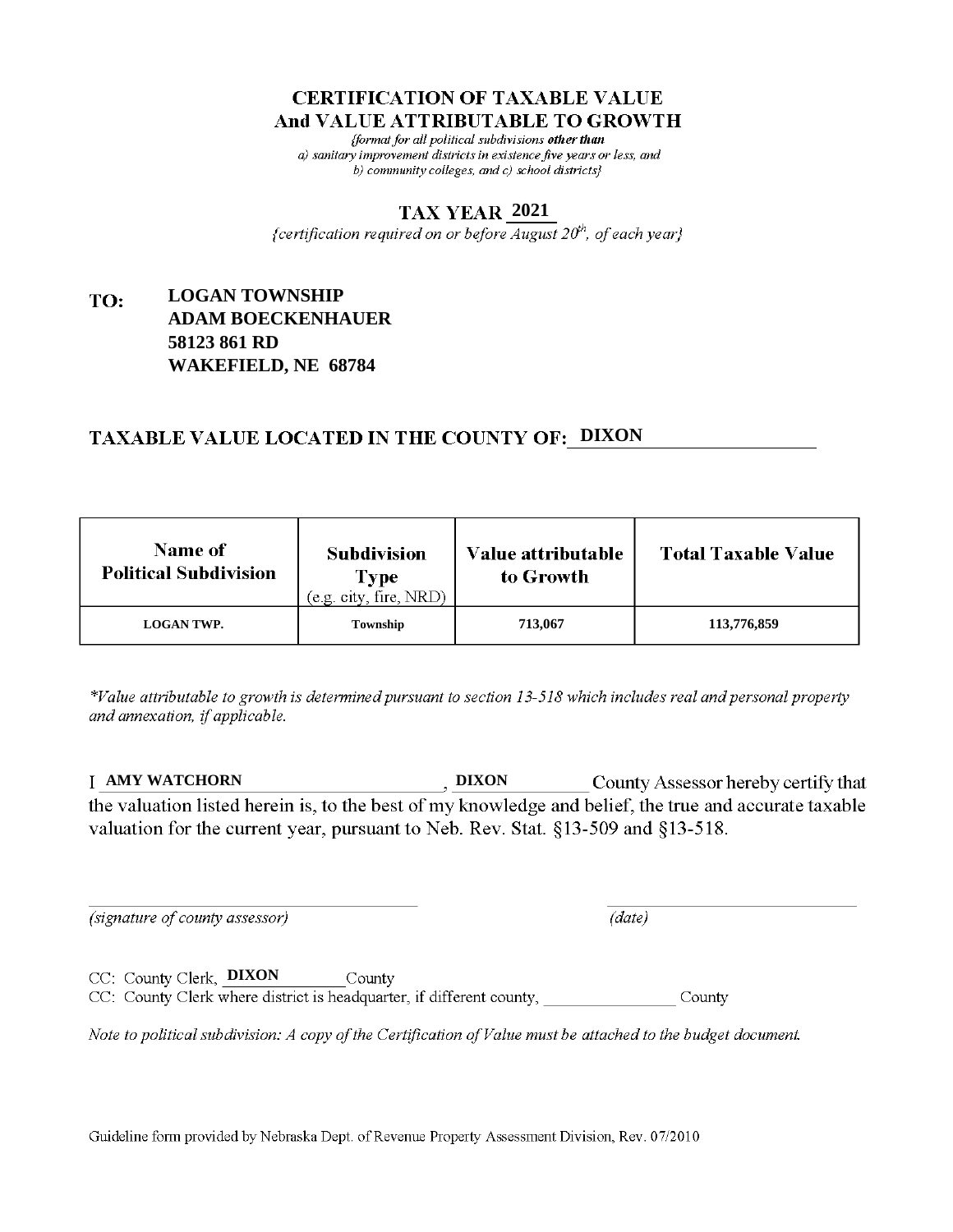fformat for all political subdivisions other than a) sanitary improvement districts in existence five years or less, and b) community colleges, and c) school districts $\}$ 

### **2021**

{certification required on or before  $\overline{August}$   $20<sup>th</sup>$ , of each year}

### **LOGAN TOWNSHIP** TO: **MIKE POMMER PO BOX 479 WAKEFIELD, NE 68770**

## **TAXABLE VALUE LOCATED IN THE COUNTY OF: DIXON**

| <b>Name of</b><br><b>Political Subdivision</b> | <b>Subdivision</b><br>Type<br>(e.g. city, fire, NRD) | Value attributable<br>to Growth | <b>Total Taxable Value</b> |
|------------------------------------------------|------------------------------------------------------|---------------------------------|----------------------------|
| <b>LOGAN TWP.</b>                              | Township                                             | 713,067                         | 113,776,859                |

\*Value attributable to growth is determined pursuant to section 13-518 which includes real and personal property and annexation, if applicable.

**AMY WATCHORN DIXON** County Assessor hereby certify that the valuation listed herein is, to the best of my knowledge and belief, the true and accurate taxable valuation for the current year, pursuant to Neb. Rev. Stat. §13-509 and §13-518.

(signature of county assessor)

 $(data)$ 

CC: County Clerk, **DIXON** County CC: County Clerk where district is headquarter, if different county, County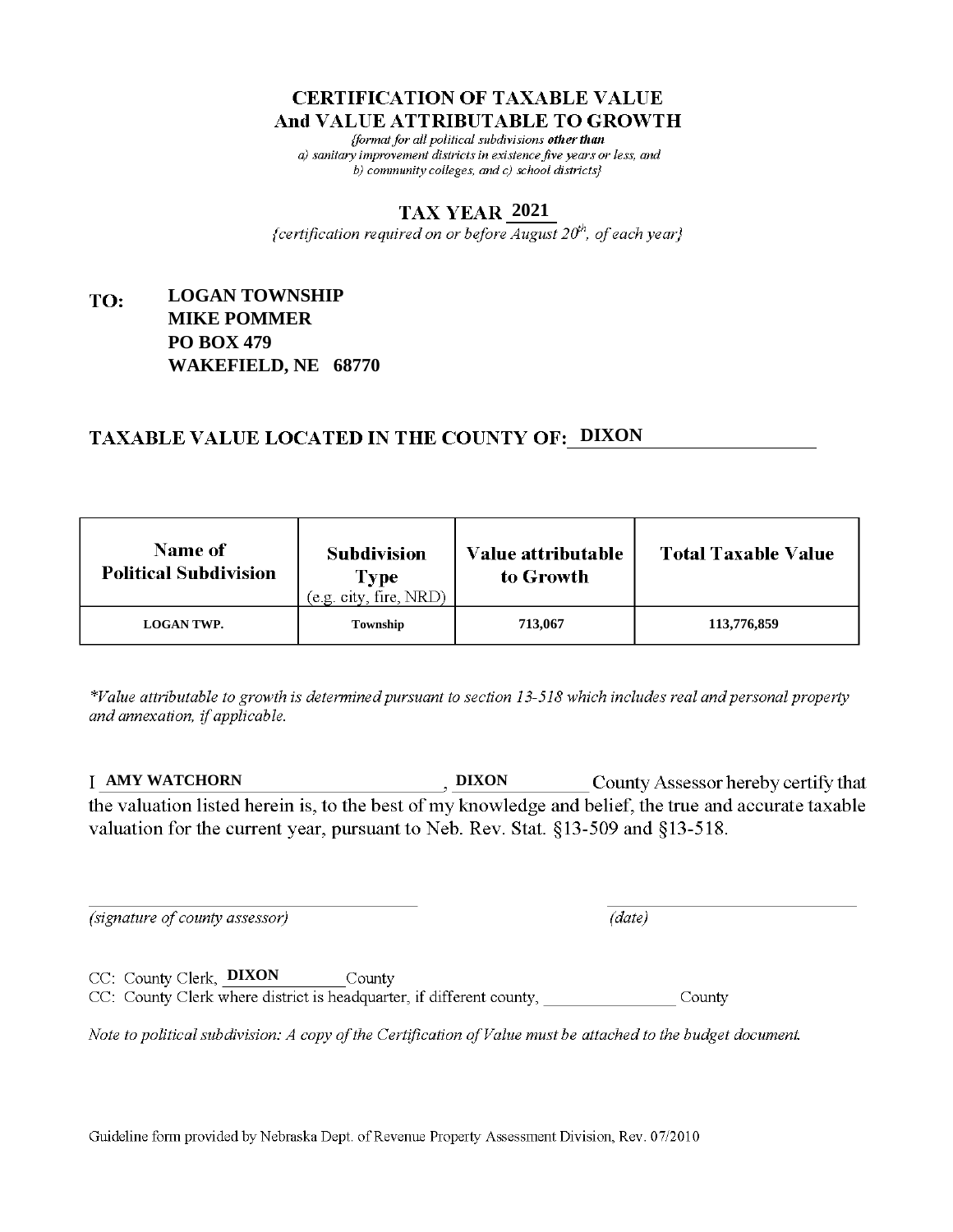fformat for all political subdivisions other than a) sanitary improvement districts in existence five years or less, and b) community colleges, and c) school districts $\}$ 

### **2021**

{certification required on or before  $\overline{August}$   $20<sup>th</sup>$ , of each year}

### **CONCORD TOWNSHIP** TO: **MIKE POMMER PO BOX 479 WAKEFIELD, NE 68784**

## **TAXABLE VALUE LOCATED IN THE COUNTY OF: DIXON**

| <b>Name of</b><br><b>Political Subdivision</b> | <b>Subdivision</b><br><b>Type</b><br>(e.g. city, fire, NRD) | Value attributable<br>to Growth | <b>Total Taxable Value</b> |
|------------------------------------------------|-------------------------------------------------------------|---------------------------------|----------------------------|
| <b>CONCORD TWP.</b>                            | Township                                                    | 700.823                         | 120,519,245                |

\*Value attributable to growth is determined pursuant to section 13-518 which includes real and personal property and annexation, if applicable.

**AMY WATCHORN DIXON** County Assessor hereby certify that the valuation listed herein is, to the best of my knowledge and belief, the true and accurate taxable valuation for the current year, pursuant to Neb. Rev. Stat. §13-509 and §13-518.

 $(data)$ 

(signature of county assessor)

CC: County Clerk, **DIXON** County

CC: County Clerk where district is headquarter, if different county, County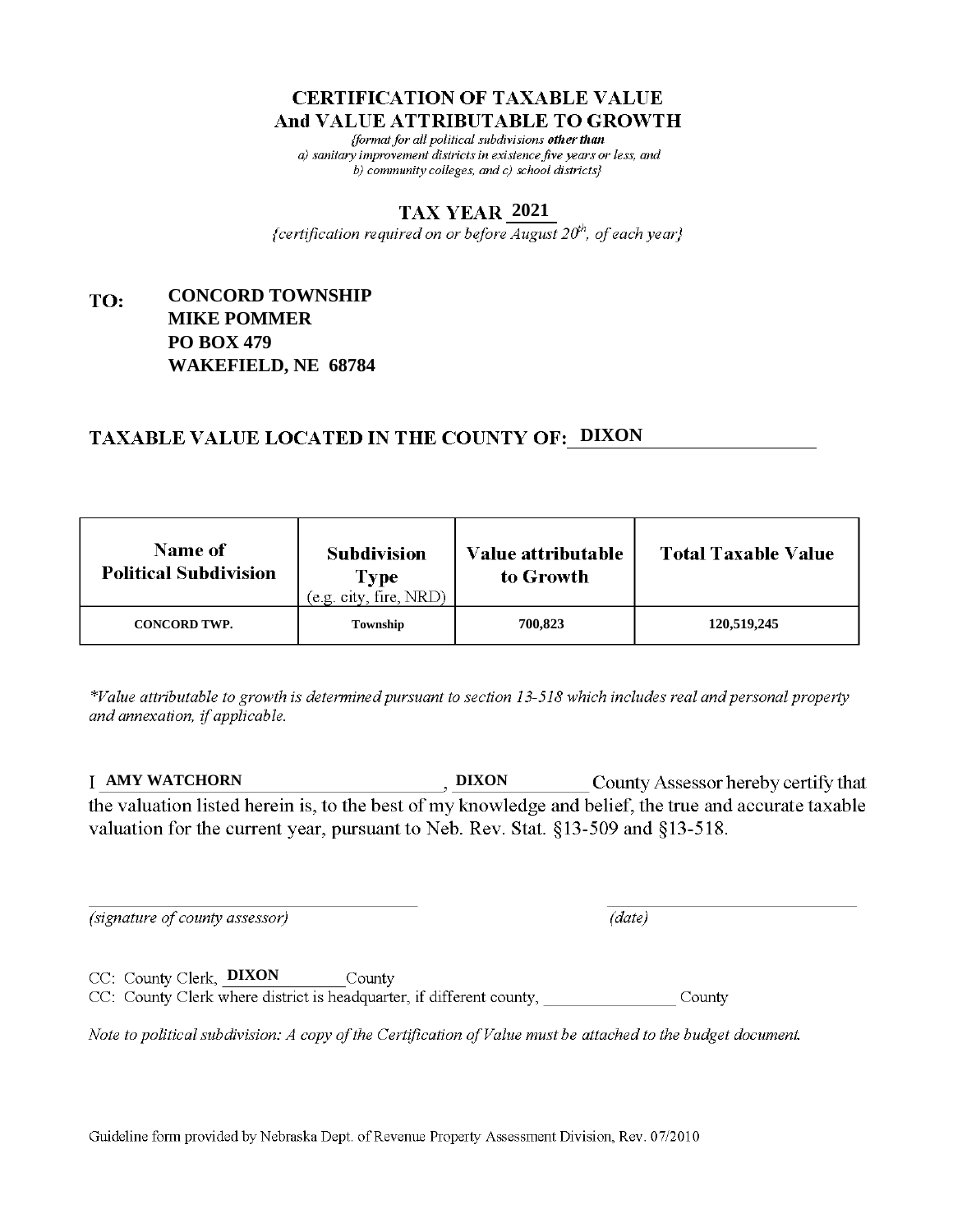fformat for all political subdivisions other than a) sanitary improvement districts in existence five years or less, and b) community colleges, and c) school districts $\}$ 

### **2021**

{certification required on or before  $\overline{August}$   $20<sup>th</sup>$ , of each year}

### **CONCORD TOWNSHIP** TO: **ROBERT TANDERUP PO BOX 5 DIXON, NE 68732**

## **TAXABLE VALUE LOCATED IN THE COUNTY OF: DIXON**

| <b>Name of</b><br><b>Political Subdivision</b> | <b>Subdivision</b><br><b>Type</b><br>(e.g. city, fire, NRD) | Value attributable<br>to Growth | <b>Total Taxable Value</b> |
|------------------------------------------------|-------------------------------------------------------------|---------------------------------|----------------------------|
| <b>CONCORD TWP.</b>                            | Township                                                    | 700.823                         | 120,519,245                |

\*Value attributable to growth is determined pursuant to section 13-518 which includes real and personal property and annexation, if applicable.

**AMY WATCHORN DIXON** County Assessor hereby certify that the valuation listed herein is, to the best of my knowledge and belief, the true and accurate taxable valuation for the current year, pursuant to Neb. Rev. Stat. §13-509 and §13-518.

 $(data)$ 

(signature of county assessor)

CC: County Clerk, DIXON County

CC: County Clerk where district is headquarter, if different county, County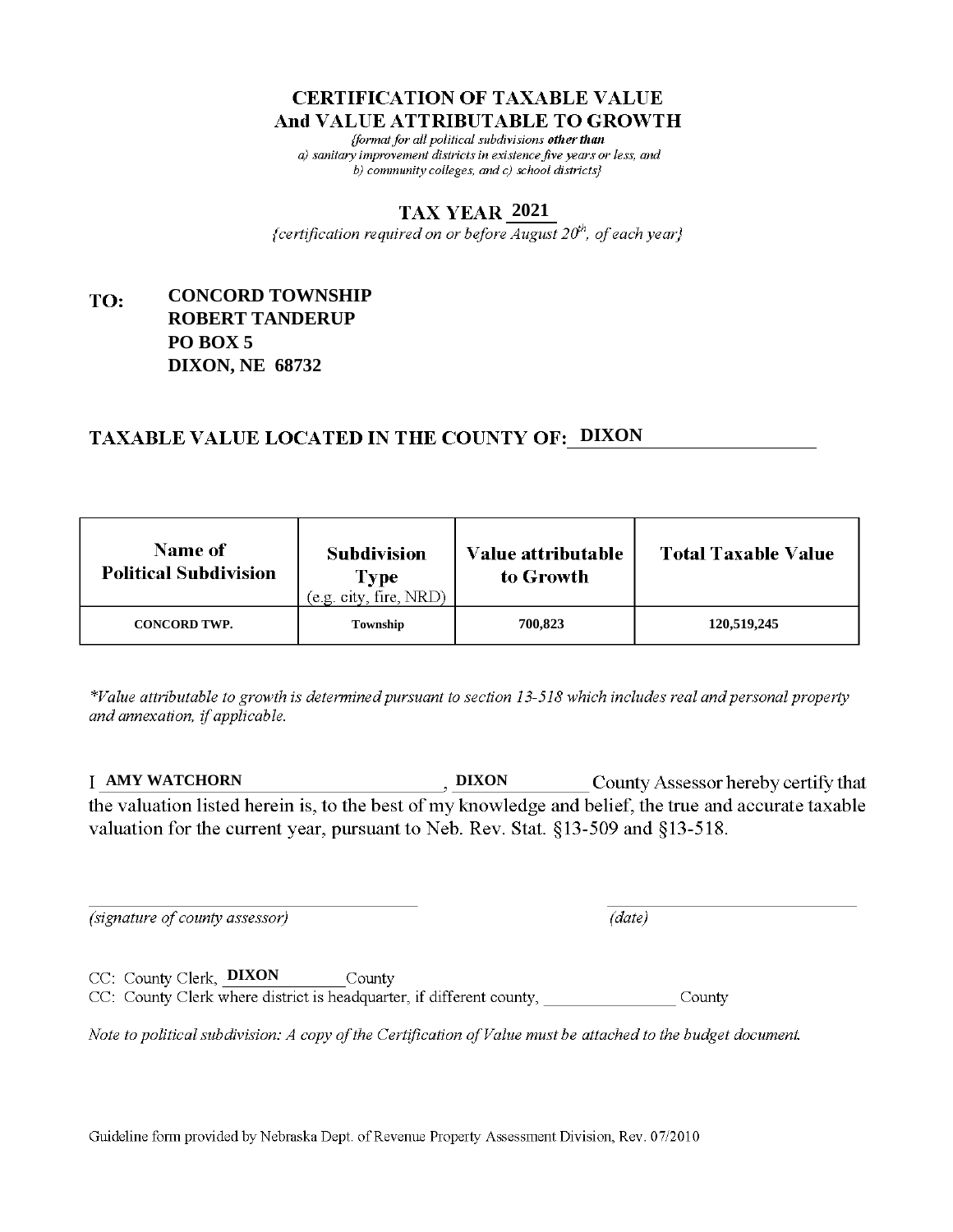fformat for all political subdivisions other than a) sanitary improvement districts in existence five years or less, and b) community colleges, and c) school districts $\}$ 

### **2021**

{certification required on or before  $\overline{August}$   $20<sup>th</sup>$ , of each year}

### **CLARK TOWNSHIP** TO: **STEVE SCHUTTE 87492 578 AVE DIXON, NE 68732**

## **TAXABLE VALUE LOCATED IN THE COUNTY OF: DIXON**

| <b>Name of</b><br><b>Political Subdivision</b> | <b>Subdivision</b><br>Type<br>(e.g. city, fire, NRD) | Value attributable<br>to Growth | <b>Total Taxable Value</b> |
|------------------------------------------------|------------------------------------------------------|---------------------------------|----------------------------|
| <b>CLARK TWP.</b>                              | Township                                             | 672,089                         | 92,713,151                 |

\*Value attributable to growth is determined pursuant to section 13-518 which includes real and personal property and annexation, if applicable.

**AMY WATCHORN DIXON** County Assessor hereby certify that the valuation listed herein is, to the best of my knowledge and belief, the true and accurate taxable valuation for the current year, pursuant to Neb. Rev. Stat. §13-509 and §13-518.

(signature of county assessor)

 $(data)$ 

CC: County Clerk, DIXON County CC: County Clerk where district is headquarter, if different county, County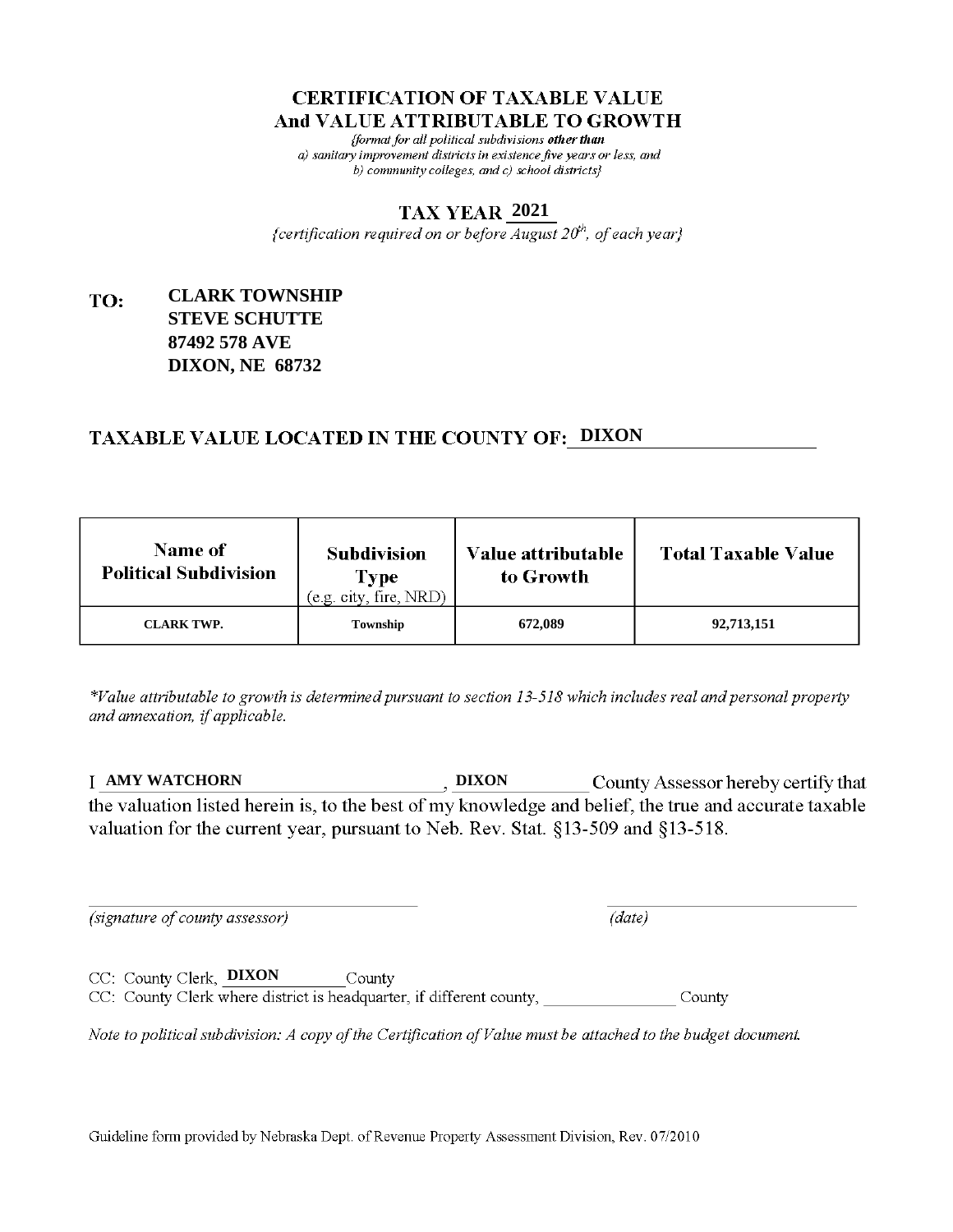fformat for all political subdivisions other than a) sanitary improvement districts in existence five years or less, and b) community colleges, and c) school districts $\}$ 

### **2021**

{certification required on or before  $\overline{August}$   $20<sup>th</sup>$ , of each year}

### **CLARK TOWNSHIP** TO: **MIKE POMMER PO BOX 479 WAKEFIELD, NE 68784**

## **TAXABLE VALUE LOCATED IN THE COUNTY OF: DIXON**

| <b>Name of</b><br><b>Political Subdivision</b> | <b>Subdivision</b><br>Type<br>(e.g. city, fire, NRD) | Value attributable<br>to Growth | <b>Total Taxable Value</b> |
|------------------------------------------------|------------------------------------------------------|---------------------------------|----------------------------|
| <b>CLARK TWP.</b>                              | Township                                             | 672,089                         | 92,713,151                 |

\*Value attributable to growth is determined pursuant to section 13-518 which includes real and personal property and annexation, if applicable.

**AMY WATCHORN DIXON** County Assessor hereby certify that the valuation listed herein is, to the best of my knowledge and belief, the true and accurate taxable valuation for the current year, pursuant to Neb. Rev. Stat. §13-509 and §13-518.

(signature of county assessor)

 $(data)$ 

CC: County Clerk, **DIXON** County CC: County Clerk where district is headquarter, if different county, County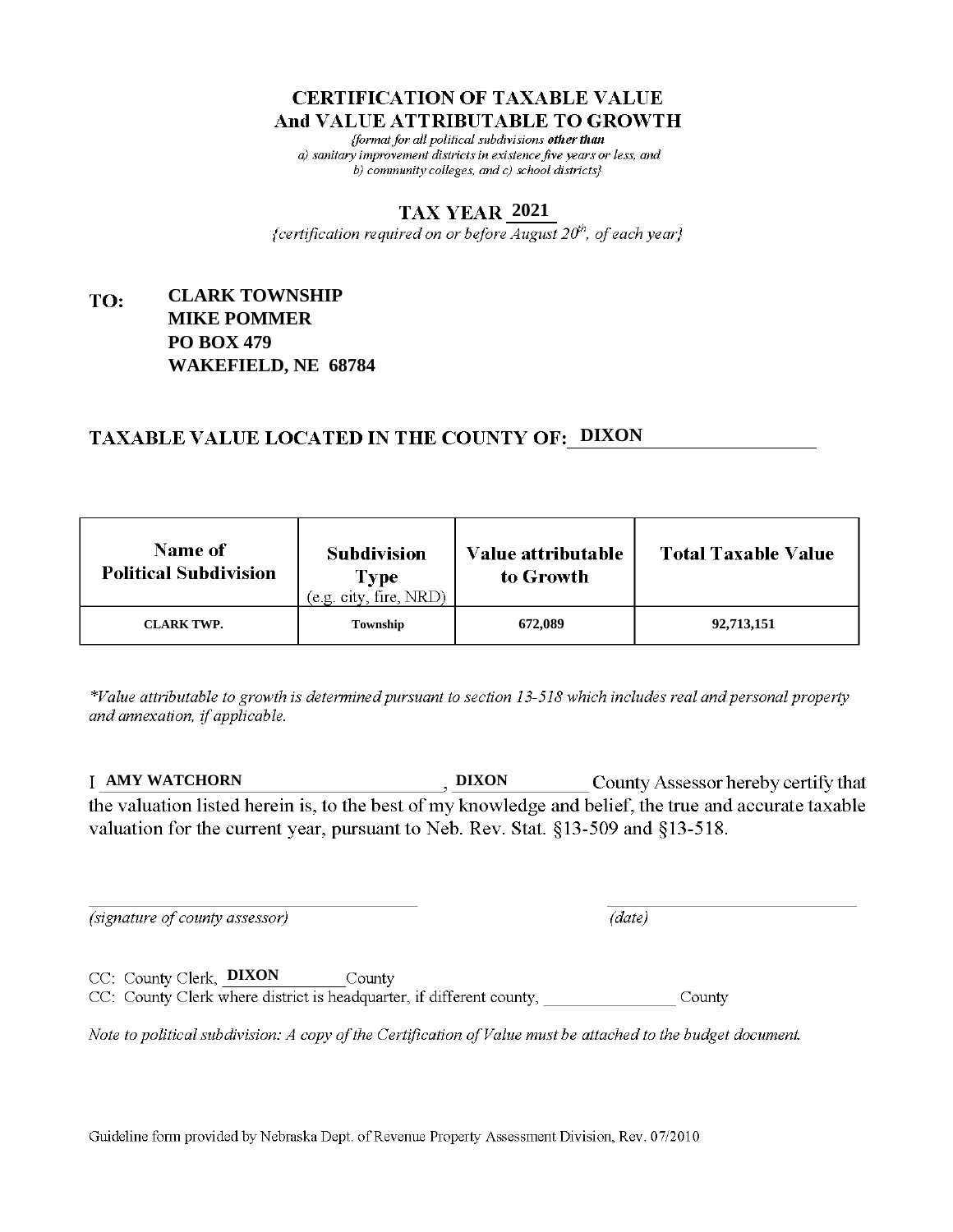fformat for all political subdivisions other than a) sanitary improvement districts in existence five years or less, and b) community colleges, and c) school districts}

### **2021**

{certification required on or before  $\overline{August}$   $20<sup>th</sup>$ , of each year}

### **DAILY TOWNSHIP** TO: **CHAD KNEIFL 57991 879 RD NEWCASTLE, NE 68757**

## **TAXABLE VALUE LOCATED IN THE COUNTY OF: DIXON**

| <b>Name of</b><br><b>Political Subdivision</b> | <b>Subdivision</b><br>Type<br>(e.g. city, fire, NRD) | Value attributable<br>to Growth | <b>Total Taxable Value</b> |
|------------------------------------------------|------------------------------------------------------|---------------------------------|----------------------------|
| DAILY TWP.                                     | Township                                             | 59,027                          | 86,223,586                 |

\*Value attributable to growth is determined pursuant to section 13-518 which includes real and personal property and annexation, if applicable.

**AMY WATCHORN DIXON** County Assessor hereby certify that the valuation listed herein is, to the best of my knowledge and belief, the true and accurate taxable valuation for the current year, pursuant to Neb. Rev. Stat. §13-509 and §13-518.

 $(data)$ 

(signature of county assessor)

CC: County Clerk, DIXON County CC: County Clerk where district is headquarter, if different county, County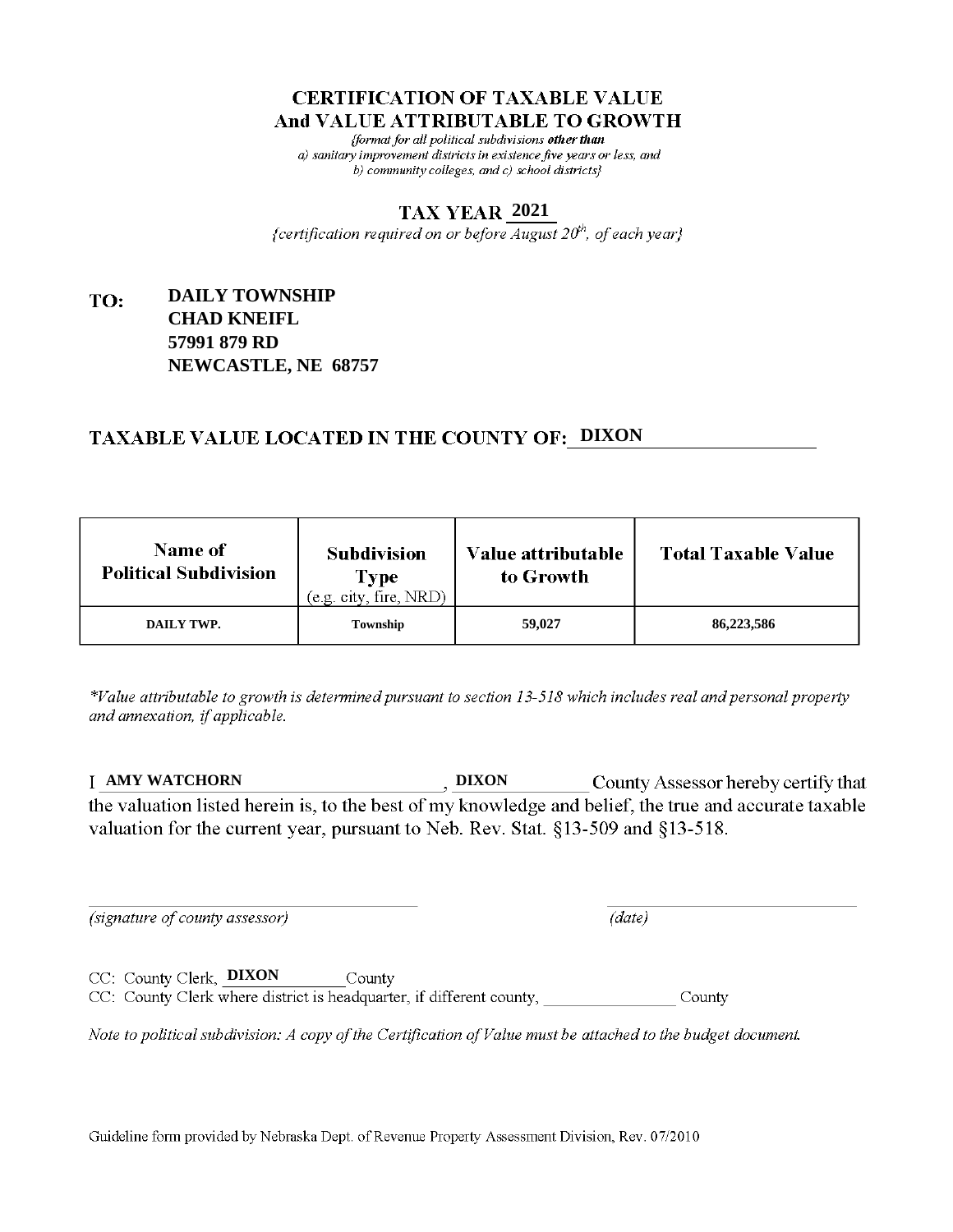fformat for all political subdivisions other than a) sanitary improvement districts in existence five years or less, and b) community colleges, and c) school districts $\}$ 

### **2021**

{certification required on or before  $\overline{August}$   $20<sup>th</sup>$ , of each year}

### **DAILY TOWNSHIP** TO: **MIKE POMMER PO BOX 479 WAKEFIELD, NE 68784**

## **TAXABLE VALUE LOCATED IN THE COUNTY OF: DIXON**

| <b>Name of</b><br><b>Political Subdivision</b> | <b>Subdivision</b><br>Type<br>(e.g. city, fire, NRD) | Value attributable<br>to Growth | <b>Total Taxable Value</b> |
|------------------------------------------------|------------------------------------------------------|---------------------------------|----------------------------|
| DAILY TWP.                                     | Township                                             | 59,027                          | 86,223,586                 |

\*Value attributable to growth is determined pursuant to section 13-518 which includes real and personal property and annexation, if applicable.

**AMY WATCHORN DIXON** County Assessor hereby certify that the valuation listed herein is, to the best of my knowledge and belief, the true and accurate taxable valuation for the current year, pursuant to Neb. Rev. Stat. §13-509 and §13-518.

 $(data)$ 

(signature of county assessor)

CC: County Clerk, **DIXON** County CC: County Clerk where district is headquarter, if different county, County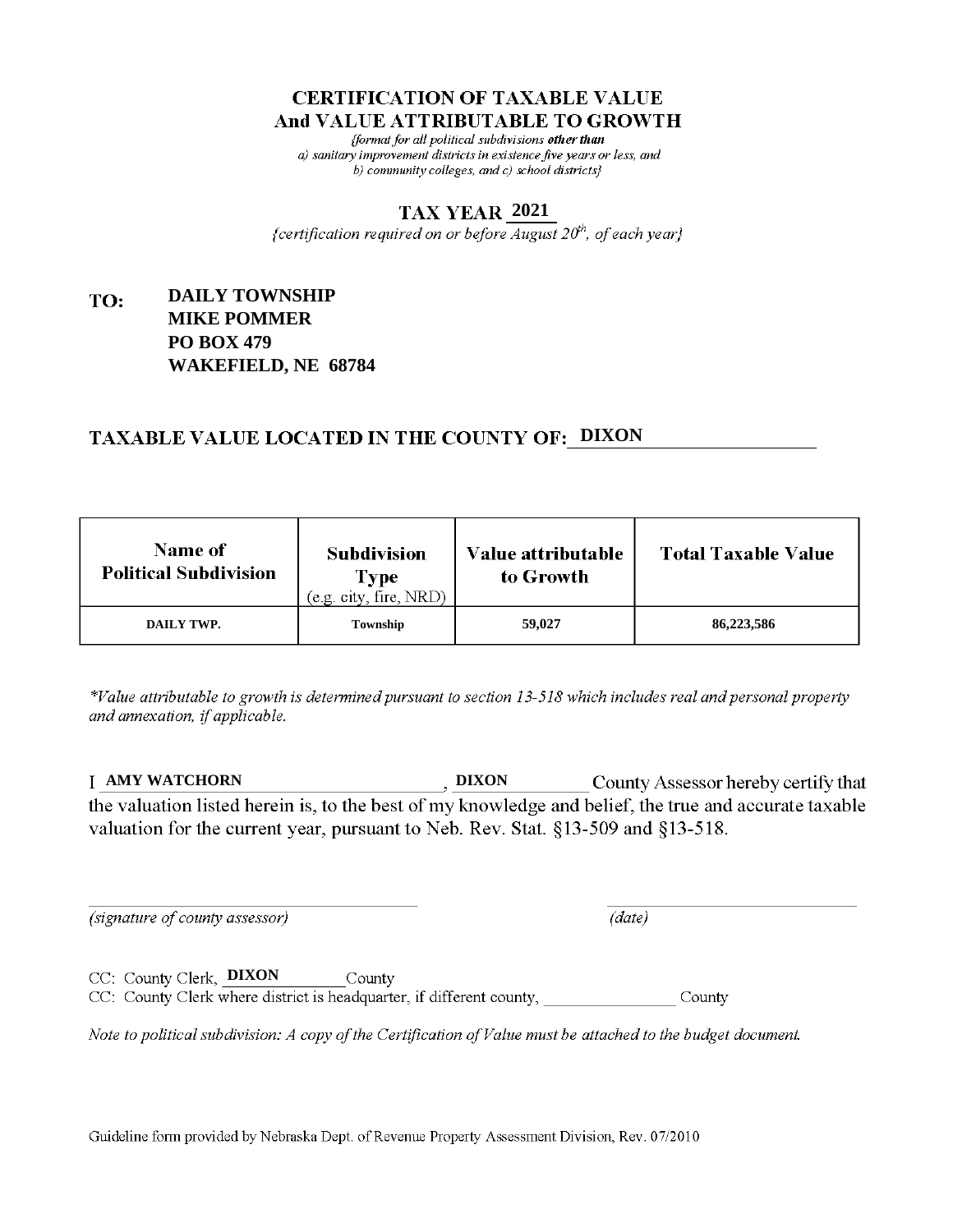fformat for all political subdivisions other than a) sanitary improvement districts in existence five years or less, and b) community colleges, and c) school districts}

### **2021**

{certification required on or before  $\overline{August}$   $20<sup>th</sup>$ , of each year}

### **HOOKER TOWNSHIP** TO: **DERIC ANDERSON 88996 578 AVE NEWCASTLE, NE 68757**

## **TAXABLE VALUE LOCATED IN THE COUNTY OF: DIXON**

| <b>Name of</b><br><b>Political Subdivision</b> | <b>Subdivision</b><br>Type<br>(e.g. city, fire, NRD) | <b>Value attributable</b><br>to Growth | <b>Total Taxable Value</b> |
|------------------------------------------------|------------------------------------------------------|----------------------------------------|----------------------------|
| <b>HOOKER TWP.</b>                             | Township                                             | 414,226                                | 93,381,659                 |

\*Value attributable to growth is determined pursuant to section 13-518 which includes real and personal property and annexation, if applicable.

**AMY WATCHORN DIXON** County Assessor hereby certify that the valuation listed herein is, to the best of my knowledge and belief, the true and accurate taxable valuation for the current year, pursuant to Neb. Rev. Stat. §13-509 and §13-518.

 $(data)$ 

(signature of county assessor)

CC: County Clerk, DIXON County CC: County Clerk where district is headquarter, if different county, County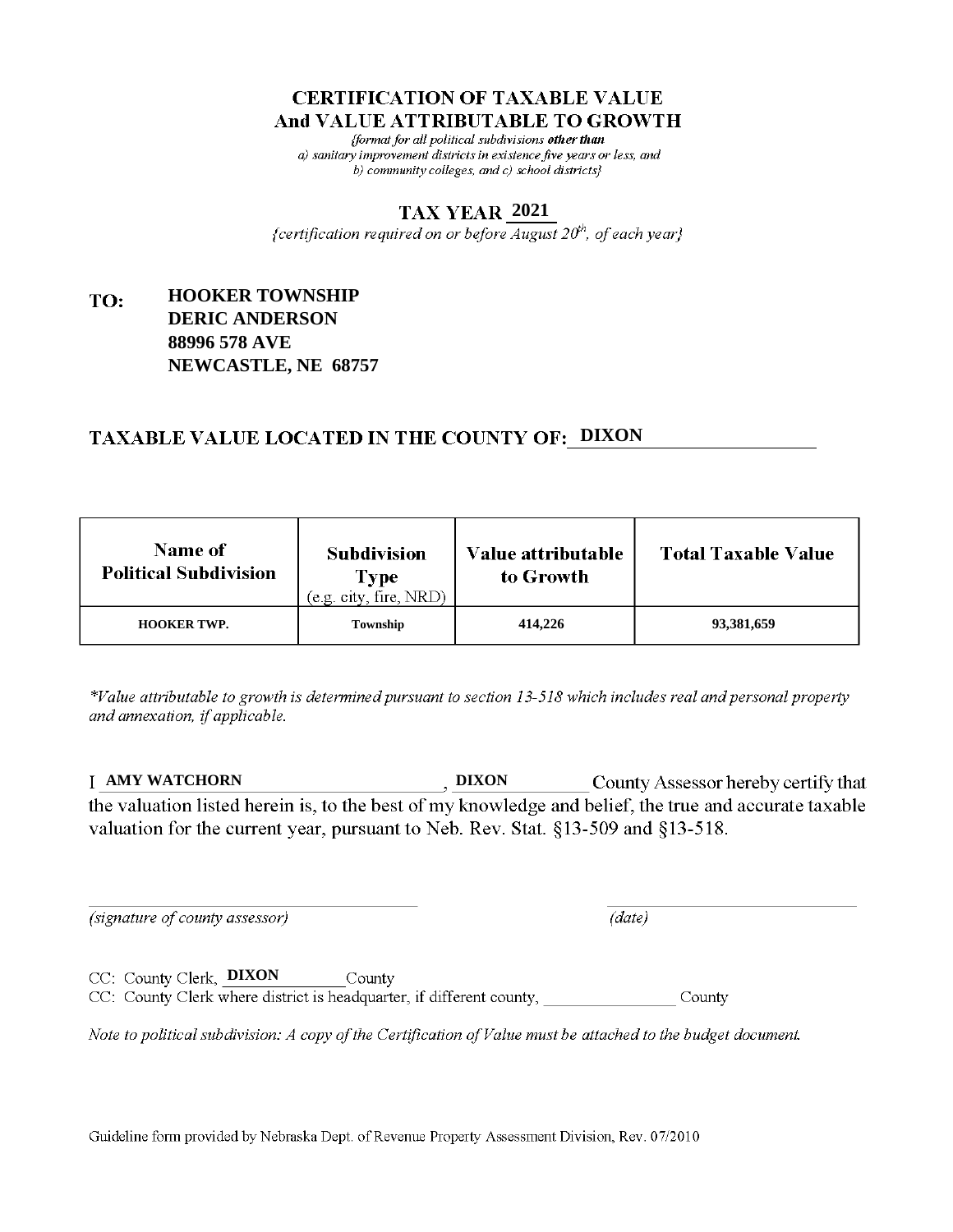fformat for all political subdivisions other than a) sanitary improvement districts in existence five years or less, and b) community colleges, and c) school districts $\}$ 

### **2021**

{certification required on or before  $\overline{August}$   $20<sup>th</sup>$ , of each year}

### **HOOKER TOWNSHIP** TO: **MIKE POMMER PO BOX 479 WAKEFIELD, NE 68784**

## **TAXABLE VALUE LOCATED IN THE COUNTY OF: DIXON**

| <b>Name of</b><br><b>Political Subdivision</b> | <b>Subdivision</b><br><b>Type</b><br>(e.g. city, fire, NRD) | Value attributable<br>to Growth | <b>Total Taxable Value</b> |
|------------------------------------------------|-------------------------------------------------------------|---------------------------------|----------------------------|
| <b>HOOKER TWP.</b>                             | Township                                                    | 414,226                         | 93,381,659                 |

\*Value attributable to growth is determined pursuant to section 13-518 which includes real and personal property and annexation, if applicable.

**AMY WATCHORN DIXON** County Assessor hereby certify that the valuation listed herein is, to the best of my knowledge and belief, the true and accurate taxable valuation for the current year, pursuant to Neb. Rev. Stat. §13-509 and §13-518.

(signature of county assessor)

 $(data)$ 

CC: County Clerk, **DIXON** County CC: County Clerk where district is headquarter, if different county, County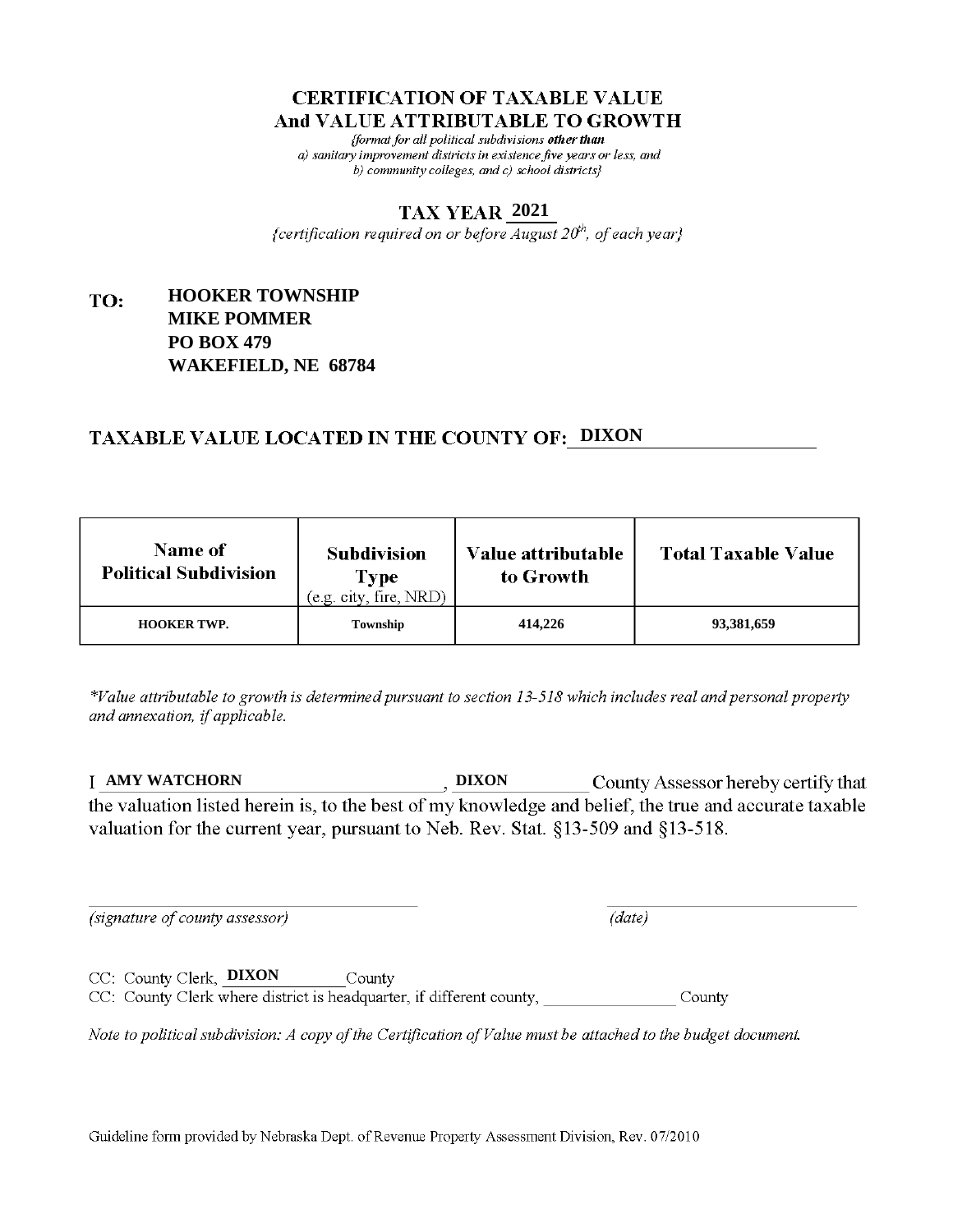fformat for all political subdivisions other than a) sanitary improvement districts in existence five years or less, and b) community colleges, and c) school districts $\}$ 

### **2021**

{certification required on or before  $\overline{August}$   $20<sup>th</sup>$ , of each year}

### **WAKEFIELD TOWNSHIP** TO: **TOM KEIM 58665 861 RD WAKEFIELD, NE 68784**

## **TAXABLE VALUE LOCATED IN THE COUNTY OF: DIXON**

| <b>Name of</b><br><b>Political Subdivision</b> | <b>Subdivision</b><br><b>Type</b><br>(e.g. city, fire, NRD) | Value attributable<br>to Growth | <b>Total Taxable Value</b> |
|------------------------------------------------|-------------------------------------------------------------|---------------------------------|----------------------------|
| WAKEFIELD TWP.                                 | Township                                                    | 368,077                         | 202,477,163                |

\*Value attributable to growth is determined pursuant to section 13-518 which includes real and personal property and annexation, if applicable.

**AMY WATCHORN DIXON** County Assessor hereby certify that the valuation listed herein is, to the best of my knowledge and belief, the true and accurate taxable valuation for the current year, pursuant to Neb. Rev. Stat. §13-509 and §13-518.

 $(data)$ 

(signature of county assessor)

CC: County Clerk, DIXON County CC: County Clerk where district is headquarter, if different county, County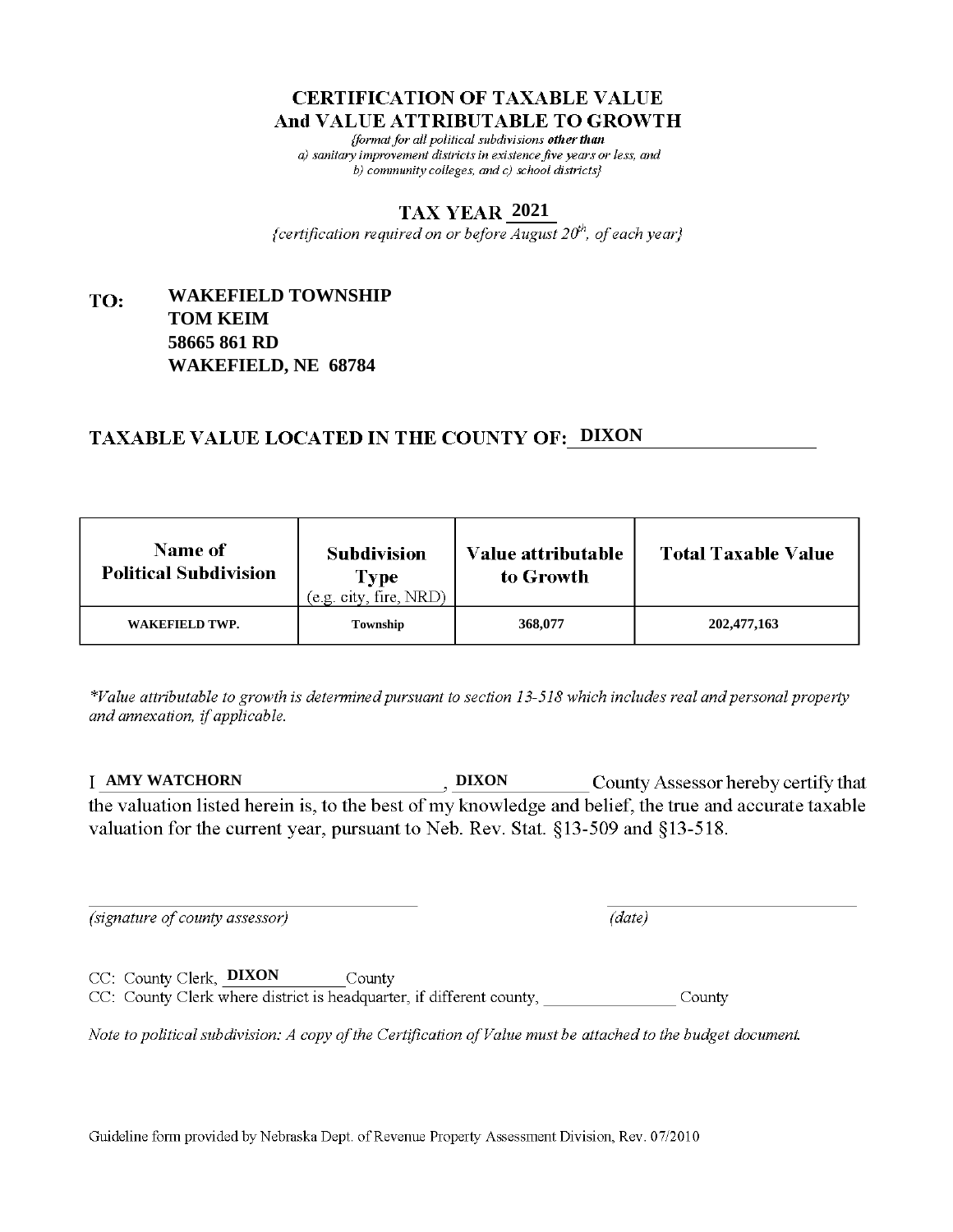fformat for all political subdivisions other than a) sanitary improvement districts in existence five years or less, and b) community colleges, and c) school districts $\}$ 

### **2021**

{certification required on or before  $\overline{August}$   $20<sup>th</sup>$ , of each year}

### **WAKEFIELD TOWNSHIP** TO: **MIKE POMMER PO BOX 479 WAKEFIELD, NE 68784**

## **TAXABLE VALUE LOCATED IN THE COUNTY OF: DIXON**

| <b>Name of</b><br><b>Political Subdivision</b> | <b>Subdivision</b><br><b>Type</b><br>(e.g. city, fire, NRD) | Value attributable<br>to Growth | <b>Total Taxable Value</b> |
|------------------------------------------------|-------------------------------------------------------------|---------------------------------|----------------------------|
| WAKEFIELD TWP.                                 | Township                                                    | 368,077                         | 202,477,163                |

\*Value attributable to growth is determined pursuant to section 13-518 which includes real and personal property and annexation, if applicable.

**AMY WATCHORN DIXON** County Assessor hereby certify that the valuation listed herein is, to the best of my knowledge and belief, the true and accurate taxable valuation for the current year, pursuant to Neb. Rev. Stat. §13-509 and §13-518.

 $(data)$ 

(signature of county assessor)

CC: County Clerk, **DIXON** County CC: County Clerk where district is headquarter, if different county, County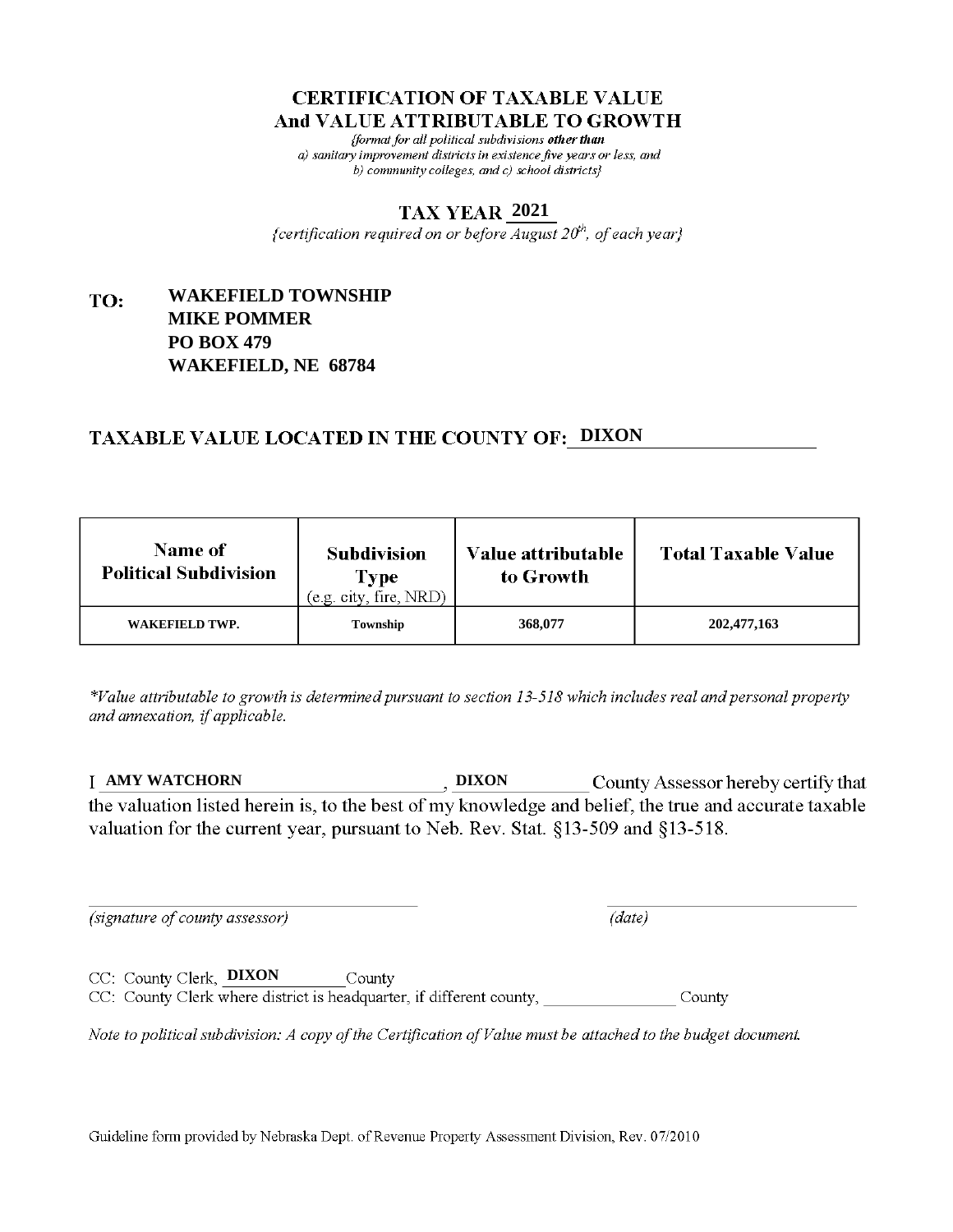fformat for all political subdivisions other than a) sanitary improvement districts in existence five years or less, and b) community colleges, and c) school districts $\}$ 

### **2021**

{certification required on or before  $\overline{August}$   $20<sup>th</sup>$ , of each year}

### **SPRINGBANK TOWNSHIP** TO: **LARRY BOSWELL PO BOX 8 ALLEN, NE 68710**

## **TAXABLE VALUE LOCATED IN THE COUNTY OF: DIXON**

| <b>Name of</b><br><b>Political Subdivision</b> | <b>Subdivision</b><br><b>Type</b><br>(e.g. city, fire, NRD) | Value attributable<br>to Growth | <b>Total Taxable Value</b> |
|------------------------------------------------|-------------------------------------------------------------|---------------------------------|----------------------------|
| <b>SPRINGBANK TWP.</b>                         | Township                                                    | 649.915                         | 139,865,656                |

\*Value attributable to growth is determined pursuant to section 13-518 which includes real and personal property and annexation, if applicable.

**AMY WATCHORN DIXON** County Assessor hereby certify that the valuation listed herein is, to the best of my knowledge and belief, the true and accurate taxable valuation for the current year, pursuant to Neb. Rev. Stat. §13-509 and §13-518.

(signature of county assessor)

 $(data)$ 

CC: County Clerk, DIXON County CC: County Clerk where district is headquarter, if different county, County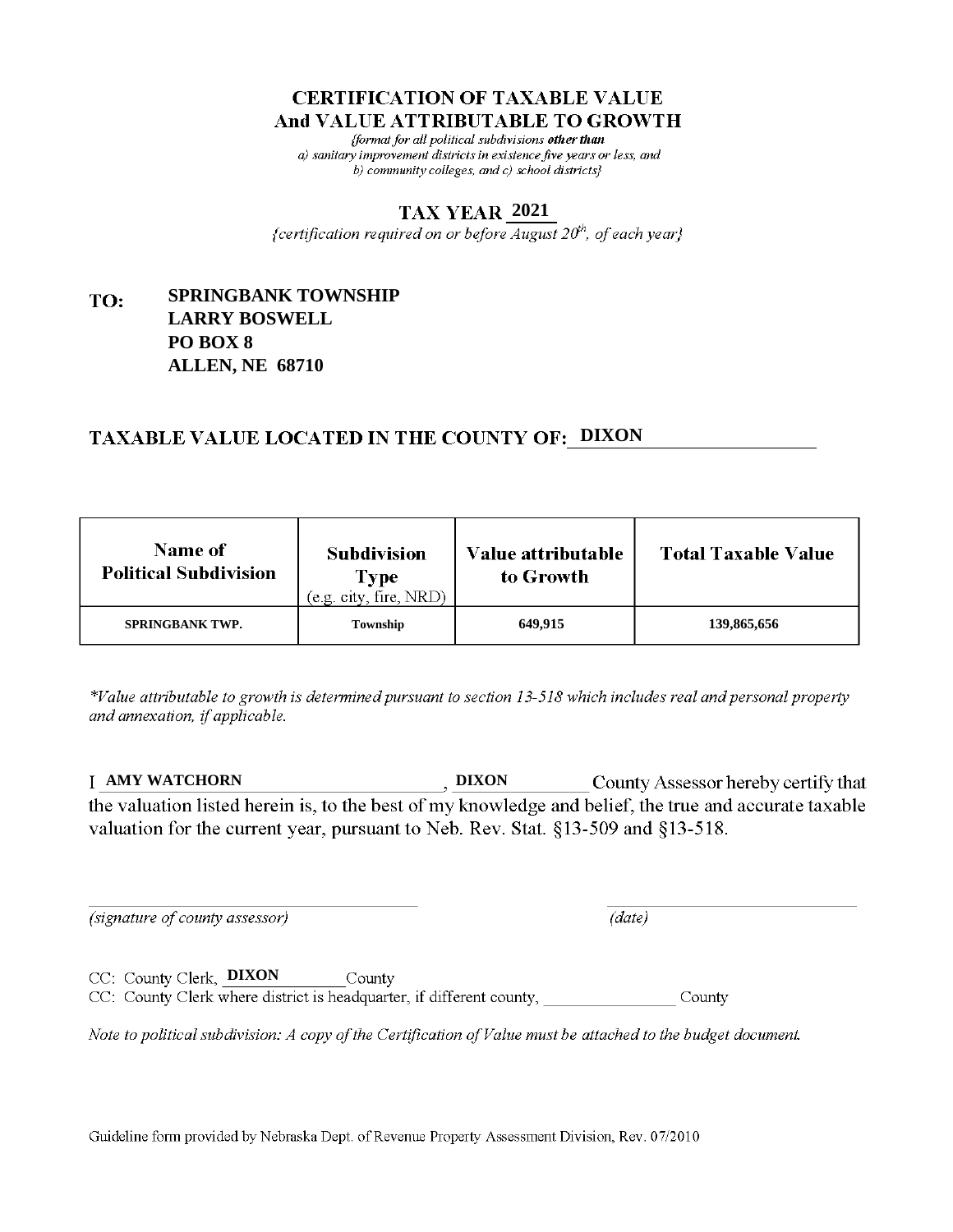fformat for all political subdivisions other than a) sanitary improvement districts in existence five years or less, and b) community colleges, and c) school districts $\}$ 

### **2021**

{certification required on or before  $\overline{August}$   $20<sup>th</sup>$ , of each year}

### **SPRINGBANK TOWNSHIP** TO: **MIKE POMMER PO BOX 479 WAKEFIELD, NE 68784**

## **TAXABLE VALUE LOCATED IN THE COUNTY OF: DIXON**

| <b>Name of</b><br><b>Political Subdivision</b> | <b>Subdivision</b><br><b>Type</b><br>(e.g. city, fire, NRD) | Value attributable<br>to Growth | <b>Total Taxable Value</b> |
|------------------------------------------------|-------------------------------------------------------------|---------------------------------|----------------------------|
| <b>SPRINGBANK TWP.</b>                         | Township                                                    | 649.915                         | 139,865,656                |

\*Value attributable to growth is determined pursuant to section 13-518 which includes real and personal property and annexation, if applicable.

**AMY WATCHORN DIXON** County Assessor hereby certify that the valuation listed herein is, to the best of my knowledge and belief, the true and accurate taxable valuation for the current year, pursuant to Neb. Rev. Stat. §13-509 and §13-518.

(signature of county assessor)

CC: County Clerk, **DIXON** 

 $(data)$ 

CC: County Clerk where district is headquarter, if different county, County

County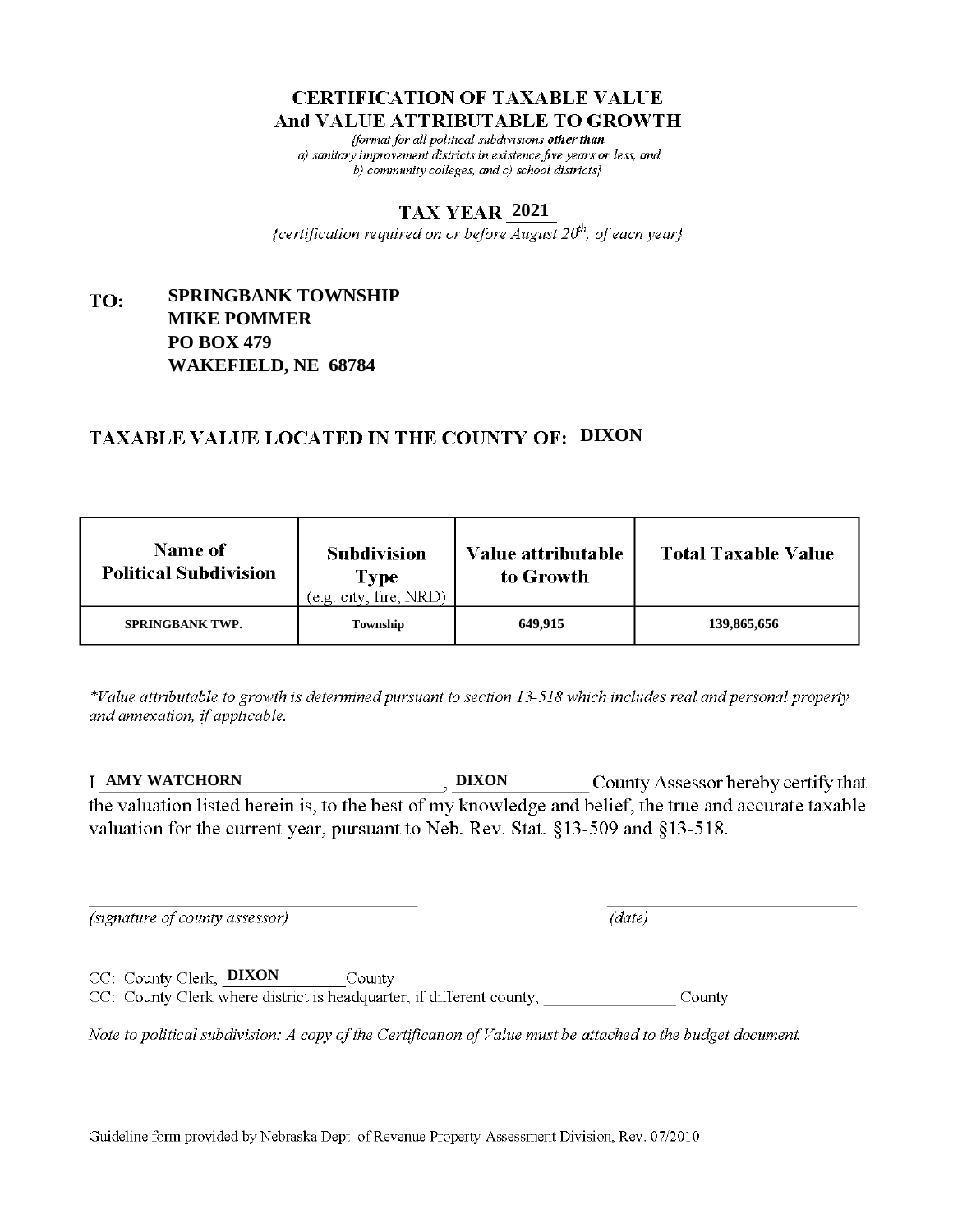fformat for all political subdivisions other than a) sanitary improvement districts in existence five years or less, and b) community colleges, and c) school districts $\}$ 

### **2021**

{certification required on or before  $\overline{August}$   $20<sup>th</sup>$ , of each year}

### **GALENA TOWNSHIP** TO: **RUSTY DICKENS 58559 HWY 20 ALLEN, NE 68710**

## **TAXABLE VALUE LOCATED IN THE COUNTY OF: DIXON**

| <b>Name of</b><br><b>Political Subdivision</b> | <b>Subdivision</b><br>Type<br>(e.g. city, fire, NRD) | <b>Value attributable</b><br>to Growth | <b>Total Taxable Value</b> |
|------------------------------------------------|------------------------------------------------------|----------------------------------------|----------------------------|
| <b>GALENA TWP.</b>                             | Township                                             | 105,448                                | 88,669,334                 |

\*Value attributable to growth is determined pursuant to section 13-518 which includes real and personal property and annexation, if applicable.

**AMY WATCHORN DIXON** County Assessor hereby certify that the valuation listed herein is, to the best of my knowledge and belief, the true and accurate taxable valuation for the current year, pursuant to Neb. Rev. Stat. §13-509 and §13-518.

(signature of county assessor)

 $(data)$ 

CC: County Clerk, DIXON County CC: County Clerk where district is headquarter, if different county, County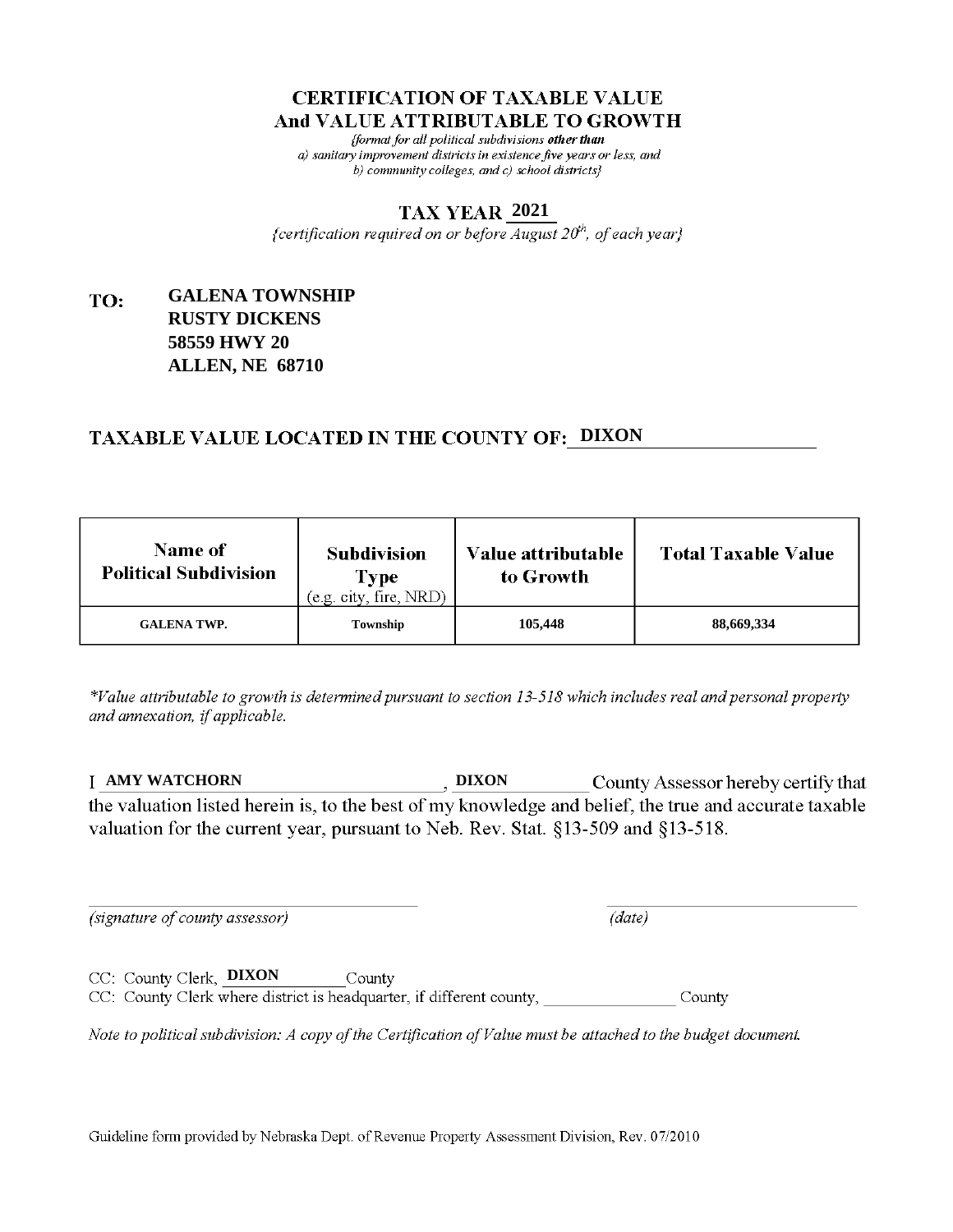fformat for all political subdivisions other than a) sanitary improvement districts in existence five years or less, and b) community colleges, and c) school districts $\}$ 

### **2021**

{certification required on or before  $\overline{August}$   $20<sup>th</sup>$ , of each year}

### **GALENA TOWNSHIP** TO: **DOUG KRAEMER 58275 HWY 20 ALLEN, NE 68710**

## **TAXABLE VALUE LOCATED IN THE COUNTY OF: DIXON**

| <b>Name of</b><br><b>Political Subdivision</b> | <b>Subdivision</b><br>Type<br>(e.g. city, fire, NRD) | <b>Value attributable</b><br>to Growth | <b>Total Taxable Value</b> |
|------------------------------------------------|------------------------------------------------------|----------------------------------------|----------------------------|
| <b>GALENA TWP.</b>                             | Township                                             | 105,448                                | 88,669,334                 |

\*Value attributable to growth is determined pursuant to section 13-518 which includes real and personal property and annexation, if applicable.

**AMY WATCHORN DIXON** County Assessor hereby certify that the valuation listed herein is, to the best of my knowledge and belief, the true and accurate taxable valuation for the current year, pursuant to Neb. Rev. Stat. §13-509 and §13-518.

 $(data)$ 

(signature of county assessor)

CC: County Clerk, DIXON County

CC: County Clerk where district is headquarter, if different county, County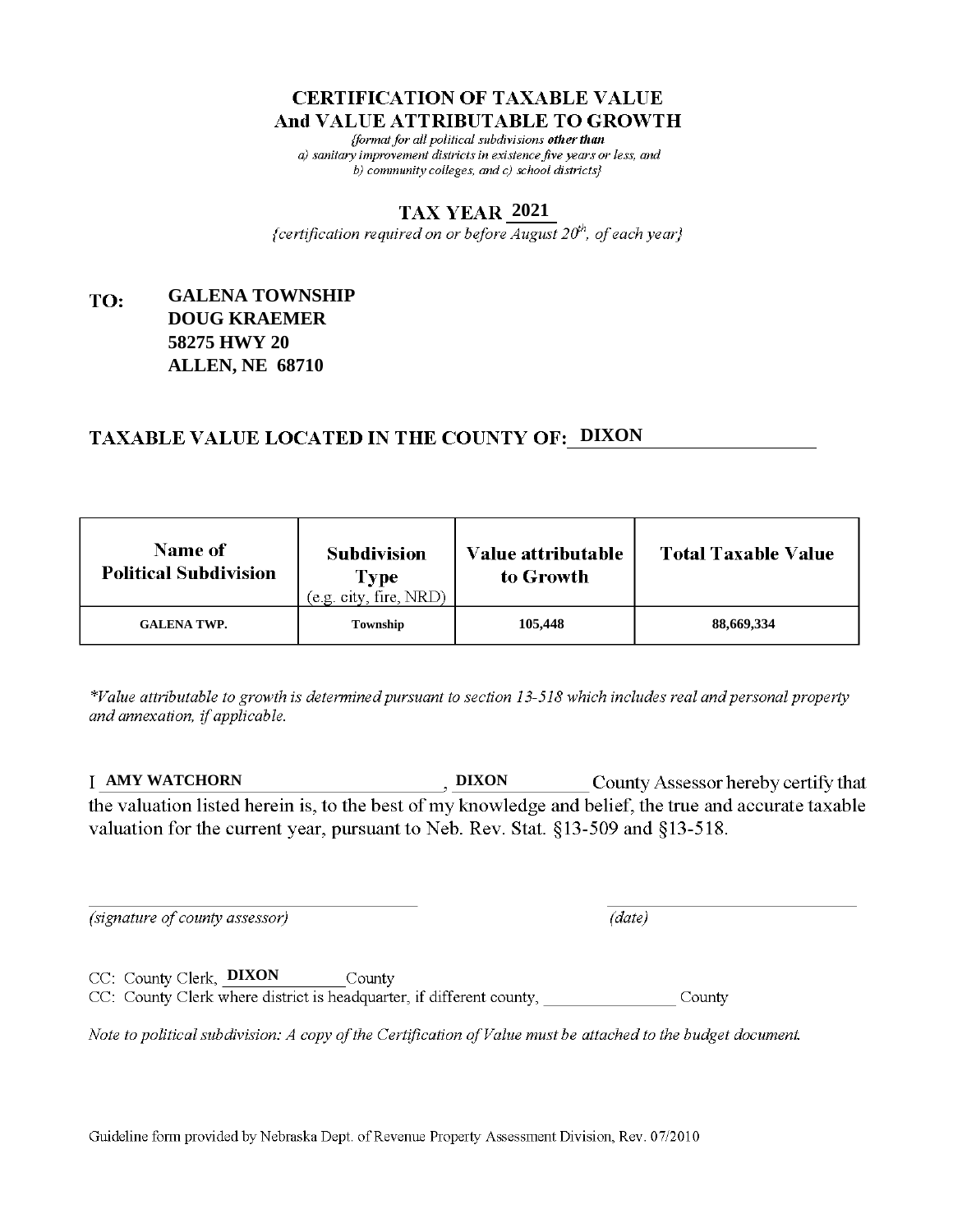fformat for all political subdivisions other than a) sanitary improvement districts in existence five years or less, and b) community colleges, and c) school districts $\}$ 

### **2021**

{certification required on or before  $\overline{August}$   $20<sup>th</sup>$ , of each year}

#### **GALENA TOWNSHIP** TO: **MILBRATH-SAYER BOOKKEEPING PO BOX 685 HARTINGTON, NE 68739**

# **TAXABLE VALUE LOCATED IN THE COUNTY OF: DIXON**

| <b>Name of</b><br><b>Political Subdivision</b> | <b>Subdivision</b><br>Type<br>(e.g. city, fire, NRD) | Value attributable<br>to Growth | <b>Total Taxable Value</b> |
|------------------------------------------------|------------------------------------------------------|---------------------------------|----------------------------|
| <b>GALENA TWP.</b>                             | Township                                             | 105,448                         | 88,669,334                 |

\*Value attributable to growth is determined pursuant to section 13-518 which includes real and personal property and annexation, if applicable.

**AMY WATCHORN DIXON** County Assessor hereby certify that the valuation listed herein is, to the best of my knowledge and belief, the true and accurate taxable valuation for the current year, pursuant to Neb. Rev. Stat. §13-509 and §13-518.

(signature of county assessor)

 $(data)$ 

CC: County Clerk, **DIXON** County CC: County Clerk where district is headquarter, if different county, County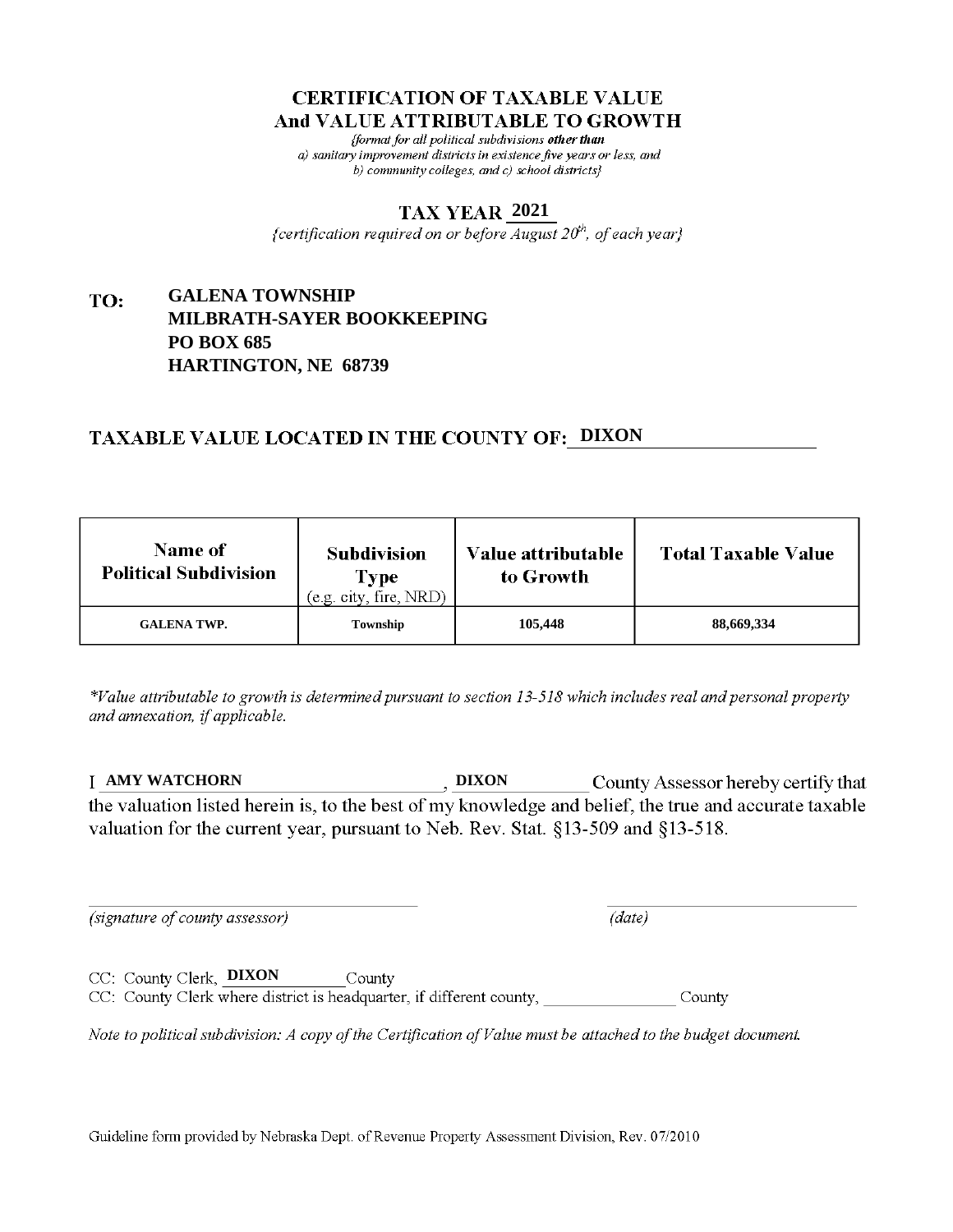fformat for all political subdivisions other than a) sanitary improvement districts in existence five years or less, and b) community colleges, and c) school districts $\}$ 

### **2021**

{certification required on or before  $\overline{August}$   $20<sup>th</sup>$ , of each year}

#### **SILVERCREEK TOWNSHIP** TO: **MIKE BRANNON 58523 878 RD PONCA, NE 68770**

## **TAXABLE VALUE LOCATED IN THE COUNTY OF: DIXON**

| <b>Name of</b><br><b>Political Subdivision</b> | <b>Subdivision</b><br>Type<br>(e.g. city, fire, NRD) | Value attributable<br>to Growth | <b>Total Taxable Value</b> |
|------------------------------------------------|------------------------------------------------------|---------------------------------|----------------------------|
| <b>SILVERCREEK TWP.</b>                        | Township                                             |                                 | 79,979,396                 |

\*Value attributable to growth is determined pursuant to section 13-518 which includes real and personal property and annexation, if applicable.

**AMY WATCHORN DIXON** County Assessor hereby certify that the valuation listed herein is, to the best of my knowledge and belief, the true and accurate taxable valuation for the current year, pursuant to Neb. Rev. Stat. §13-509 and §13-518.

(signature of county assessor)

 $(data)$ 

CC: County Clerk, DIXON County CC: County Clerk where district is headquarter, if different county, County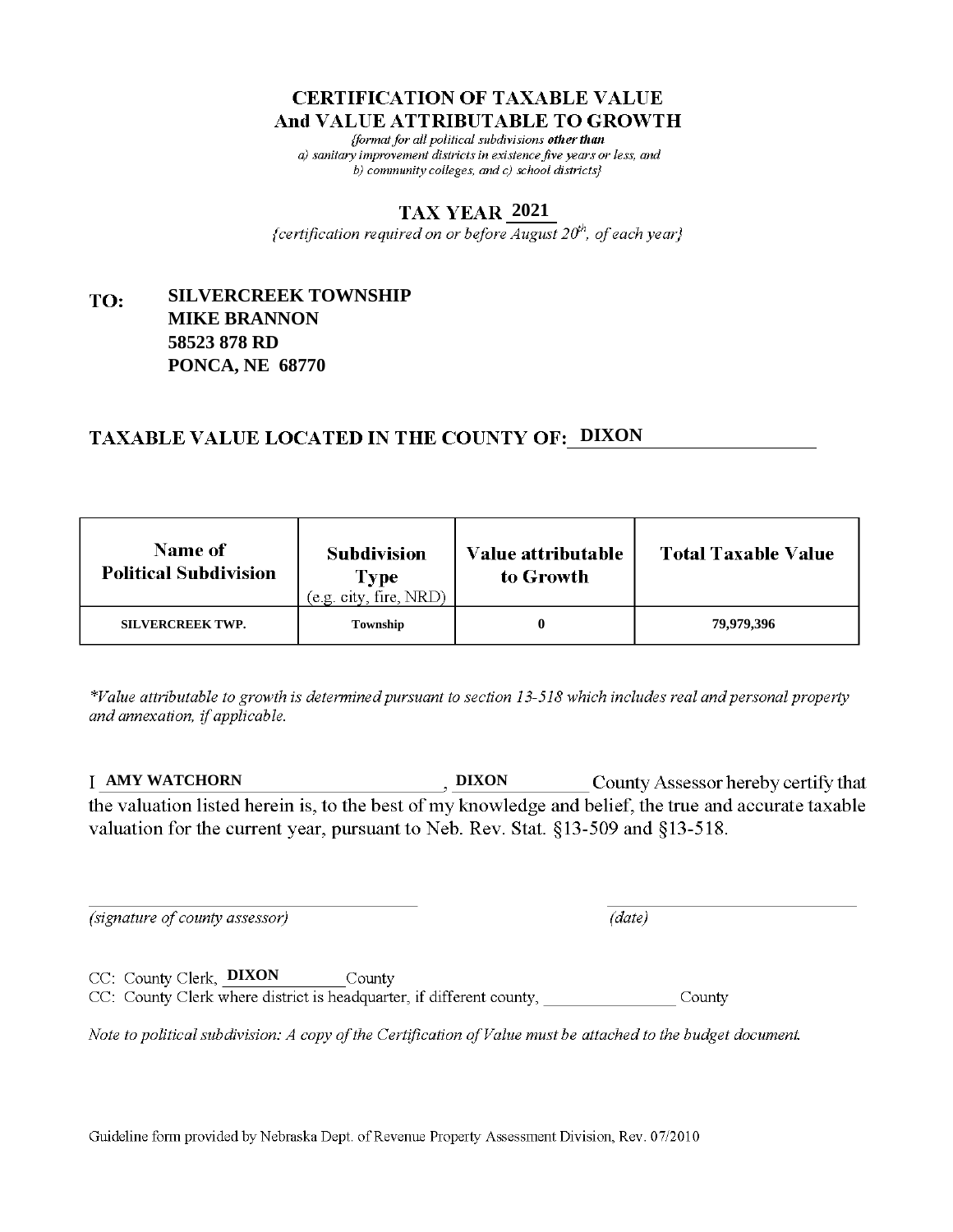fformat for all political subdivisions other than a) sanitary improvement districts in existence five years or less, and b) community colleges, and c) school districts}

#### **2021**

{certification required on or before  $\overline{August}$   $20<sup>th</sup>$ , of each year}

#### **SILVERCREEK TOWNSHIP** TO: **KYLE BOTTORFF PO BOX 417; 1014 W CHERRY ST VERMILLION,SD 57069**

## **TAXABLE VALUE LOCATED IN THE COUNTY OF: DIXON**

| <b>Name of</b><br><b>Political Subdivision</b> | <b>Subdivision</b><br>Type<br>(e.g. city, fire, NRD) | Value attributable<br>to Growth | <b>Total Taxable Value</b> |
|------------------------------------------------|------------------------------------------------------|---------------------------------|----------------------------|
| <b>SILVERCREEK TWP.</b>                        | Township                                             |                                 | 79,979,396                 |

\*Value attributable to growth is determined pursuant to section 13-518 which includes real and personal property and annexation, if applicable.

**AMY WATCHORN DIXON** County Assessor hereby certify that the valuation listed herein is, to the best of my knowledge and belief, the true and accurate taxable valuation for the current year, pursuant to Neb. Rev. Stat. §13-509 and §13-518.

(signature of county assessor)

 $(data)$ 

CC: County Clerk, **DIXON** County CC: County Clerk where district is headquarter, if different county, County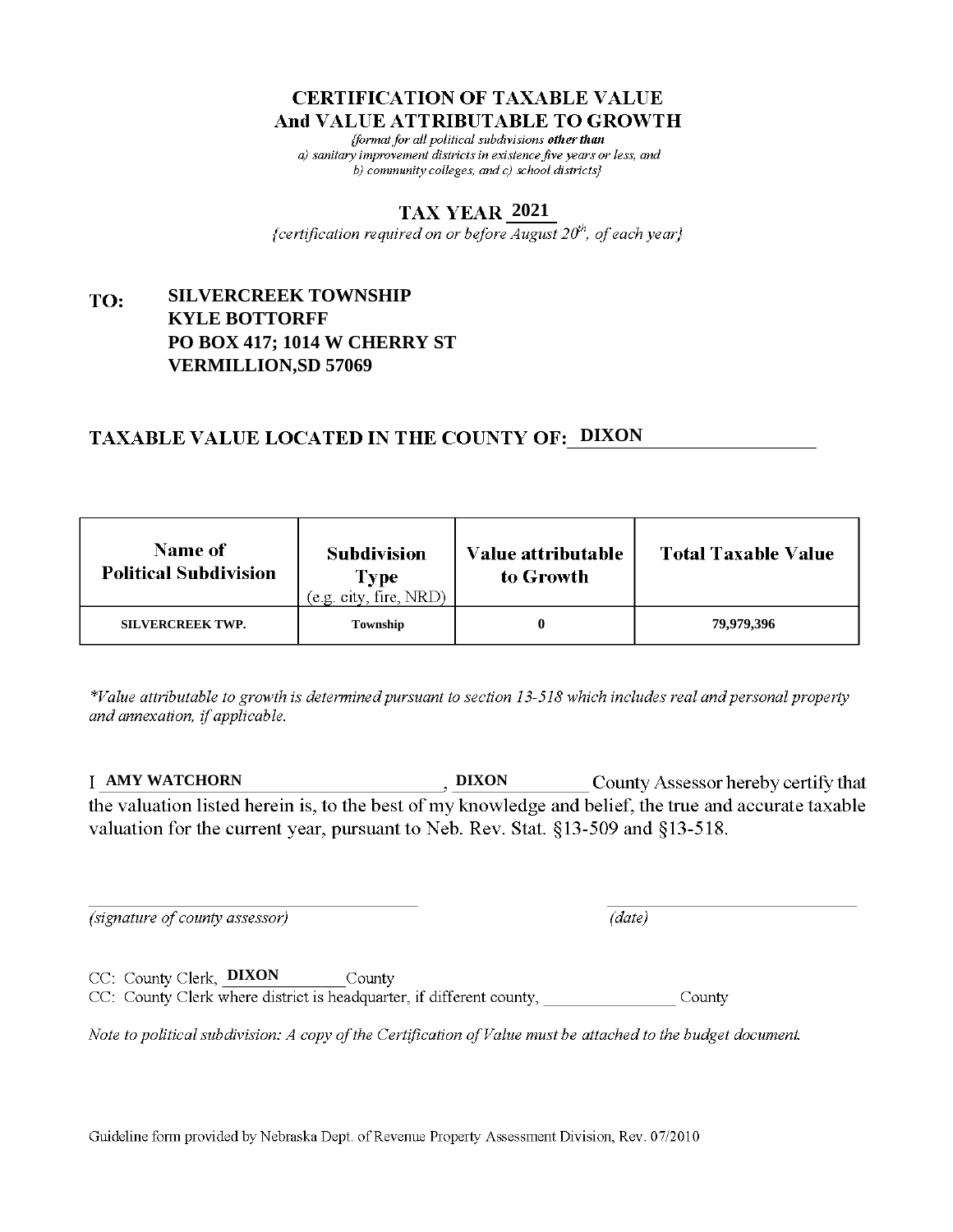fformat for all political subdivisions other than a) sanitary improvement districts in existence five years or less, and b) community colleges, and c) school districts $\}$ 

### **2021**

{certification required on or before  $\overline{August}$   $20<sup>th</sup>$ , of each year}

#### **NEWCASTLE TOWNSHIP** TO: **BRUCE KNEIFL PO BOX 321 NEWCASTLE, NE 68757**

# **TAXABLE VALUE LOCATED IN THE COUNTY OF: DIXON**

| <b>Name of</b><br><b>Political Subdivision</b> | <b>Subdivision</b><br>Type<br>(e.g. city, fire, NRD) | Value attributable<br>to Growth | <b>Total Taxable Value</b> |
|------------------------------------------------|------------------------------------------------------|---------------------------------|----------------------------|
| NEWCASTLE TWP.                                 | Township                                             | 385,825                         | 83,180,098                 |

\*Value attributable to growth is determined pursuant to section 13-518 which includes real and personal property and annexation, if applicable.

**AMY WATCHORN DIXON** County Assessor hereby certify that the valuation listed herein is, to the best of my knowledge and belief, the true and accurate taxable valuation for the current year, pursuant to Neb. Rev. Stat. §13-509 and §13-518.

(signature of county assessor)

 $(data)$ 

CC: County Clerk, **DIXON** County CC: County Clerk where district is headquarter, if different county, County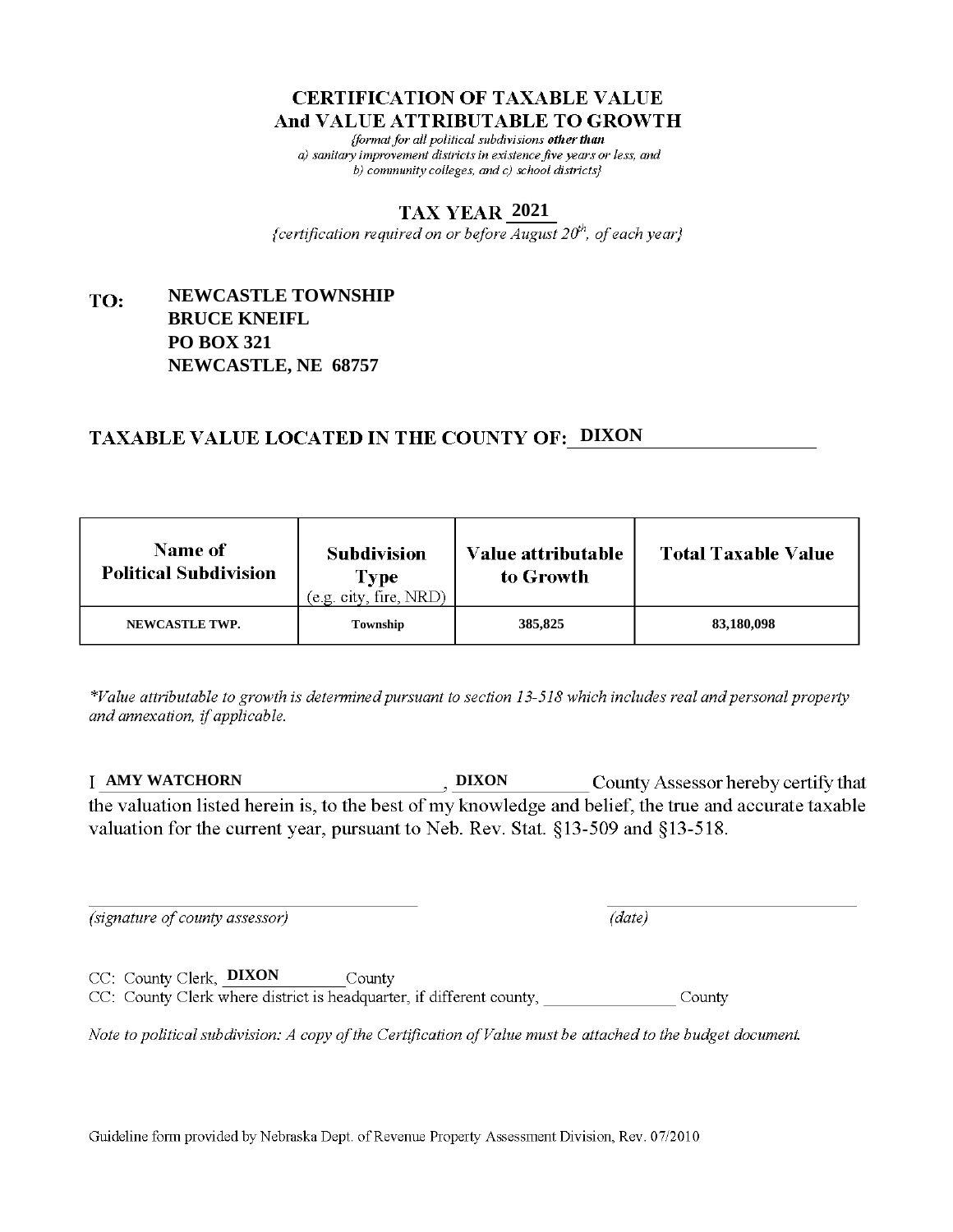fformat for all political subdivisions other than a) sanitary improvement districts in existence five years or less, and b) community colleges, and c) school districts}

### **2021**

{certification required on or before  $\overline{August}$   $20<sup>th</sup>$ , of each year}

#### **NEWCASTLE TOWNSHIP** TO: **KYLE BOTTORFF PO BOX 417 1014 W CHERRY ST. VERMILLION, SD 57069**

## **TAXABLE VALUE LOCATED IN THE COUNTY OF: DIXON**

| <b>Name of</b><br><b>Political Subdivision</b> | <b>Subdivision</b><br>Type<br>(e.g. city, fire, NRD) | Value attributable<br>to Growth | <b>Total Taxable Value</b> |
|------------------------------------------------|------------------------------------------------------|---------------------------------|----------------------------|
| NEWCASTLE TWP.                                 | Township                                             | 385,825                         | 83,180,098                 |

\*Value attributable to growth is determined pursuant to section 13-518 which includes real and personal property and annexation, if applicable.

**AMY WATCHORN DIXON** County Assessor hereby certify that the valuation listed herein is, to the best of my knowledge and belief, the true and accurate taxable valuation for the current year, pursuant to Neb. Rev. Stat. §13-509 and §13-518.

(signature of county assessor)

 $(data)$ 

CC: County Clerk, DIXON County CC: County Clerk where district is headquarter, if different county, County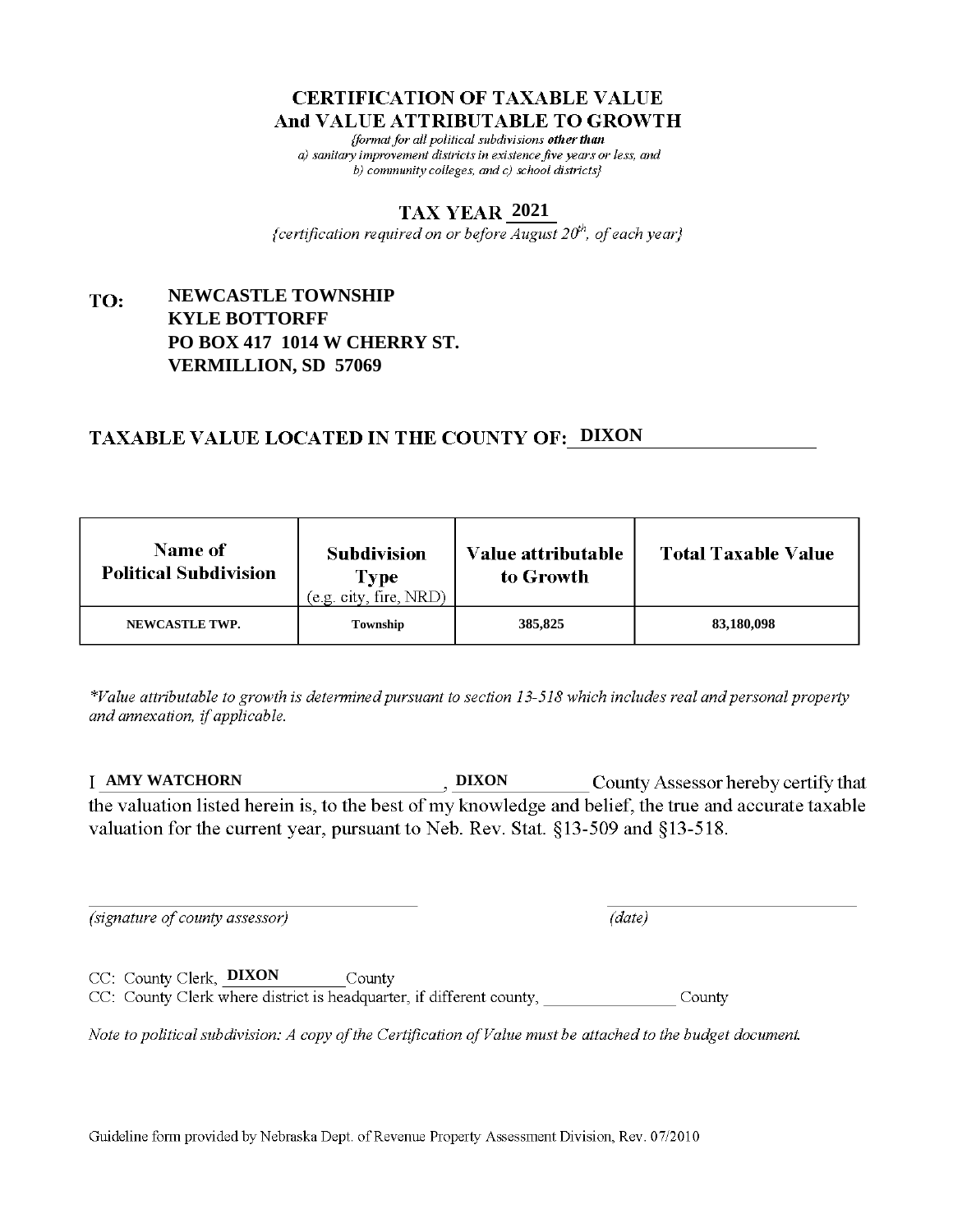fformat for all political subdivisions other than a) sanitary improvement districts in existence five years or less, and b) community colleges, and c) school districts}

### **2021**

{certification required on or before  $\overline{August}$   $20<sup>th</sup>$ , of each year}

#### **EMERSON TOWNSHIP** TO: **STEVEN HASSLER 85947 590 AVE EMERSON, NE 68733**

## **TAXABLE VALUE LOCATED IN THE COUNTY OF: DIXON**

| <b>Name of</b><br><b>Political Subdivision</b> | <b>Subdivision</b><br><b>Type</b><br>(e.g. city, fire, NRD) | Value attributable<br>to Growth | <b>Total Taxable Value</b> |
|------------------------------------------------|-------------------------------------------------------------|---------------------------------|----------------------------|
| <b>EMERSON TWP.</b>                            | Township                                                    | 26,796                          | 91,975,590                 |

\*Value attributable to growth is determined pursuant to section 13-518 which includes real and personal property and annexation, if applicable.

**AMY WATCHORN DIXON** County Assessor hereby certify that the valuation listed herein is, to the best of my knowledge and belief, the true and accurate taxable valuation for the current year, pursuant to Neb. Rev. Stat. §13-509 and §13-518.

(signature of county assessor)

 $(data)$ 

CC: County Clerk, DIXON County CC: County Clerk where district is headquarter, if different county, County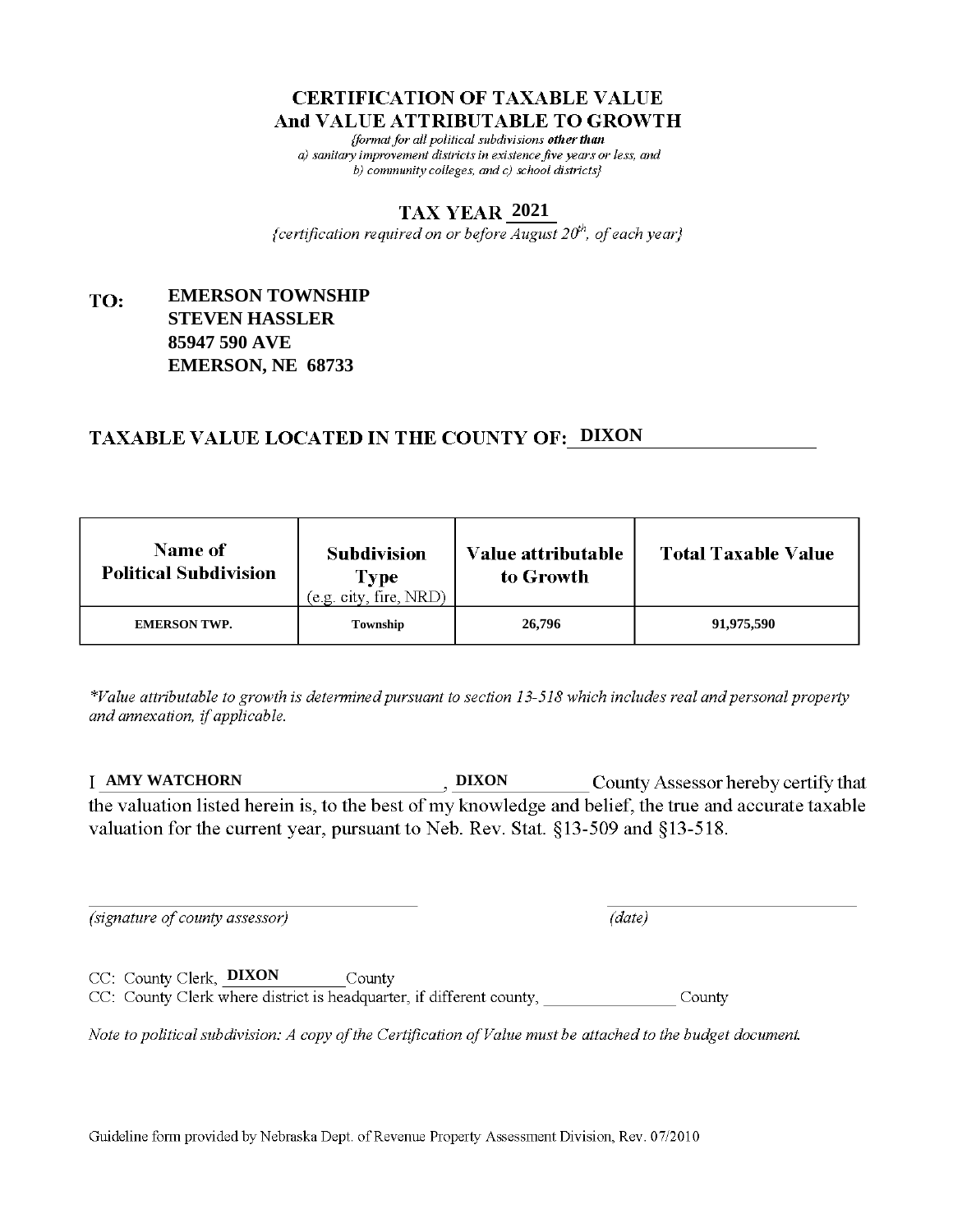fformat for all political subdivisions other than a) sanitary improvement districts in existence five years or less, and b) community colleges, and c) school districts $\}$ 

### **2021**

{certification required on or before  $\overline{August}$   $20<sup>th</sup>$ , of each year}

#### **EMERSON TOWNSHIP** TO: **MIKE POMMER PO BOX 479 WAKEFIELD, NE 68784**

## **TAXABLE VALUE LOCATED IN THE COUNTY OF: DIXON**

| <b>Name of</b><br><b>Political Subdivision</b> | <b>Subdivision</b><br><b>Type</b><br>(e.g. city, fire, NRD) | Value attributable<br>to Growth | <b>Total Taxable Value</b> |
|------------------------------------------------|-------------------------------------------------------------|---------------------------------|----------------------------|
| <b>EMERSON TWP.</b>                            | Township                                                    | 26,796                          | 91,975,590                 |

\*Value attributable to growth is determined pursuant to section 13-518 which includes real and personal property and annexation, if applicable.

**AMY WATCHORN DIXON** County Assessor hereby certify that the valuation listed herein is, to the best of my knowledge and belief, the true and accurate taxable valuation for the current year, pursuant to Neb. Rev. Stat. §13-509 and §13-518.

(signature of county assessor)

CC: County Clerk, **DIXON** 

 $(data)$ 

CC: County Clerk where district is headquarter, if different county, County

County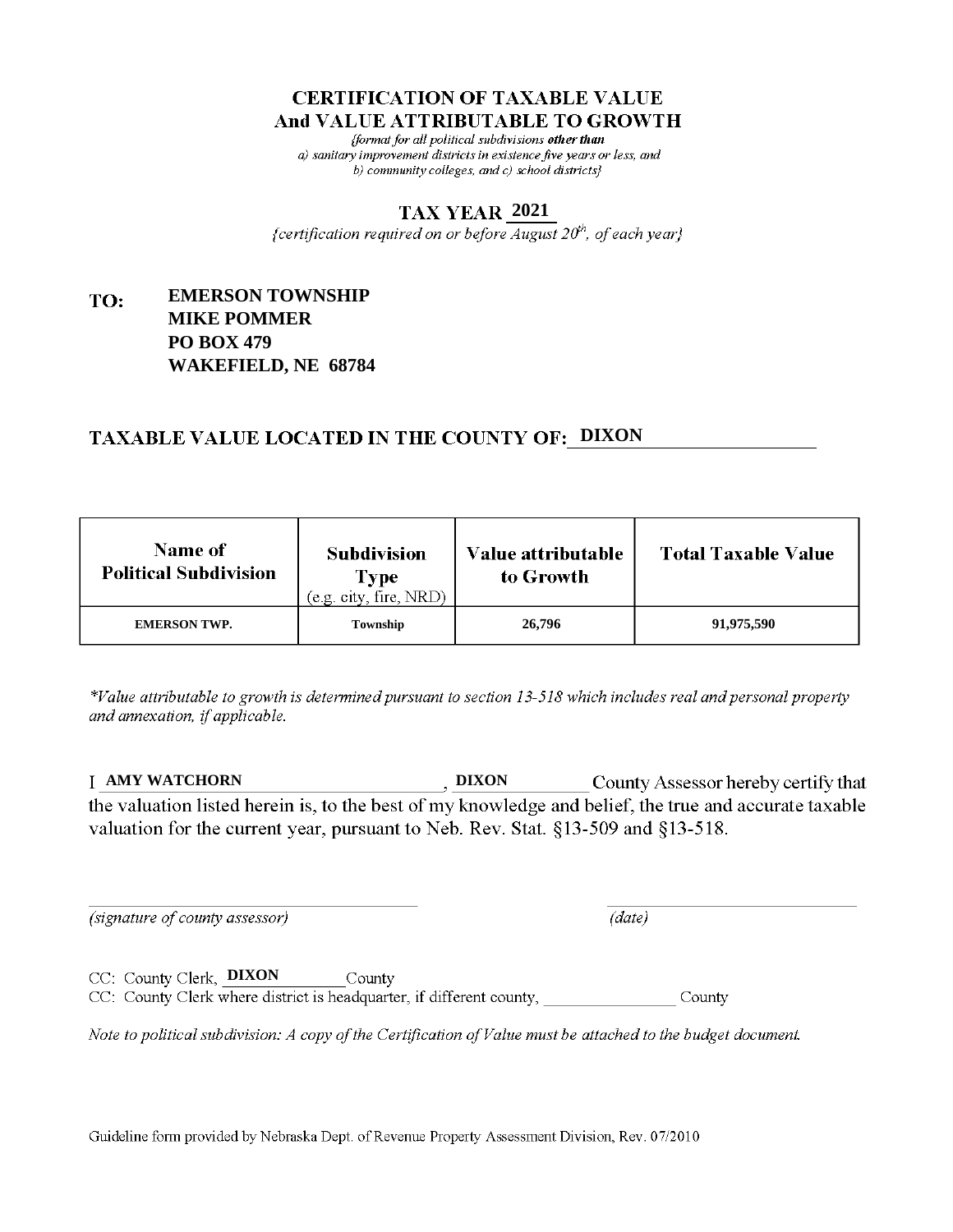fformat for all political subdivisions other than a) sanitary improvement districts in existence five years or less, and b) community colleges, and c) school districts $\}$ 

### **2021**

{certification required on or before  $\overline{August}$   $20<sup>th</sup>$ , of each year}

#### **OTTERCREEK TOWNSHIP** TO: **DIETRICH SCHWEERS 87474 589 AVE PONCA, NE 68770**

# **TAXABLE VALUE LOCATED IN THE COUNTY OF: DIXON**

| <b>Name of</b><br><b>Political Subdivision</b> | <b>Subdivision</b><br>Type<br>(e.g. city, fire, NRD) | Value attributable<br>to Growth | <b>Total Taxable Value</b> |
|------------------------------------------------|------------------------------------------------------|---------------------------------|----------------------------|
| <b>OTTERCREEK TWP.</b>                         | Township                                             | 625,417                         | 70,073,118                 |

\*Value attributable to growth is determined pursuant to section 13-518 which includes real and personal property and annexation, if applicable.

**AMY WATCHORN DIXON** County Assessor hereby certify that the valuation listed herein is, to the best of my knowledge and belief, the true and accurate taxable valuation for the current year, pursuant to Neb. Rev. Stat. §13-509 and §13-518.

(signature of county assessor)

 $(data)$ 

CC: County Clerk, **DIXON** County CC: County Clerk where district is headquarter, if different county, County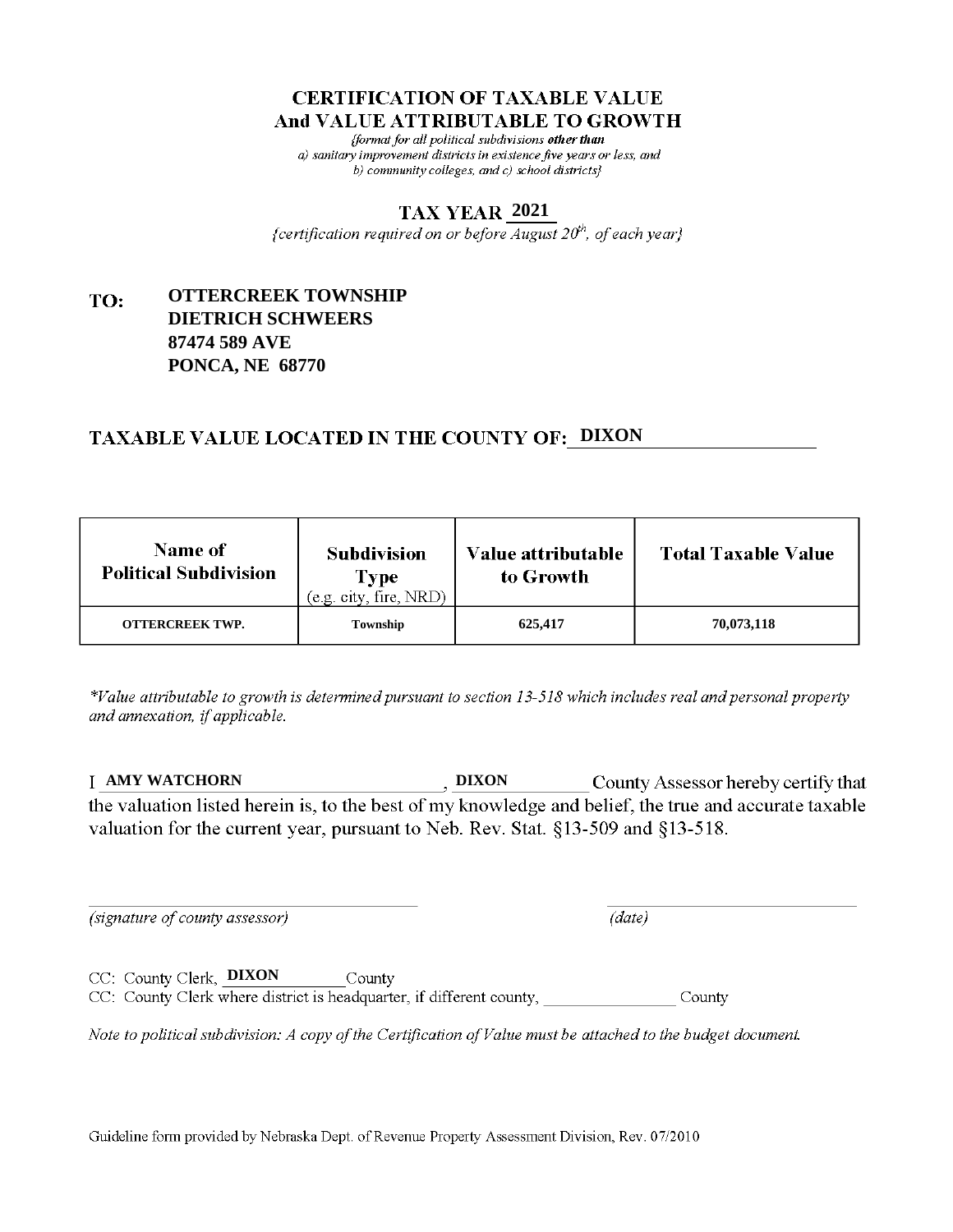fformat for all political subdivisions other than a) sanitary improvement districts in existence five years or less, and b) community colleges, and c) school districts $\}$ 

### **2021**

{certification required on or before  $\overline{August}$   $20<sup>th</sup>$ , of each year}

#### **OTTERCREEK TOWNSHIP** TO: **KENNETH BURCHAM 59030 869 RD WATERBURY, NE 68785**

# **TAXABLE VALUE LOCATED IN THE COUNTY OF: DIXON**

| Name of<br><b>Political Subdivision</b> | <b>Subdivision</b><br><b>Type</b><br>(e.g. city, fire, NRD) | <b>Value attributable</b><br>to Growth | <b>Total Taxable Value</b> |
|-----------------------------------------|-------------------------------------------------------------|----------------------------------------|----------------------------|
| <b>OTTERCREEK TWP.</b>                  | Township                                                    | 625,417                                | 70,073,118                 |

\*Value attributable to growth is determined pursuant to section 13-518 which includes real and personal property and annexation, if applicable.

**AMY WATCHORN DIXON** County Assessor hereby certify that the valuation listed herein is, to the best of my knowledge and belief, the true and accurate taxable valuation for the current year, pursuant to Neb. Rev. Stat. §13-509 and §13-518.

 $(data)$ 

(signature of county assessor)

CC: County Clerk, **DIXON** County CC: County Clerk where district is headquarter, if different county, County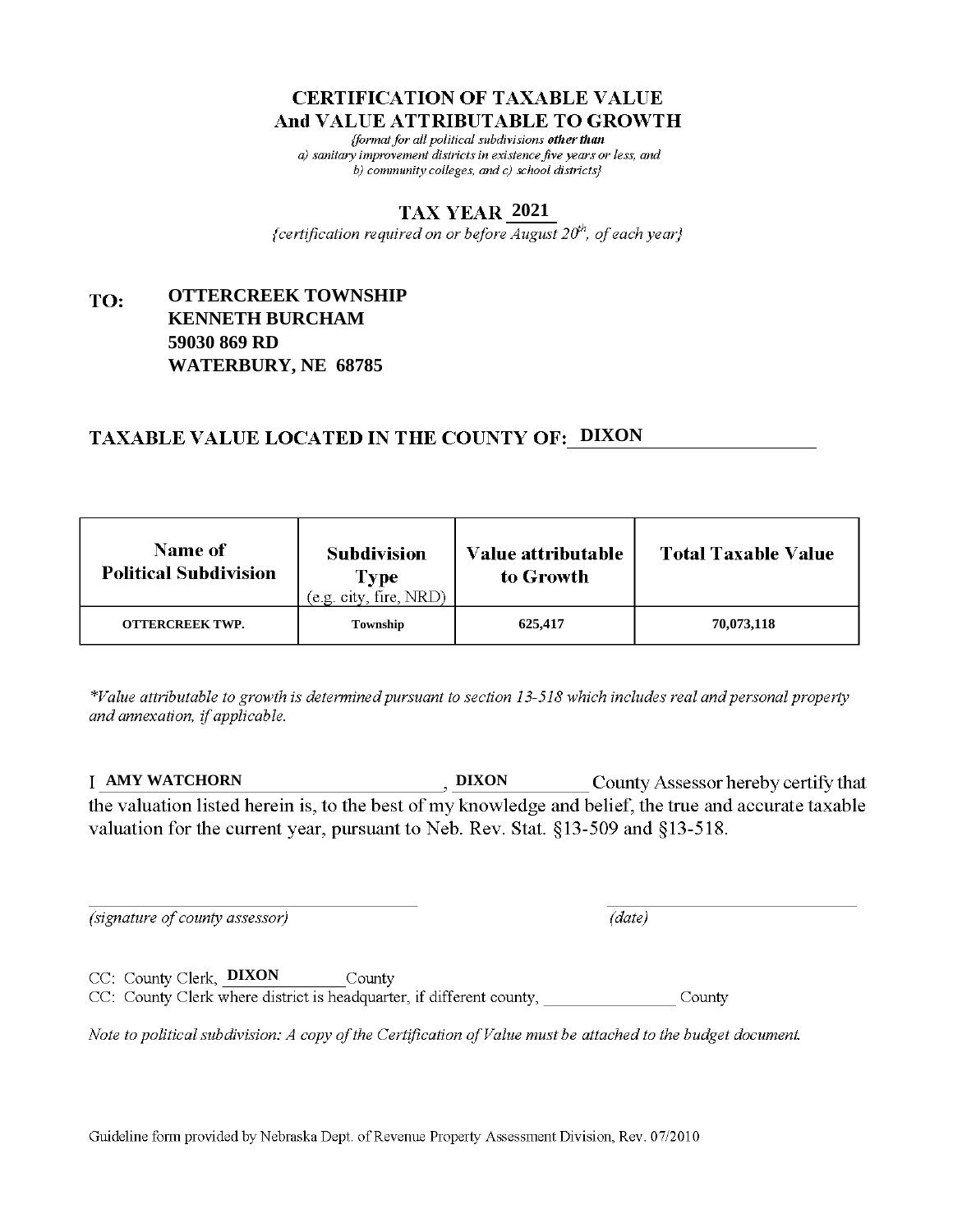fformat for all political subdivisions other than a) sanitary improvement districts in existence five years or less, and b) community colleges, and c) school districts $\}$ 

### **2021**

{certification required on or before  $\overline{August}$   $20<sup>th</sup>$ , of each year}

#### **OTTERCREEK TOWNSHIP** TO: **MILBRATH-SAYLER PO BOX 685 HARTINGTON, NE 68739**

## **TAXABLE VALUE LOCATED IN THE COUNTY OF: DIXON**

| <b>Name of</b><br><b>Political Subdivision</b> | <b>Subdivision</b><br><b>Type</b><br>(e.g. city, fire, NRD) | <b>Value attributable</b><br>to Growth | <b>Total Taxable Value</b> |
|------------------------------------------------|-------------------------------------------------------------|----------------------------------------|----------------------------|
| <b>OTTERCREEK TWP.</b>                         | Township                                                    | 625,417                                | 70,073,118                 |

\*Value attributable to growth is determined pursuant to section 13-518 which includes real and personal property and annexation, if applicable.

**AMY WATCHORN DIXON** County Assessor hereby certify that the valuation listed herein is, to the best of my knowledge and belief, the true and accurate taxable valuation for the current year, pursuant to Neb. Rev. Stat. §13-509 and §13-518.

 $(data)$ 

(signature of county assessor)

CC: County Clerk, **DIXON** County CC: County Clerk where district is headquarter, if different county, County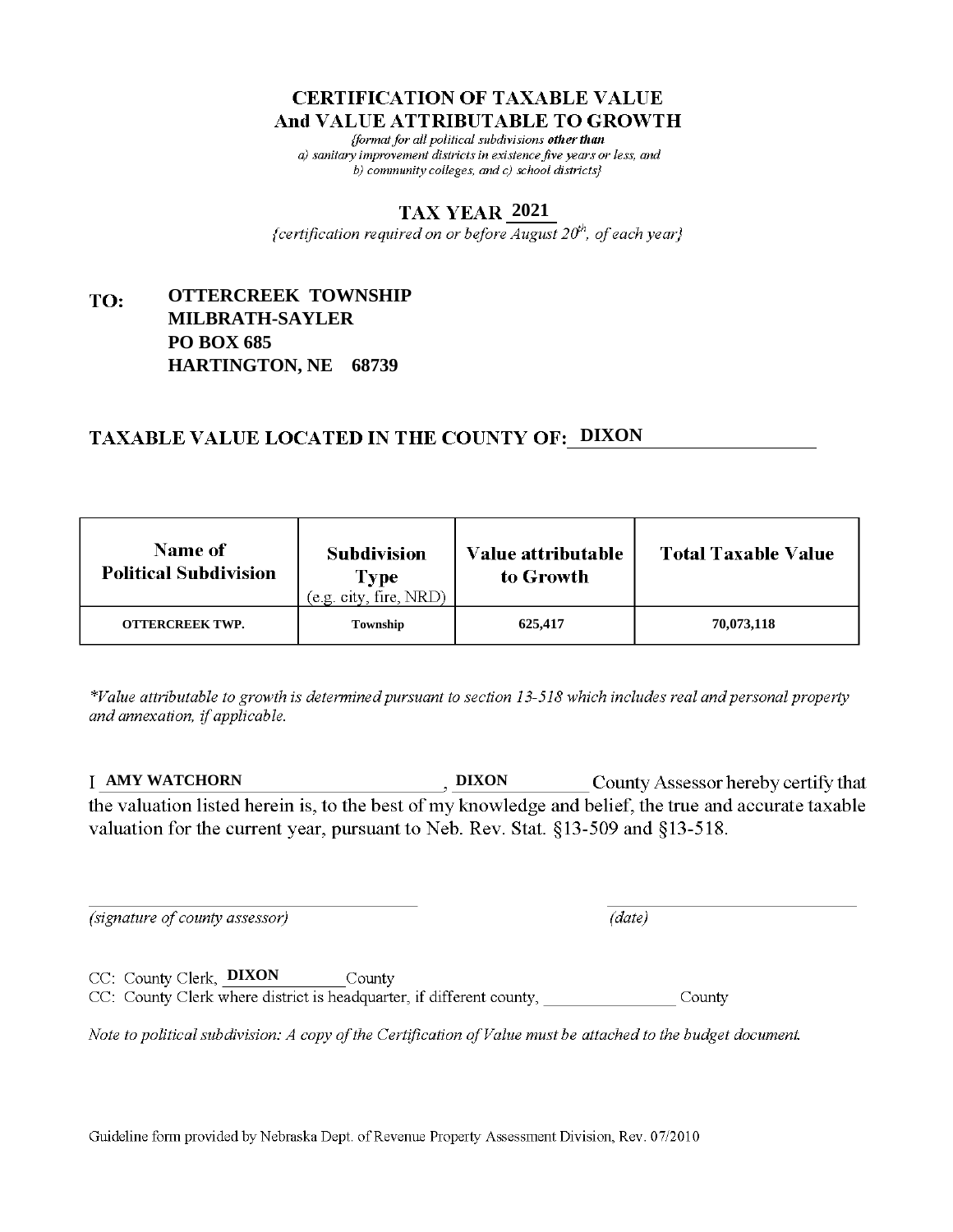fformat for all political subdivisions other than a) sanitary improvement districts in existence five years or less, and b) community colleges, and c) school districts $\}$ 

### **2021**

{certification required on or before  $\overline{August}$   $20<sup>th</sup>$ , of each year}

#### **PONCA TOWNSHIP** TO: **MIKE BRENNAN 87969 592 AVE PONCA, NE 68770**

# **TAXABLE VALUE LOCATED IN THE COUNTY OF: DIXON**

| <b>Name of</b><br><b>Political Subdivision</b> | <b>Subdivision</b><br>Type<br>(e.g. city, fire, NRD) | Value attributable<br>to Growth | <b>Total Taxable Value</b> |
|------------------------------------------------|------------------------------------------------------|---------------------------------|----------------------------|
| PONCA TWP.                                     | Township                                             | 936,006                         | 110,731,609                |

\*Value attributable to growth is determined pursuant to section 13-518 which includes real and personal property and annexation, if applicable.

**AMY WATCHORN DIXON** County Assessor hereby certify that the valuation listed herein is, to the best of my knowledge and belief, the true and accurate taxable valuation for the current year, pursuant to Neb. Rev. Stat. §13-509 and §13-518.

 $(data)$ 

(signature of county assessor)

CC: County Clerk, DIXON County CC: County Clerk where district is headquarter, if different county, County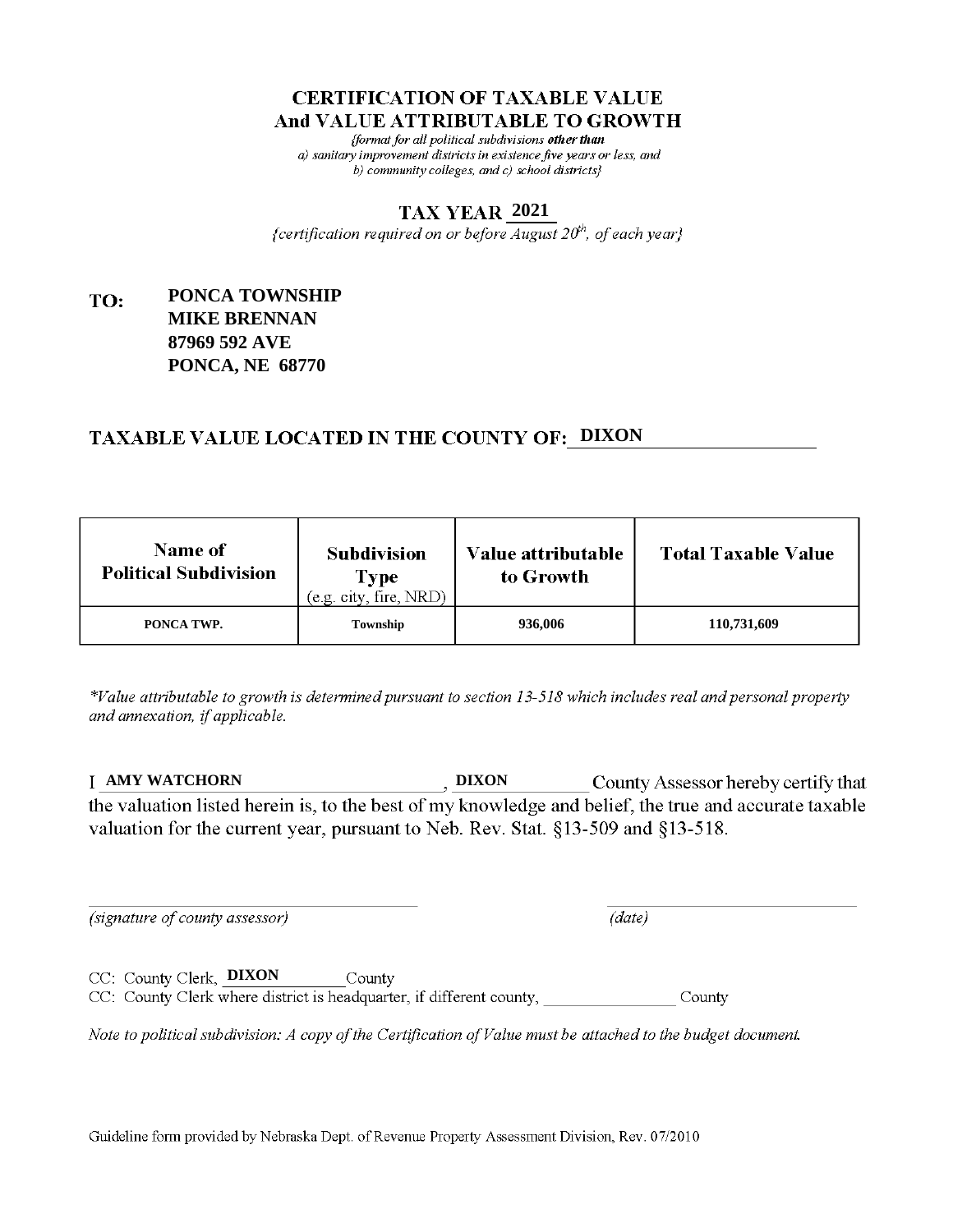fformat for all political subdivisions other than a) sanitary improvement districts in existence five years or less, and b) community colleges, and c) school districts $\}$ 

### **2021**

{certification required on or before  $\overline{August}$   $20<sup>th</sup>$ , of each year}

#### **PONCA TOWNSHIP** TO: **MIKE POMMER PO BOX 479 WAKEFIELD, NE 68784**

# **TAXABLE VALUE LOCATED IN THE COUNTY OF: DIXON**

| <b>Name of</b><br><b>Political Subdivision</b> | <b>Subdivision</b><br>Type<br>(e.g. city, fire, NRD) | Value attributable<br>to Growth | <b>Total Taxable Value</b> |
|------------------------------------------------|------------------------------------------------------|---------------------------------|----------------------------|
| PONCA TWP.                                     | Township                                             | 936,006                         | 110,731,609                |

\*Value attributable to growth is determined pursuant to section 13-518 which includes real and personal property and annexation, if applicable.

**AMY WATCHORN DIXON** County Assessor hereby certify that the valuation listed herein is, to the best of my knowledge and belief, the true and accurate taxable valuation for the current year, pursuant to Neb. Rev. Stat. §13-509 and §13-518.

 $(data)$ 

(signature of county assessor)

CC: County Clerk, **DIXON** County

CC: County Clerk where district is headquarter, if different county, County